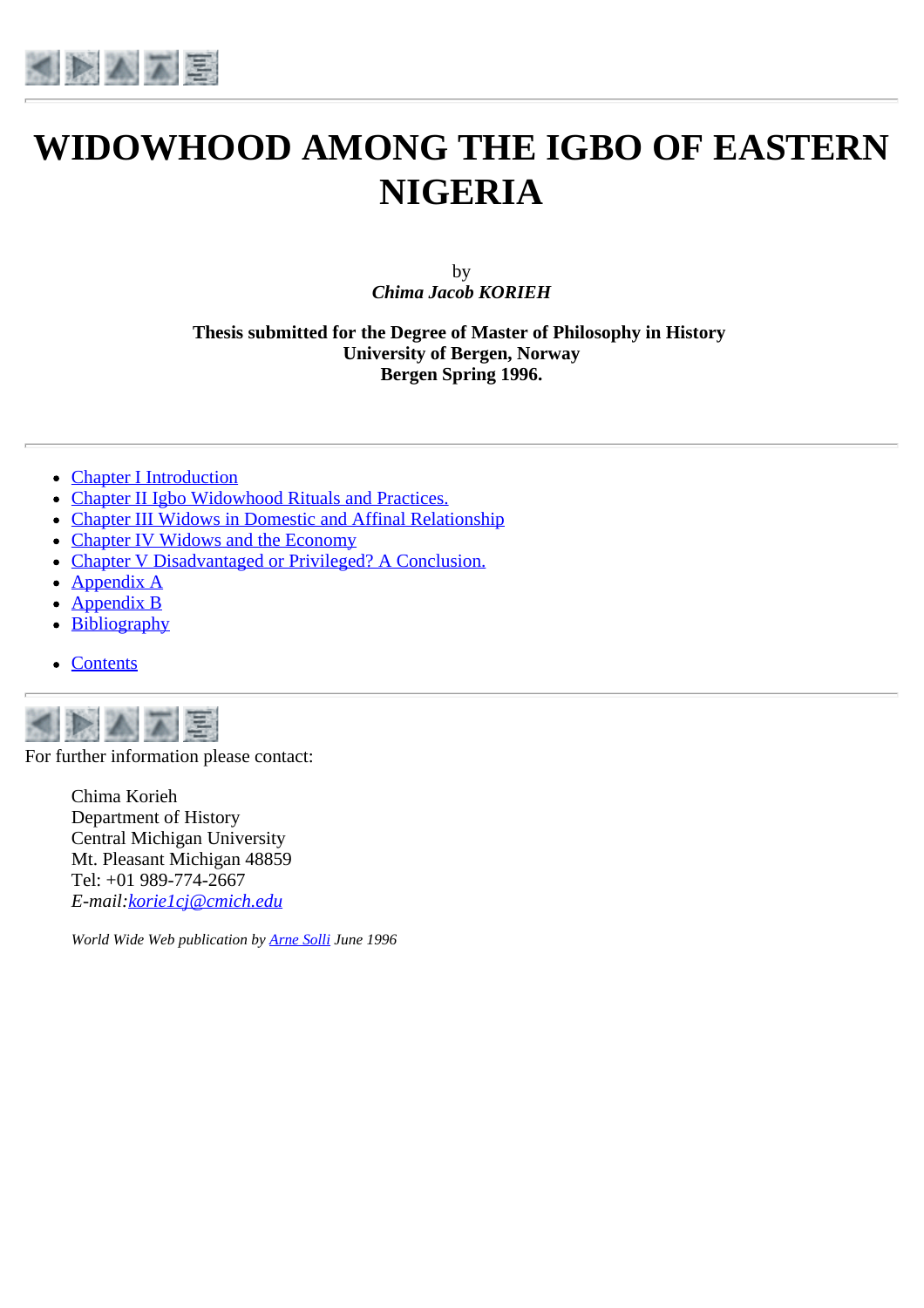<span id="page-1-0"></span>

# **THESIS - Contents**

- [Chapter I Introduction](#page-2-0)
	- o [1.1 Background and Objectives](#page-2-1)
	- o [1.2 Theories and Methodology of African Women's history.](#page-3-0)
	- [1.3 The Setting.](#page-6-0)
		- [1.3.1 The Igbo- General background:](#page-7-0)
	- [1.4 Central Problems and Framework.](#page-8-0)
	- <sup>o</sup> [1.5 Sources and method of data collection](#page-9-0)
		- [1.5.1 Oral sources.](#page-9-1)
		- **[1.5.2 Demographic Features.](#page-9-2)**
		- **[1.5.3 Archival sources and court records.](#page-11-0)**
		- **[1.5.4 Previous Research](#page-12-0)**
- [Chapter II Igbo Widowhood Rituals and Practices.](#page-14-0)
	- [2. Widowhood Rituals Igba Nkpe](#page-14-1)
	- [2.1 Rituals at Death and Funeral](#page-14-2)
	- [2.2 Ritual Seclusion -Ino na Nso:](#page-16-0)
	- [2.3 The Sociology of Widowhood Practices](#page-20-0)
- [Chapter III Widows in Domestic and Affinal Relationship](#page-23-0)
	- [3.1 Igbo Marriage System: An Overview.](#page-23-1)
	- [3.2 Marriage Among the Igbo: Rationale.](#page-23-2)
	- [3.3 Igbo Traditional Forms of Marriage](#page-25-0)
		- [3.3.1 Widow Inheritance \(Levirate\)-Nkushi](#page-26-0)
		- **[3.3.2 Widow Remarriage](#page-28-0)**
	- <sup>o</sup> [3.4 Widowhood and Polygamous Marriage](#page-29-0)
- [Chapter IV Widows and the Economy](#page-32-0)
	- [4.1.1 Agriculture](#page-32-1)
	- [4.1.2 Inheritance](#page-33-0)
	- <sup>o</sup> [4.1.3. Customary Right to Land](#page-35-0)
	- o [4.1.4 Land Ownership.](#page-36-0)
	- o [4.1.5 The Spiritual Value of Land.](#page-37-0)
	- [4.1.6 Other Problems for Farming Widows](#page-37-1)
- [4.2 Trade](#page-38-0)
	- o [4.3 Kin Group and Communal Assistance](#page-40-0)
	- o [4.4 New Possibilities](#page-41-0)
- [Chapter V Disadvantaged or Privileged? A Conclusion.](#page-42-0)
- [Appendix A](#page-47-0)  $\bullet$
- [Appendix B](#page-51-0)
- [Bibliography](#page-53-0)

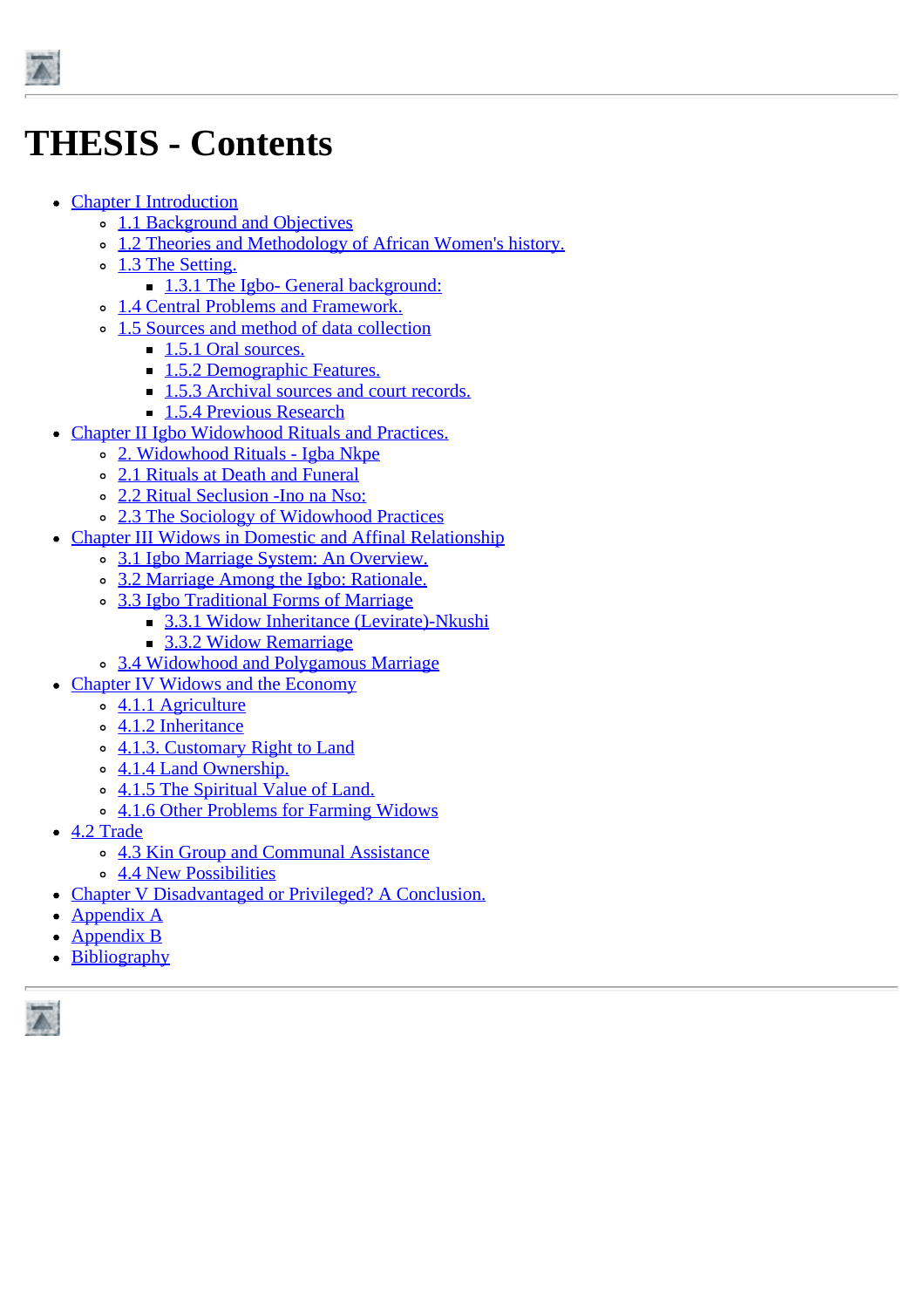<span id="page-2-0"></span>

# **Chapter I Introduction**

- [1.1 Background and Objectives](#page-2-1)
- [1.2 Theories and Methodology of African Women's history.](#page-3-0)
- [1.3 The Setting.](#page-6-0)
	- [1.3.1 The Igbo- General background:](#page-7-0)
- [1.4 Central Problems and Framework.](#page-8-0)
- [1.5 Sources and method of data collection](#page-9-0)
	- [1.5.1 Oral sources.](#page-9-1)
	- [1.5.2 Demographic Features.](#page-9-2)
	- [1.5.3 Archival sources and court records.](#page-11-0)
	- o [1.5.4 Previous Research](#page-12-0)

## <span id="page-2-1"></span>**1.1 Background and Objectives**

The study of women as a vital and autonomous social force, as well as the treatment of their weal and woes as an intrinsic part of overall social dynamics, is a child of very recent birth indeed (Afigbo 1989:7). M. I. Finley (1968:129) drew in the, *'The Silent Women of Rome*', attention to the fact that *'*The Roman World was not the only one in history in which women remained in the background in politics and business'. The women of mid-Victorian England were equally without rights, equally victims of double standards of sexual morality. Equally, they were exposed to risk and ruin when they stepped outside the home and the church. C. Obbo (1980:1) referred to the invisibility of African women in any serious study of history and society; in spite of the fact that anthropology has not been an exclusive male preserve.

If the state of African women's studies is as bad as these and other authorities suggest, it is not surprising that even now when the world appears to be waking to its responsibility in this regard, there are still segments of the field which continue to be in a state of some neglect. While topics such as marriage and family, the economic role and political rights of women have received a fair measure of attention, a subject like widowhood practices remains largely neglected. Many of such books have no entry whatever under the term 'widowhood' in their indexes. For the most part what passing references made to the institution are made under such subjects as 'burial' or 'funeral rites' and 'death'.

Although widows constitute a large proportion of the adult female population in many African communities, Betty Potash confirms that systematic investigation is missing (1986:1). The result is that much of the scanty information we have on widowhood practices is what may be described as raw or unprocessed information. Attempt has not been made to explain the practice in their sociological and cosmological context (Afigbo 1986:8). For the same reason of lack of analytical approach, comparative studies of widowhood practices appear to be conspicuous by their total absence. The great fact of the bewildering plurality of cultures in Africa suggests that we are entitled to expect a wide variety of widowhood practices not only as whether a local group is patrilineal, matrilineal, verilocal or exorilocal and so on. In Igbolan[d\[1\]](http://www.ub.uib.no/elpub/1996/h/506001/korieh/chima_fn.html#fn0) for example, which will be the focus of this study, we are bound to find significant differences between the different sub-cultures that are found within the ethnic group. These are likely to be the result of various influences ranging from historical contacts with their neighbours as well as western influence.

There are also absence of dynamic diachronic studies aimed at showing how widowhood practices have evolved or changed over time. This may be explained by the impact on indigenous African cultures of the two great world religions-Isla[m\[2\]](http://www.ub.uib.no/elpub/1996/h/506001/korieh/chima_fn.html#fn0) and Christianity in addition to colonialism. We do not have yet any clear idea about the changes which these religions have brought to this institution. It is obvious however that in many cultures of Africa today what widowhood practices exist are amalgams of traditional usage, and usage traceable to Islam or Christianity or at times both (Afigbo *op cit*.: 8).

This brief reference to the state of research on widowhood practices has been made for the purpose of warning the reader of the danger of easy assumptions and generalisations on the basis of little or no evidence, or even on the basis of evidence drawn from a small locality. Variation would appear to be the hallmark of African cultures even when the culture in question has very limited geographical coverage. Taking the case of the Igbo, for instance, scholars have distinguished between at least six cultural sub-groups with marked differences in their ways of life.<sup>[3]</sup> And indeed,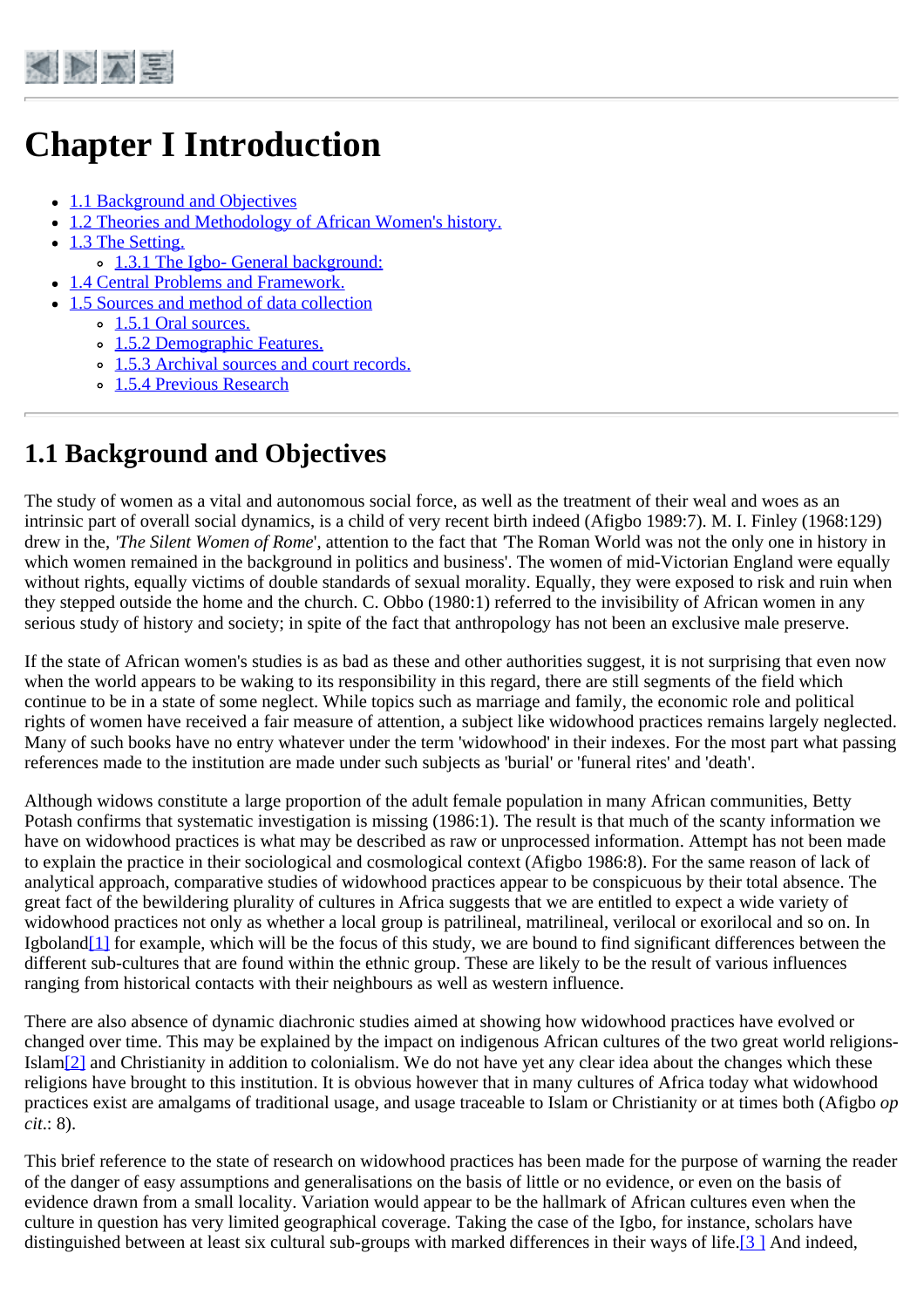closer study will still reveal further differences within each sub-group.

To draw attention to the great fact of differences is not, however, to deny that there are perhaps similarities. Among such similarities are the asymmetry in the duties and privations expected of widows. It is a fact that widowhood throughout Africa is a period of hardship and deprivation. It includes varying degrees of physical seclusion, and a state of ritual contamination or impurity calling for purification. Another similarity that should be taken into account is the fact that African peoples carried substantial elements of their cultural practice, including widowhood practices, into the two new world religions which they embraced. The result is that widowhood practices in Africa today are a bewildering and confusing mix of traditional African practices and practices borrowed from Islam and Christianity.

Present day Igbo society is what may be regarded as a 'transitional society'; a society characterised by a discontinuity of cultural perceptions arising out of the juxtaposition of mentalities formed by external influences and variables. Some of the most pervasive influences on the Igbo people and their society have come from outside Igboland. These include the slave trade, colonisation, amalgamation of present northern and southern Nigeria in 1914 by the British administration. Others include external economic and social relations (trade, missionaries, education), the First and Second World Wars, independence and the Nigeria-Biafra Civil War from 1967-70. Contemporary Igbo society is undoubtedly a transitional society in the above sense. Although the Igbo have been regarded as very receptive to change, certain customary practices have survived this transition. Widowhood as shall be shown here is among them. It should therefore be noted that many cultural beliefs and practices surrounding widowhood ceremonies have seemingly survived largely unchanged in modern Igbo society. As we go into this thesis, I must mention that although this topic is concerned with Igbo tradition, it is necessary to bear in mind the macro-context within which these traditions have had to operate.

To do this work therefore, it will be necessary to examine some of the theoretical and methodological constraints associated with the study of women's history and women's studies in Africa.

## <span id="page-3-0"></span>**1.2 Theories and Methodology of African Women's history.**

When it comes to studying the history of women in most parts of Africa, many road blocks prevent the historian from producing a coherent narrative. The lack both of evidence and the appropriate questions posed by scholars hamper such effort (White 1988:58). Many of the travellers' accounts that described trade, state formation, and warfare in detail give biased account of women. A survey of Arabic texts reveals reports on West African women that tell little or nothing about their lives. Where they are available, the reports are held up against standards that make them appear to be uncivilised. These accounts in particular seem most concerned with whether or not women were appropriately dressed. Such accounts share much with the biased and sexist account of Europeans in later centuries. Deeply rooted western attitudes complicate the approach to third world women's history. The nineteenth century equation of the west with progress and modernity, the rest with stagnation and tradition still colours much of the discussion of women in third World Studies.

The history of women in Igboland in particular and Nigeria as a whole has not been adequately studied. In the past, such neglect reflected the general state of African historiography. Focus on visible political institutions, diplomatic events, and intellectual current of the high, as opposed to the popular, culture long confined the field of inquiry to upper class males at the expense of studying the roles those of another class or gender played in the historical process (Tucker 1985:1). But even now as a new generation of historians in Africa and the West direct their attention to the social and economic history of the region and begin studying the history and culture of social classes such as peasants, urban craftsmen, causal labourers whose history and culture remained obscure and irrelevant to the African historian, women have not received adequate attention.

Part of the problem surely springs from basic misconceptions about women's history and its relation to social and economic history as a whole. Women have always been numerically important in human population, a sufficiently compelling reason perhaps to explore their past. But full significance of the study of women lies elsewhere. The history of women demands an immediate awareness of a multitude of forces, institutions and activities which elude analysis at the level of official political overview; rather the world of informal networks, popular culture and the basic forces of production and reproduction define the arena of women's activities and therefore women's studies (Tucker 1985:1)

B. Awe (1991:211) has noted that while building up their own picture of African society, as distinct from Western nations' picture of that society, African historians seemed to have inherited a certain degree of western bias, in that they have perpetuated in their writings the masculine-centred view of history. Explaining human experience in Africa, they have accepted the male experience as the norm while African women in consequence become anomalies. Thus Awe argues that the eight volume *General History of Africa* published by UNESCO in 1981, which summarised current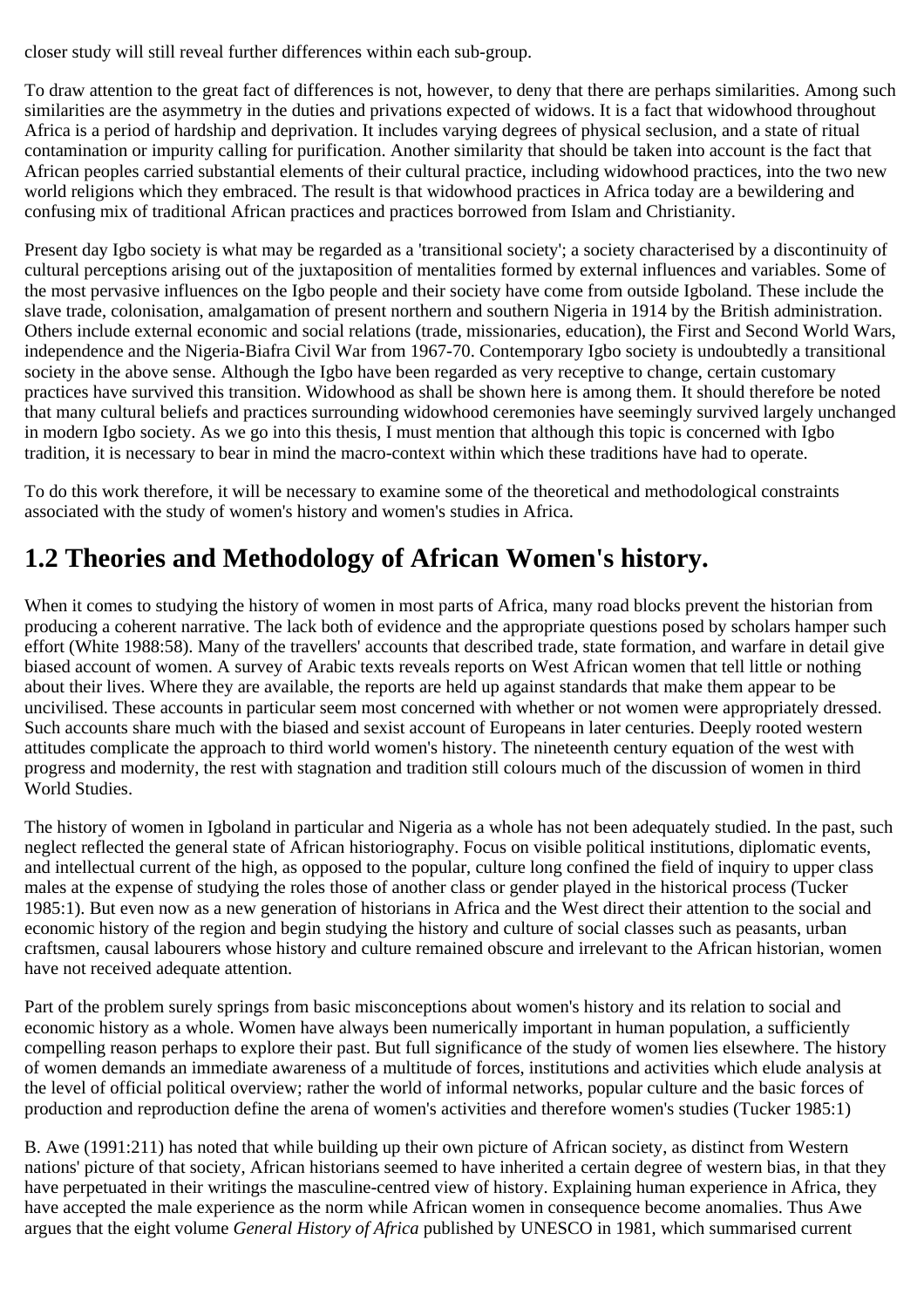significant knowledge in African history says nothing about female contribution to that history. Following the same pattern Awe maintains, *The Groundwork of Nigerian History*, the standard text on the history of Nigeria made no particular mention of the role of Nigerian Women in the development of their different societies.

The presentation of African Women in historical writing according to I. Imam (1988:30), has been characterised by four approaches. In the first (and most obvious) case women have simply not been presented at all: In the second, they have been seen as inferior and subordinate to men. The third trend has been a conception of women's roles as equal and complementary to those of men. Finally there has been a movement towards seeing women as active agents in the historical processes.

That the presentation of African women through history can take so many forms demonstrates what by now should be a truism: that facts are not neutral and immutable natural objects but part of theoretical and conceptual constructs (Imam 1985:30). G. T. Emeagwali (1980:95-110) points out that, historical reconstruction is influenced not only by primary sources but also by the researcher's speculative philosophy of history which is itself affected by his or her own value system and the intellectual and socio-economic environment. A world view that relegates women to the background has obvious implications for the treatment of the role of women in historical reconstruction. Women will be accorded scant and superficial attention and thereby rendered absent from history.

The non appearance of women can be most clearly highlighted by considering studies on issues in which women might be expected to play a role. Adam Kuper's study of bride wealth in Southern Africa in his book *Wives for Cattle,* (1982), for instance, implicitly discusses the role played by women in maintaining the corporate structure of various societies, but women as a group received only superficial attention. As Margaret Strobel (1983:38) points out in her review of Kuper's book; Kuper only occasionally reflects upon the extent to which women exercised power or not in the context of bride wealth. How women fared as recipients, negotiators or objects of bride wealth is of little concer[n\[4\]](http://www.ub.uib.no/elpub/1996/h/506001/korieh/chima_fn.html#fn2).

Similarly although Esther Boserup (1980) has pointed out in her book *Women's Roles in Economic Development* that Africa is the region of women's farming per excellence, Agboola's study of *Agricultural Changes in Western Nigeria 1850-1910,* totally ignores the changes in the gender-based division of labour that resulted from establishment of cocoa as a cash crop. E. Njaka's study of the transition of Igbo political institutions during the colonial experience in discussing Igbo political institutions, mentions women's organisation on fewer than 20 pages of a 669-page thesis. While Kaneme Okonjo (1976:45) in "The Dual Sex Political System in Operation : Igbo Women and community Politics" in *Women in Africa* refers to a dual-sex system in Igboland and Judith van Allen (1972:165-81) refers to a more or less stable balance of male and female power, Njaka (1975) sees women's organisation merely as one of four minor counter balancing agents. His attitude towards women can be seen from the following words: "Despite this power, however, the *Umuada* (patrilineal daughters) are said to be like mothers-always lenient and not as fierce as it sounds (Njaka 1975:260).

The second theme in the presentation of African women through history typifies them as oppressed and totally subordinate to men. The main works of this type are not historical texts as such but ethnographic and anthropological monographs such as the work of the Ottenbergs and that of Evans Pritchard. These studies assert that the African woman has a position and status that is in many ways definitely inferior to that of man in spite of the fact that she does most of the hard work of supporting the family. They maintain also that the greater number of indigenous societies (in Africa) reserve for women a place which is clearly inferior, approaching that of a domestic animal. They focused on such issues as childhood betrothal, polygamy, or the lack of divorce rights (Imam 1988:33).

These views are influenced, as several commentators have pointed out, by the two prejudices: male bias and western ethnocentricity. The influence of male bias may come both at the point of the primary sources and at the point of the researchers themselves (usually himself). Evan Pritchard's *Man and Woman Among the Azanda* for example, might more accurately have been entitled *How Azanda Men View Women*, for, Imam contends, it consists of Azanda men's comments on women collected by other African men and compiled by a European man. No where in the book do women present their own view point. The point according to this author is that very often data on women and their roles are merely male informants' views, and this -male version of reality is accepted as the group's reality.

The issue of ethnocentricity in anthropology has been the subject of criticism also among anthropologists themselves. However, it is sufficient here to point out that many researchers came to their subject matter with pre-conceived assumptions about the superiority of European culture and were only too ready to dismiss customs that were different from their own as barbarous and degrading. Iris Anddreski's introduction to *Old Wives Tales: The life Stories of African Women (1970)* for example shows a totally negative attitude to and lack of understanding of Ibibio society and culture.

In direct opposition to the above presentation of African women's inferiority is the theme of women's complimentary role to men, equal but different so to speak. According to this framework, while African men were dominant in some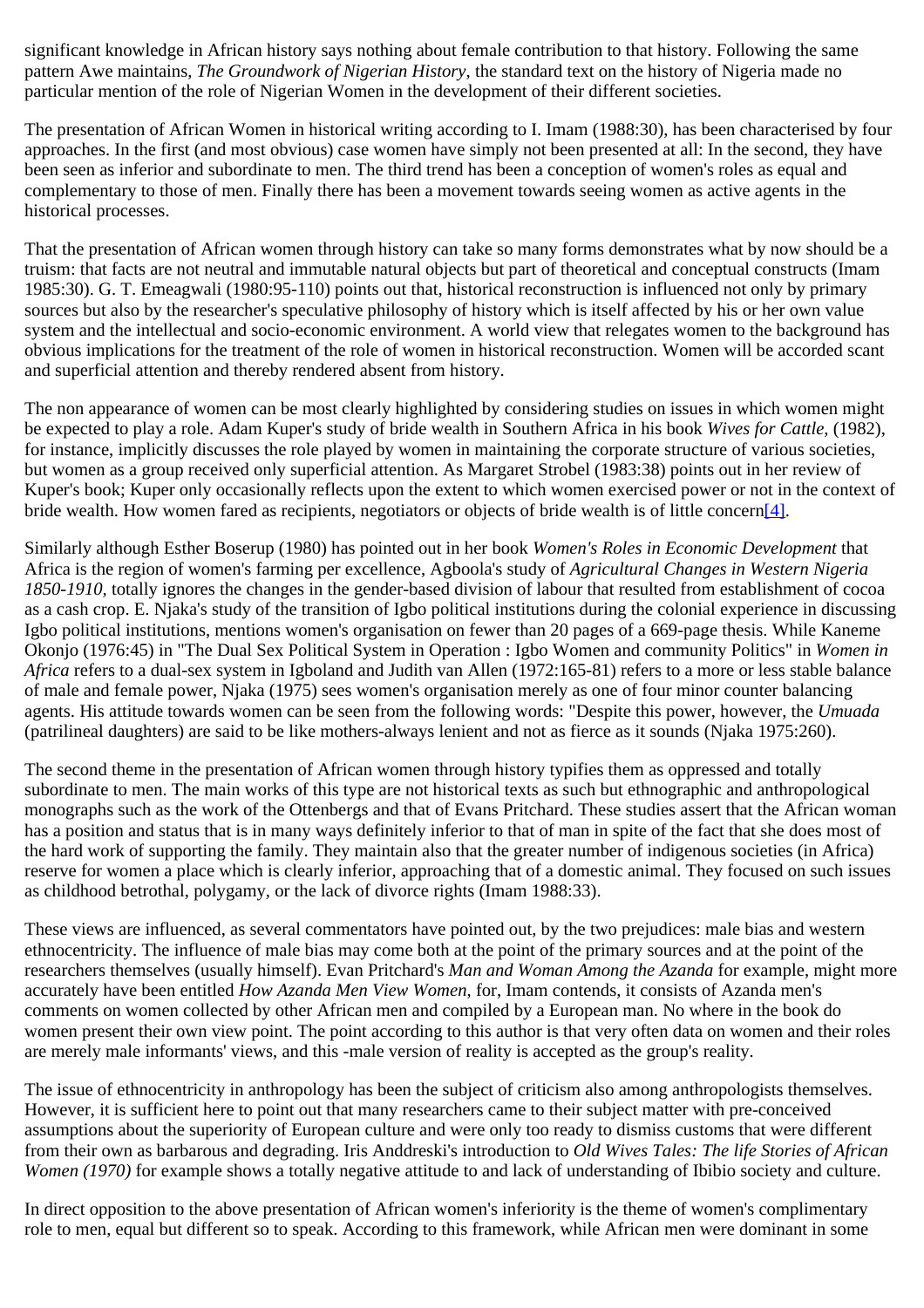spheres of social life, African women were equally responsible for other areas of influence. That is male and female roles were complimentary and issues of super or subordination did not arise. Practices such as levirate, polygamy, female seclusion or clitoridectomy are therefore simply cultural practices which have been misunderstood by ethnocentric westerners (Imam 1988:34). This is also evident in studies of the political roles of women in Africa. Annie Lebeuf (1971:63) states:

*In general, the profound philosophical ideas which underline the assignment of separate tasks to men and women stress the complimentary rather than the separate nature of the task. Neither the division of labour nor the nature of the task accomplished implies any superiority of one over the other, and there is almost always compensation in some other direction for the actual inequalities which arise from such a division.*

Evidence from societies such as the Igbo shows that not all women were without defence against any harsh treatment of women. Igbo women developed effective women's self-help and mutual protective associations during the pre-colonial era which could carry out public ridicule and even group punishment of men who seriously mistreated women. (cf. membership in lineage, age set, society wide puberty rites, secret societies, women's interest groups, dance groups etc.). In fact, Nina Mbah in her book *Nigerian Women Mobilised*: *Women's Political Activities in Southern Nigeria 1900- 1965, (1982)* argues that in pre-colonial Southern Nigeria, the women's world is not subordinate to that of the men but rather complimentary.

This approach to African women's role is part of what Imam has described as the concept of "the Golden Age of Merry Africa" in which pre-colonial Africa is seen as a land of peace and harmony, free from conflict- something like the garden of Eden before the serpent. It owes its genesis to a number of factors. On the part of African researchers, the impetus is very much that of the anti colonial feeling generated in nationalistic struggle and the resurgence of interest and pride in African indigenous institutions that came with the philosophy of negritude, especially felt in the writings of such Francophone authors as Houteto. For American and European researchers, the influence of the Black civil rights movements led to interests in Africa's past glories, while the women's movements heightened interest in women's activities. However, as Hafkin and Bay (1976:4) put it:

*In this period some of the literature that emerged was romantic or historically inaccurate. In a search for greater glories to counteract a past that had ignored and distorted the history of women and of Africa, writers described great queens, Amazon and matriarchy. These writers see the present subordination of women as caused by colonial policies, in particular the bourgeois male chauvinist assumptions of European colonial administrators, which were reflected in colonial legal structure, formal western education and Christianity.*

The fourth and most recently developed trend in the presentation of African Women's history explicitly sees women as actors in the social process rather than passive recipients of change. Here, however, there is a recognition of the social structure and mechanisms that constrain women and place them in subordinate positions, but the approach focuses on the way in which women have been active in attempting to establish their authority and independence nonetheless.

Within this approach two currents can be identified (Imam 1988:36). The first trend is to concentrate on the activities of women as leaders (of women's organisation in particular). These writers share with some of these writers of the "Merry Africa" tradition, a conception of historical processes in terms of the leading personalities of social groups (and usually of the dominant social grouping). Personalities such as Queen Amina of Zauzza[u\[5\]](http://www.ub.uib.no/elpub/1996/h/506001/korieh/chima_fn.html#fn3) or Madam Yoko of the Kpa Mende are prominent, but the analysis tends to be silent in terms of the generality of women. Similarly, *Nigerian Women in Historical Perspective* edited by Bolanle Awe adopted this approach by discussing individual women except for Nina Mba's "Heroines of the Women's War" which attempted to discuss women's role in the war of 1929 from a general perspective.

Agnes Akosua Aido looking at Asante Queen mothers in government and politics in the nineteenth century concludes that these women had great personal strength and ability, that they were most effective where they were free from ritual constraints and there were no effective male leadership. She also states that Asante Queen Mothers derived their power and support not from "female power" but from all effective sections of Asante society. Okonjo (1976:45), on the other hand, considers what she terms "the dual-sex political system" in Igboland, where women had political spheres of authority that were parallel to those of the men, although "as elsewhere men rule and dominate". As with those who present pre-colonial African woman as being complimentary rather than subordinate to men, writers in this current attribute the decline in women's status to the patriarchal Victorian ideology of colonial administrators. Okonjo concludes that the absence of women from significant political representation in independent Nigeria can be viewed as showing the strength of the legacy of single-sex politics that the British colonial masters left behind.

The second current within this approach of seeing women as active agents does not focus on individual women but on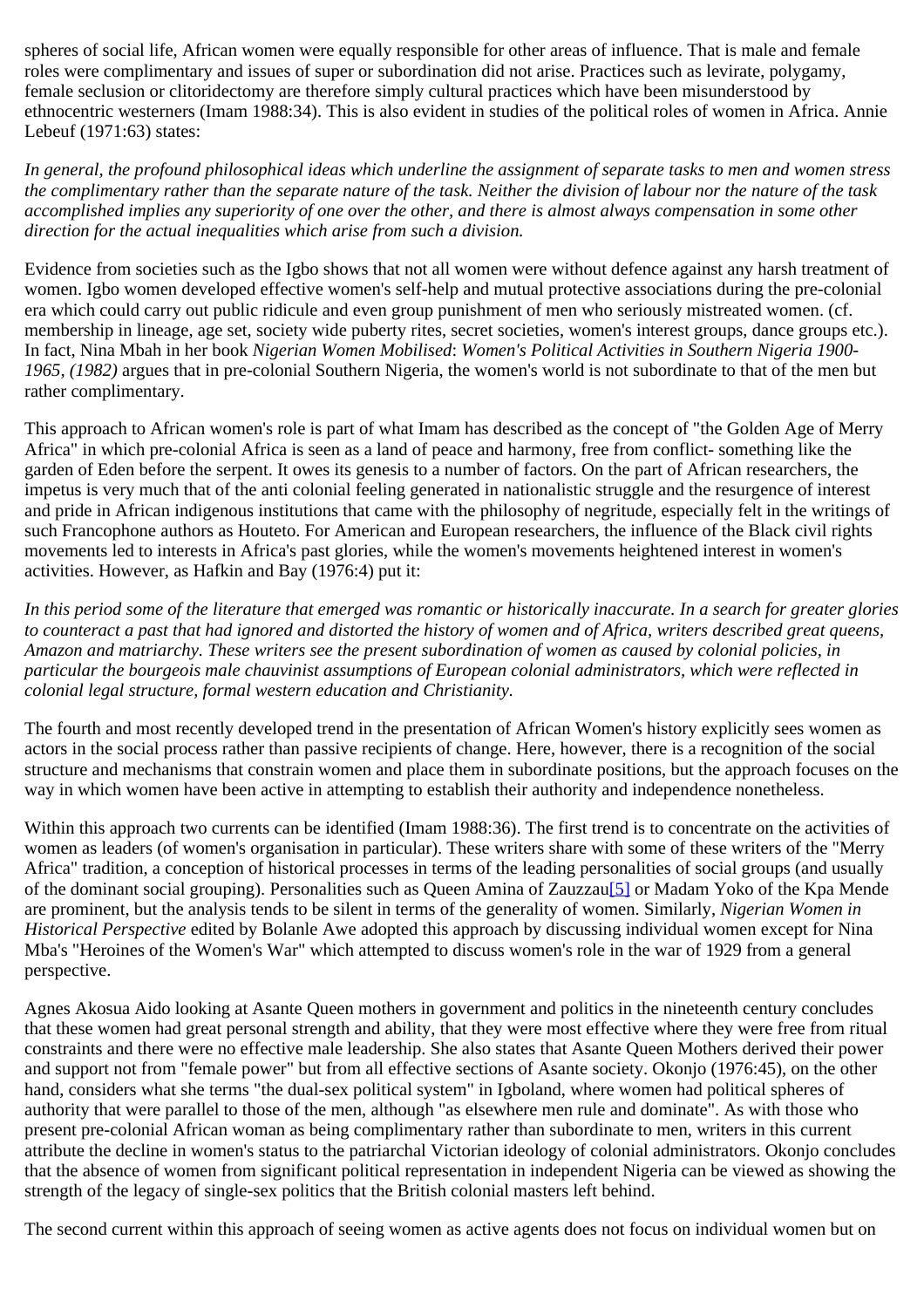women as a group and the socio-economic ideological conditions within which they have acted. For example R. Roberts (1984:229) argues that patterns of household relations (including gender relations) are directly influenced by changes in the larger political economy which the household embedded. He concludes that it was the combination of the increased influence of Islamic ideological practices and of the market forces that heightened the tendency of Maraka households to be patriarchal.

Once again the position of African woman is seen as having deteriorated through the colonial experience, but here it is attributed not simply to the ideological positions resulting from the imposition of capitalist underdevelopment. Judith van Allen's analysis of Igbo Women's political institutions, however considers only political and administrative reforms based on Victorian male ideology (Imam 1988:37).

In my study, I shall adopt the fourth approach. I justify this because we will need to understand if women enjoy a higher status in Igbo society. Are there noticeable changes in customary and ritual positions at any stage of the Igbo woman's life? At what time is the woman independent and what circumstances permit exploitation within and outside the family. These are some of the questions that will inform the approach adopted in this study.

## <span id="page-6-0"></span>**1.3 The Setting.**

The field work was carried out at Mbaise. Mbaise is a colonial creation (*see* figure I & map 3). It means five clans which were brought together by the British Colonial administration for administrative purposes under the Owerri division. Although Owerri had become important in the twentieth century by reason of its being an administrative and judicial nerve centre of the British administration, there is no evidence of its having any dominant position vis-a-vis its other neighbours prior to the establishment of British colonial rule (Ekechi 1989:8). Before 1902 when the Aro expedition was carried out by the British to stop or subdue the Aro slave trading oligarchy, Mbaise as presently constituted and indeed Owerri had not come into British scheme of things. By 1935 some twenty-five to thirty different towns were brought into the vortex of Owerri political and judicial authority.

The history of the establishment of British authority in Mbaise, Owerri division as in other parts of Nigeria is basically the story of conquests and fusion. Indeed beyond the immediate environs and the village boundaries, government authority was virtually non-existent. But by 1905 however, the Ahiara Expeditio[n\[6\]](http://www.ub.uib.no/elpub/1996/h/506001/korieh/chima_fn.html#fn4) had brought the full impact of British colonial control on the present Mbaise people. At the conclusion of the operation in April 1906, the present-day Mbaise consisting of three local government areas (Aboh, Ahiazu and Ezinihitte) was effectively brought under Owerri jurisdictional authority.

In order to keep the whole clan under strict surveillance, a native court was established at Obohia in 1907. Because of political problems and pressure from Chief Nwaturuocha of Nguru, the court was transferred from Obohia to Nguru in 1909. In 1929 the Nguru court at Mbaise was destroyed as a result of the Women's revolt of that yea[r\[7\]](http://www.ub.uib.no/elpub/1996/h/506001/korieh/chima_fn.html#fn5). Thereafter, sessional courts were opened at Obohia, Itu, Ife, and Enyiogugu in response to the "home rule" movement of the 1930[s\[8\]](http://www.ub.uib.no/elpub/1996/h/506001/korieh/chima_fn.html#fn6).

\_\_\_\_\_\_\_\_\_\_\_\_\_\_\_\_\_\_\_\_\_\_\_\_\_\_\_\_\_\_\_\_\_\_\_\_\_\_\_\_\_\_\_\_\_\_\_\_\_\_\_\_\_\_\_\_\_\_\_\_\_\_\_\_\_\_\_\_\_\_\_\_\_\_\_\_\_\_\_\_\_\_\_\_\_\_\_\_\_\_\_\_\_\_\_\_\_\_

\_\_\_\_\_\_\_\_\_\_\_\_\_\_\_\_\_\_\_\_\_\_\_\_\_\_\_\_\_\_\_\_\_\_\_\_\_\_\_\_\_\_\_\_\_\_\_\_\_\_\_\_\_\_\_\_\_\_\_\_\_\_\_\_\_\_\_\_\_\_\_\_\_\_\_\_\_\_\_\_\_\_\_\_\_\_\_\_\_\_\_\_\_\_\_\_\_\_

#### **Fig. 1 Owerri Local Government Organisation, 1945**

|  | Group councils/group courts Number of villages Federal councils/clans |  |  |  |  |
|--|-----------------------------------------------------------------------|--|--|--|--|
|--|-----------------------------------------------------------------------|--|--|--|--|

Ezinihitte 16 Mbaise Agbaja 7 Oke-Ovoro 4 Ekwerazu 6 Ahiara 11 Oru 7 Oguta Izombe 6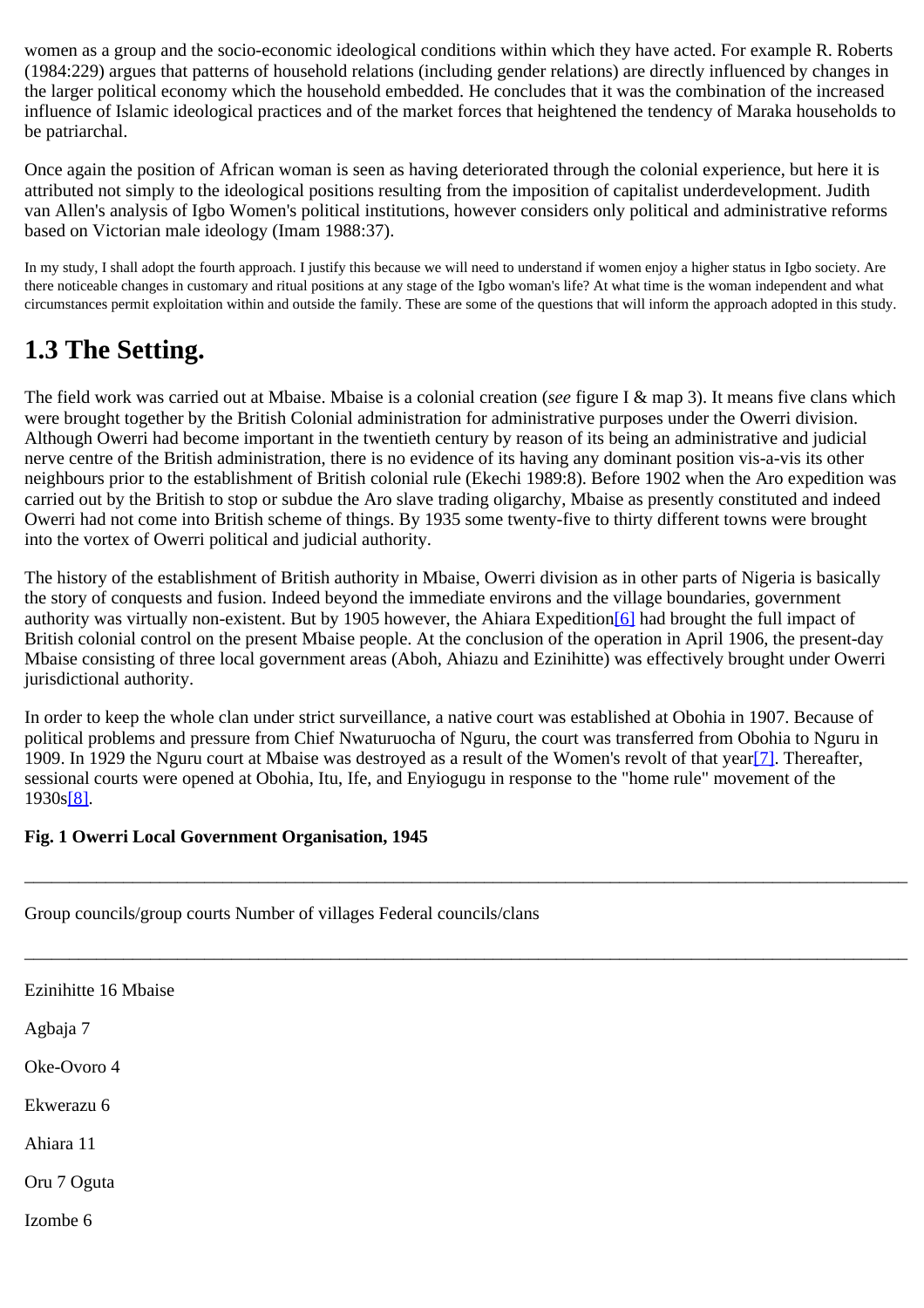Owerri 5 Oratta Uratta 10 Ara-Umunwoha 9 Agbala 11 Nekede-Ihiagwa 6 Obudi 1 Ohoba 6 Ohoba Awarra 4 Umuapu 11 Isu Mbieri 9 Mbieri Ikeduru (Note: Ikeduru 15 Approval was sought to change the federal name to Ogu Mbano) Etche 6 Ngor-Opkala Okwe 6 Umuaro-Imerienwe 7 Obike 5 \_\_\_\_\_\_\_\_\_\_\_\_\_\_\_\_\_\_

\_\_\_\_\_\_\_\_\_\_\_\_\_\_\_\_\_\_\_\_\_\_\_

Total 168

*Source;*Ekechi 1989:179

Today Mbaise is made up of three local government areas: Ahiazu which was a merger between Ahiara and Ekwerazu, Aboh Mbaise a merger between Oke-Ovuru and Agbaja and Ezinihitte local governments. They have a total estimated population of 800,000 peopl[e\[9\]](http://www.ub.uib.no/elpub/1996/h/506001/korieh/chima_fn.html#fn7) (*see* maps 2&3).

### <span id="page-7-0"></span>**1.3.1 The Igbo- General background:**

The Igbo speaking people constitute one of the largest ethnic groups in Nigeria. Located in South-eastern Nigeria between latitude 5 and 7 degrees north and latitude 6 and 8 degrees east, they occupy a continuous stretch of territory of about 25,280 square kilometres. They are roughly bounded in the east by the Ibibio people, in the north by the Igalla, Idoma and Ogoja people, in the south by the Ijo and in the west by the Edo. (*see* map 2). Today, the Igbo inhabit the entire Imo, Abia, Anambra and Enugu states in present day Nigeria while a significant number of them are included in the Rivers and Delta states. Population densities in the Igbo heartland are very high ranging in average from 750 to 1000 to the square kilometre. The Igbo number over 20 million in present day Nigeria.[\[10\]](http://www.ub.uib.no/elpub/1996/h/506001/korieh/chima_fn.html#fn8)

It is the Igbo who occupy the northern half of the area which stretches into Ibibio and Ijo territory to the south who are the focus of this study. (*see* map 4). They form the main cultural area of the Igbo of which Mbaise is a part. The growth of vegetation is rapid in this belt, and palm forest has taken the place of the original rain forest. This indicates that this area had long been populated by people whose main livelihood was farming. This area is the most densely populated part of West Africa. A population of more than 1000 per square mile<sup>[11]</sup> has been recorded in Northern Ngwa, Owerri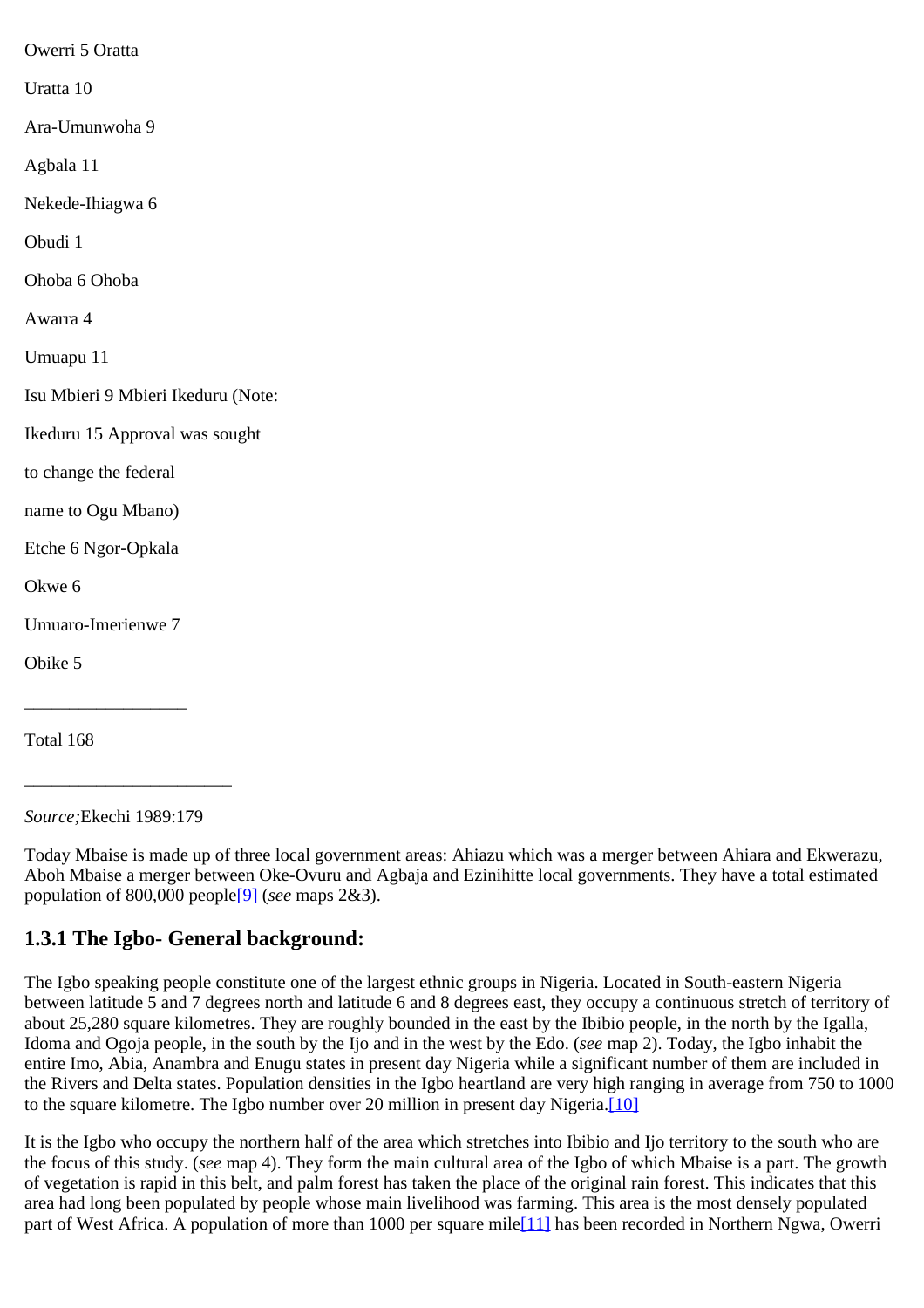and Orlu. The Etche and Ikwere and Western Aba areas are less densely populated with 300-400 persons per square kilometre.

In the eighteenth century population movement to the south was accelerated by the slave trade and palm-oil trade with the Europeans and coastal peoples. This is the habitat occupied by peoples whom Forde and Jones called the Southern Igbo. The distinct cultural features that distinguished the Southern Igbo from the others are the marked absence of elaborate title systems and *mmuo* societies. However, secret societies occur among Ngwa and masked dances occur in the western border of this sub-culture area. The ritual slave system called *osu* is strongly developed among this Igbo group and the *mbari* temples associated with the cult of the earth called *ala* occur in the southern part (Onwuejeogwu  $1987:21$ ).

There is evidence of Nr[i\[12\]](http://www.ub.uib.no/elpub/1996/h/506001/korieh/chima_fn.html#fn10) influence in this area, more especially on the northern part. The *duru* title and Nri type rituals connected with earth, ancestors and yam cults *Ahiajoku* occur. The *duru* title is a southern Igbo version of the *ozo* title, and it is said to have been conferred in the past by Nri men who were referred to as the Umudioka (children of Dioka) in some parts of this area. Christian religion, especially Catholicism, has in recent times greatly re-ordered traditional institutions, especially the ritual and customs. This is the area that has nurtured the Owerri and Ngwa civilisation of which Mbaise is part.

To fully appreciate the Igbo way of life in relation to women in general and widows in particular, it will be necessary to outline briefly some of the features of the socio-political and economic system of the Igbo. The village is the basic political unit. Political authority was diffused among the heads of the lineage and was exercised in a democratic and informal way. There was sex differentiation in political roles but no female could be the head of a household or lineage or a sub-lineage (Mba 1992:75). Women had their own roles which sometimes acted as a check on the activities of men.

In the past people's lives was directly linked with the prevailing production and distribution schemes. No elaborate, codified social welfare policies, schemes and programmes executed according to a carefully systematised community development blue-print existed. Yet as Ifemesia (1981) has elaborated, every single routine activity of individuals and groups generally carried a social welfare overtone both for the individual, his kin-group and his community. Accordingly, social institutions of family, kinship and marriage and those of education *per se,* polity and religion, all provided social services and amenities as their customary reason for existence.

The economic system of the Igbo can be studied under three major heads: Agriculture, trade, and local manufactures. Agriculture was the most important single occupation of the Igbo in pre-colonial times. Both the Igboman and woman were farmers (Eluwa 1988:65). They produced enough yams and coco yam, cassava and vegetables to meet the basic needs of the family. The surplus was sold to enable the family to buy other items which it could not produce.

Trade and barter were important aspect of Igbo economic life. Ecological differences and varied vegetation was the major reason behind the development of local and regional trade amongst the Igbo. Apart from internal trade which seem to have linked Igboland into a kind of 'economic common wealth', external trade between the Igbo and her neighbours developed. These neighbours included the Benin, Igalla, Idoma, Ibibio and the Ijo of the South.

### <span id="page-8-0"></span>**1.4 Central Problems and Framework.**

This study will analyse widowhood practices in a contemporary Igbo society. The importance of cultural traditions will be highlighted in an attempt to understand such practices and rituals. The following are central in this study:

An examination of the rituals and practices which a woman undergoes on the death of the husband.

An examination of Igbo marriage patterns, domestic and affinial relationships, its impact on widowhood practices and the widow's life.

An examination of widows economic survival strategies. The economic system of the Igbo will be examined to highlight the impact it has on widows economic survival.

This work is divided into five chapters. The present chapter, *Introduction and background,* in which the theoretical and methodological aspects of the work are discussed. This is done in relation to the Igbo and Africa woman in general. Chapter Two deals with present day widow practices and the sociology of such practices in an Igbo community seen in historical perspective. Chapter Three discusses Igbo widows in domestic and affinal relationships with a special view to understanding how marriage systems may impact on widowhood practices. Chapter Four relates widowhood to the economy. Widow's economic survival strategies as well as the economic options available to them today are examined.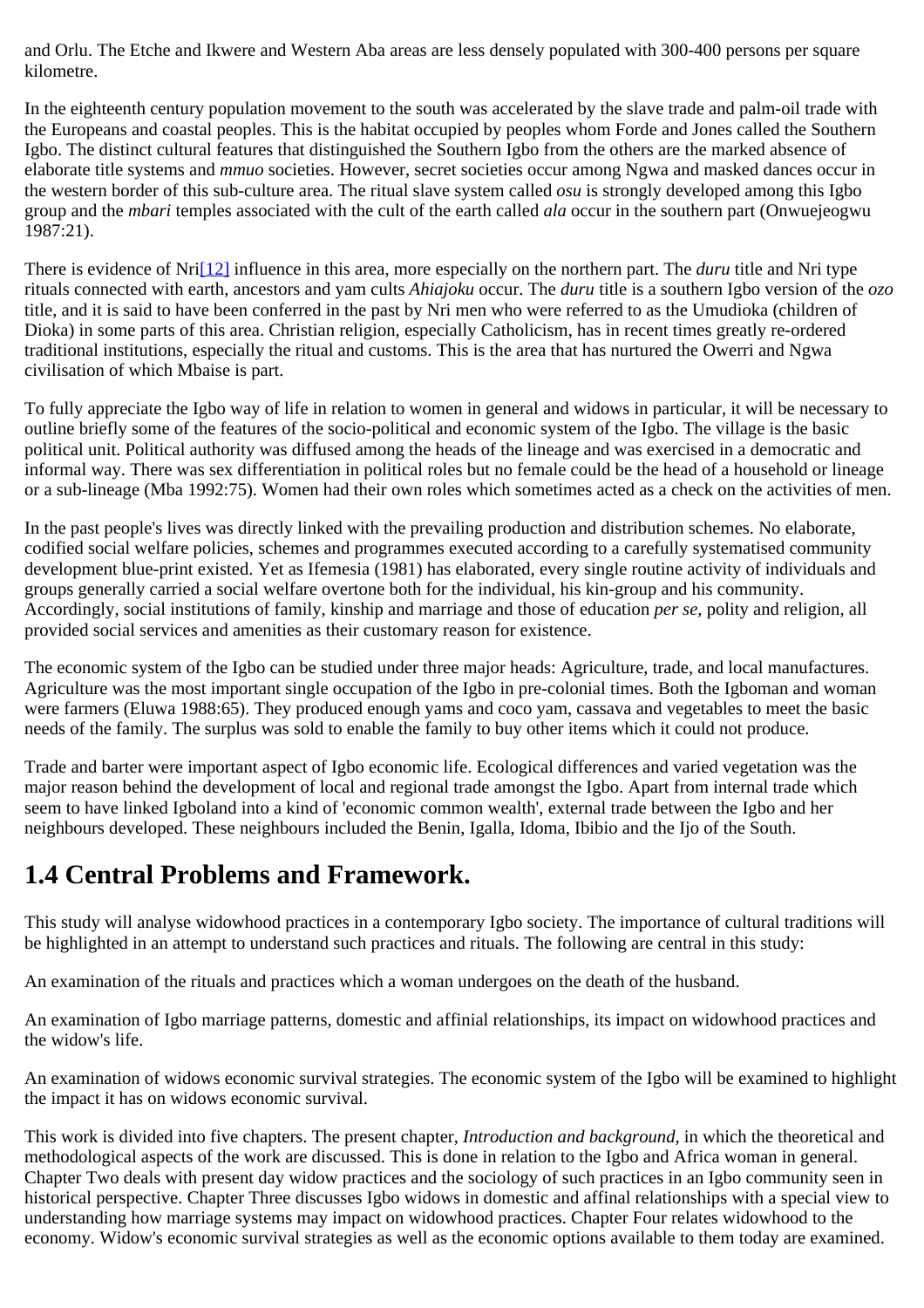The thesis is concluded in Chapter Five.

## <span id="page-9-0"></span>**1.5 Sources and method of data collection**

Three main types of evidence have been used- oral evidence, court reports and secondary sources:

### <span id="page-9-1"></span>**1.5.1 Oral sources.**

Oral sources are central to the study of history in the third world till the present day. Not only are written sources limited in certain areas of inquiry, archaeological and other sources through which the historian can decipher African history has not been fully collated and collected. In a topic such as widowhood there is little information available to the historian. Since the 1950s, when oral sources became an important aspect of the academic historiography of Africa, the study of oral tradition has gone through a considerable process of change, reorientation and maturation. Past problems have been associated with interpretation of information emanating from Africa as presented by Africanists and Africans.

I consider oral history method as central in this particular study concentrating on a limited area within the Southern Igbo sub-cultural group to decipher attitude to widows as well as the options open to them. The research on which this thesis is based was undertaken in Mbaise, an Igbo community within the Southern Igbo cultural sub-group between January and June 1995. I used interview as the main research method. For the formal interview, I created a 20 item questionnaire (*see* appendix B). Each interview took about 2-3 hours. The questionnaire was partly used as such, partly as an inspiration for free discussion. In addition to using participant observation, I collected life histories of 80 widows and interviewed 5 men to get their view of widow practices. General insight into widowhood practices, marriage, inheritance, maternal/filial ties came from these informants. My wife and mother assisted by obtaining consent from some of the widows before the actual interview took place. Two other assistants were used to conduct household census from four villages in Mbaise. Part of the statistics used here came from this census. Ages when unknown were estimated through discussion with the informant.

Privacy and the need to avoid shame is prevalent among the Igbo and was evident during field work. I experienced that some of the widows were not very willing to talk about certain aspects of their personal lives. These were especially in areas concerning relationships with the extended family and other men since the period of their widowhood. The fact that I am a man made it problematic to discuss sexual relationships. The society frowns at individuals who discuss such things let alone with some of the widows who are old enough to be the researchers grand mother. The researcher's wife and mother were of great assistance in this respect. Some were not willing to discuss the issues of inheritance for fear of repression from their kin. Some were afraid that the above information may be passed on to other people in and outside the village. Married women also do not talk too freely about widowhood for the fear of becoming widows. Widows are anxious not to give an image of themselves that could upset their kin or expose self-pity. The apparent pride of the Igbo person even at the point of desperation makes the widow hide behind a mask and wear a smiling face.

Widowhood experiences are traumatic and are easy to remember, but the widow may be distorted in memory in order to avoid reliving the trauma. Some widows were not willing to talk about their experiences at all. One of the widows put this as follows, "this is something I do not want to relive again. I do not want to talk about it". A lot of the widows see widowhood as a period of subjugation, deprivation and humiliation. Consequently, they tend to present their experiences from this point of view. The oral sources, however, provide information on the real life experiences of widows and have been used in various parts of the text as examples of what widows experienced and still experience.

A general problem associated with research in some developing countries is lack of adequate statistics. Census figures are unreliabl[e\[13\]](http://www.ub.uib.no/elpub/1996/h/506001/korieh/chima_fn.html#fn11). There are no data bases from which one can get specific information about a particular group. For instance, births and deaths are not registered. In this situation, statistics may not only be unreliable but difficult to get at times. I have had to make my own statistics to give the demographic feature of my study area.

### <span id="page-9-2"></span>**1.5.2 Demographic Features.**

There is a high rate of widowhood among the Igbo. I collected census data of four villages in Mbaise community. There were 600 adult women living in these villages in 1995. Of these 169 (24%) were widows (*see* Table 1). There are two main reasons for this high rate of widowhood: It is for one, accounted for by large age differences between husbands and wives especially in traditional society. In polygamous [14] families, the age disparity for second and subsequent wives is even greater. In western societies, widowhood may largely be associated with ageing. This is not the case with Igbo society.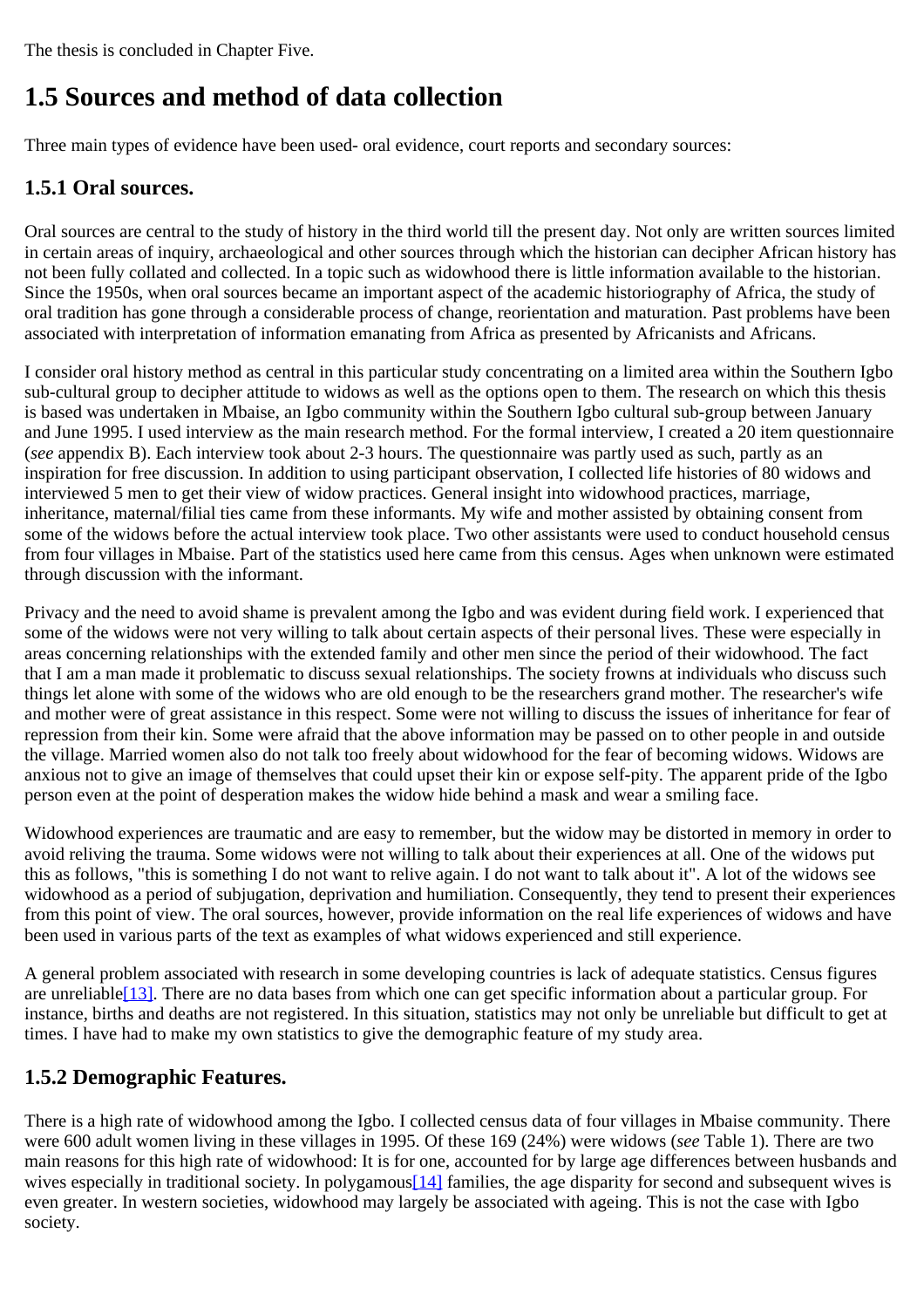#### Table 1

#### **Female population of four Mbaise Villages by Age and Marital Status**

#### **Marital status**

\_\_\_\_\_\_\_\_\_\_\_\_\_\_\_\_\_\_\_\_\_\_\_\_\_\_\_\_\_\_\_\_\_\_\_\_\_\_\_\_\_\_\_\_\_\_\_\_\_\_\_\_\_\_\_\_\_\_\_\_\_\_\_\_\_\_\_\_\_\_\_\_\_\_\_\_\_\_\_\_\_\_\_\_\_\_\_\_\_\_\_\_\_\_\_

Age Group Single Married Separated Widow Total %

16-30 109 132 2 15 258 43 31-45 18 129 - 29 176 29 46-60 - 51 - 44 95 16 60+ - 16 - 55 71 12

#### Total 127 328 2 169 600

\_\_\_\_\_\_\_\_\_\_\_\_\_\_\_\_\_\_\_\_\_\_\_\_\_\_\_\_\_\_\_\_\_\_\_\_\_\_\_\_\_\_\_\_\_\_\_\_\_\_\_\_\_\_\_\_\_\_\_\_\_\_\_\_\_\_\_\_\_\_\_\_\_\_\_\_\_\_\_\_\_\_\_\_\_\_\_\_\_\_\_\_\_\_\_\_\_\_

Percentage 21 55 0.3 23.7 100

\_\_\_\_\_\_\_\_\_\_\_\_\_\_\_\_\_\_\_\_\_\_\_\_\_\_\_\_\_\_\_\_\_\_\_\_\_\_\_\_\_\_\_\_\_\_\_\_\_\_\_\_\_\_\_\_\_\_\_\_\_\_\_\_\_\_\_\_\_\_\_\_\_\_\_\_\_\_\_\_\_\_\_\_\_\_\_\_\_\_\_\_\_\_\_\_\_\_

The second reason for high incidence of widowhood can be traced to the Nigeria-Biafra civil war between 1967 and 197[0\[15\]](http://www.ub.uib.no/elpub/1996/h/506001/korieh/chima_fn.html#fn13). Although adequate statistics are not available, there are suggestions that over 1 million Igbos lost their lives as a result of the war and the ethnic cleansing which precipitated the war itself. The war created a large widow population.

Yet another reason may be the low incidence of widow remarriage. Of all the widows interviewed in this study, only two remarried after the initial mourning period. The statistics show that remarriage was not a popular option for Igbo widows. The economic and social reasons for this are discussed in chapter three.

30% of the widows were under 40 years of age at the time of their husbands death; 65% were under 50 (see table 2). The significance of these figures depends of course on life expectancy within the area. I have no specific data on the Igbo generally and the Mbaise area in particular, but life expectancy at birth for all of Africa was 45.9 for the year 1970 to 1973 $\frac{116}{1}$ . Therefore, about 30% might expect to live at least another 10 years. My study does not show a significant difference from the above. Only 14 out of the 80 informants are above 60 years. This includes 4 informants whose ages were estimated.

Table 2

**Age at which women become widows**

\_\_\_\_\_\_\_\_\_\_\_\_\_\_\_\_\_\_\_\_\_\_\_\_\_\_\_\_\_\_\_\_\_\_\_\_\_\_\_\_\_\_\_\_\_\_\_\_\_\_\_\_\_\_\_\_\_\_\_\_\_\_\_\_\_\_\_\_

Age Number % Under 20 1 1.25 20-29 9 11.25

30-39 14 17.50

40-49 28 35.00

50-59 14 17.50

Over 60/estimated 14 17.50

\_\_\_\_\_\_\_\_\_\_\_\_\_\_\_\_\_\_\_\_\_\_\_\_\_\_\_\_\_\_\_\_\_\_\_\_\_\_\_\_\_\_\_\_\_\_\_\_\_\_\_\_\_\_\_\_\_\_\_\_\_\_\_\_\_\_\_

Total 80 100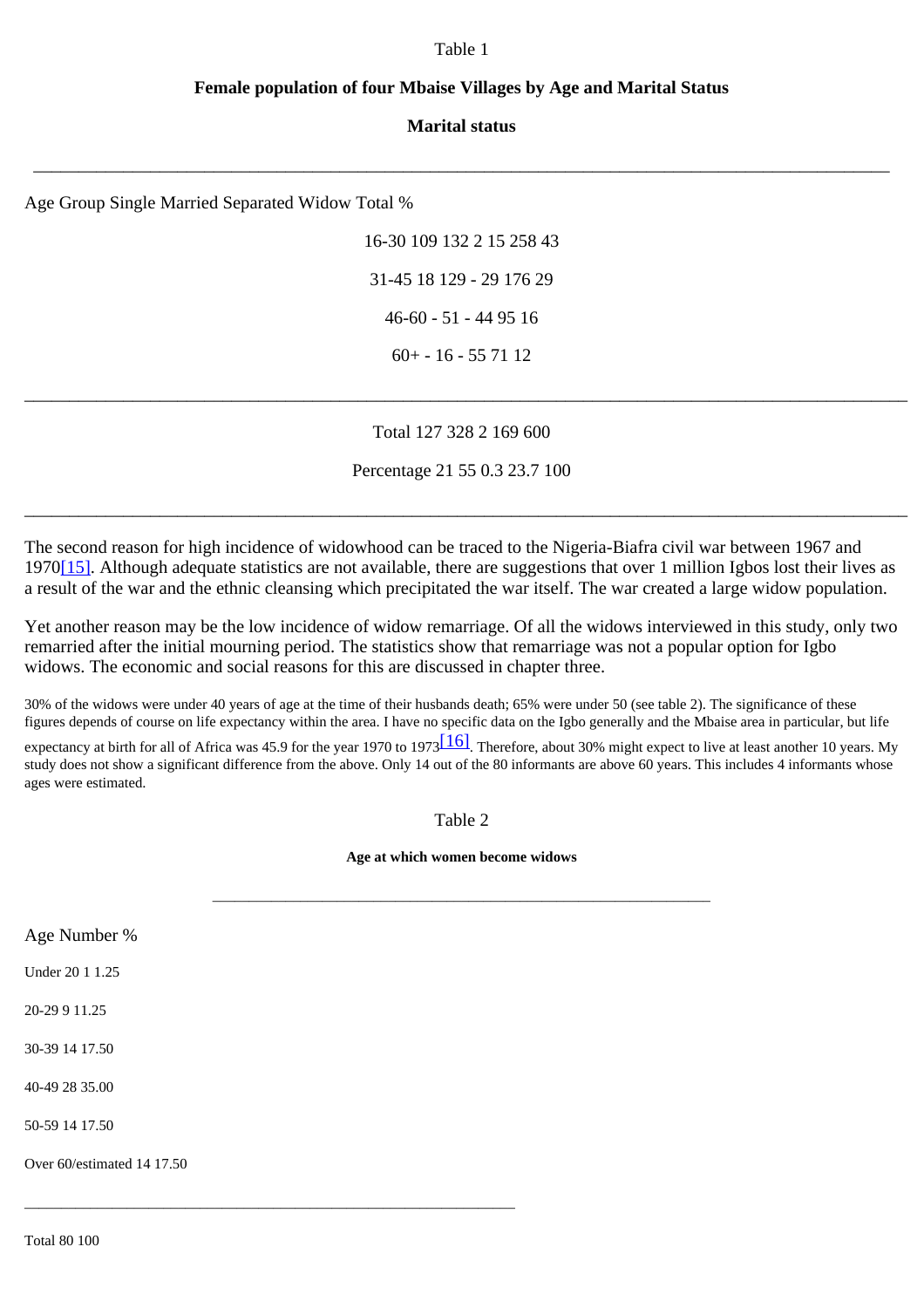In polygamous marriages, most second and subsequent wives are much younger than their husbands. 5 of my informants were from polygamous families. 2 were first wives, 2 and 1 were second and third wives respectively. The mean average differences between husband and first, second, and third wife are usually high. Polygamous marriages is on the decline, and this can be attributed to Christianity, changing economic activities caused by scanty resources. Instances exist also of younger women who marry older men who probably have lost their first wives. In such marriages, the determining factors for the husband may be the need for assistance in raising young children left by the former wife.

Barrenness in a marriage is also another factor which determine if a man may marry another wife. This factor as well as the absence of a male child is usually used to rationalise the need for a second wife. Most women usually will support such propositions. The second or third wife in this arrangement is usually younger and therefore stands the chance of becoming a widow at a relatively early age. No matter the reason used to rationalise this, it has its impact on the demographic pattern of the widow population in Igbo society.

In contrast to the above demographic pattern, there are marriages where the age disparity between the husband and the wife is small. In these cases, there are likely going to be a lower percentage of widows and the widows will typically be older. This is closely related to the fact that less men marry more than one wife and this is the emerging trend in the contemporary Igbo society. Men are almost as likely as women to experience the loss of a spouse.

Age disparity between spouses is not the only factor involved in demographic variations. Divorce and remarriage are also important. Enid Schildkrout(1989) uses this to shows how widowhood clusters at two different periods of the life cycle, depending on prior marital history. Hausa, women for example who remain married to their first husbands will be widowed at a relatively young age. Those who divorce and remarry may not be widowed until late in life since second husbands tend to be closer in age to their wives. The time of life at which a woman becomes widowed

affects her subsequent marital behaviour. For older women widowhood may be a permanent status  $[17]$ . However, the Igbo is not a high divorce society and widowhood reflects these changes although statistical data that would allow comparison of past and present are not available. These transformations are complex and their implications are not the object of this study.

More complex is the impact of various structural changes on the status of widows. Incidents of widow remarriage today are very isolated and so is levaritic relationships. My study showed only two incident of remarriage, two cases of levirate relationships and five had lovers. Widows are therefore likely to retain this status. Today, levirate relationships are also minimal. Oral information confirms that they were very frequent in the past.

A host of structural changes may have resulted in this transformation: shortage of men in suitable age group, largely because of the civil war, new marriage and inheritance laws, the impact of Christian religion, the influence of western education, new modes of economic support, land shortages, the availability of hired labour, and new bases for prestige and status. But the manner in which widows and others respond to new possibilities and/or adapt to new constraints is complex and variable. There are no automatic concomitants of such structural changes and no uniform trends that cut across society. However, the above presentation is a general demographic pattern of widows in contemporary Mbaise society.

### <span id="page-11-0"></span>**1.5.3 Archival sources and court records.**

\_\_\_\_\_\_\_\_\_\_\_\_\_\_\_\_\_\_\_\_\_\_\_\_\_\_\_\_\_\_\_\_\_\_\_\_\_\_\_\_\_\_\_\_\_\_\_\_\_\_\_\_\_\_\_\_\_\_\_\_\_\_\_\_\_\_\_

The second source of information was derived from reports of civil cases at the customary and civil courts concerning widows. These type of cases are usually handled by one of the following: (i) Village councils *(Aladinma)*, (ii) the Ezein-council (the traditional ruler of the autonomous community), (iii) the customary courts. I found that records are not properly kept in the case of the first two (although they handled most of such cases). The native court system which has been replaced today by the customary courts handled both criminal and civil cases during the colonial era.

Ekechi's *Tradition and Transformation of Eastern Nigeria* 1902 - 1947, (1989) with reference to Owerri and its hinterland, is an analysis of the establishment of British rule. He shows how this gave rise to the creation of native courts and the appointment of warrants chiefs; two novel institutions which radically affected the traditional systems of law and authority. As a matter of fact, their impact is still being felt. Until well after the Second World War, the native courts and warrant chief system dominated the political history of Owerri and its environs. Ekechi argues that their introduction altered the pattern of indigenous administration and created political and social restlessness. In his annual report for 1938 the DO (District Officer) at Owerri lamented the preoccupation of administrative officials with native courts and their problem[s\[18\]](http://www.ub.uib.no/elpub/1996/h/506001/korieh/chima_fn.html#fn14). In exercising the powers granted to them, the native courts tried both civil and criminal cases and imposed fines ranging from a few shillings to a maximum of Fifty Pounds. These included matrimonial and land cases.

In Mbaise, there were five of such courts before independence in 196[0\[19\]](http://www.ub.uib.no/elpub/1996/h/506001/korieh/chima_fn.html#fn15). Today they have been replaced by customary courts charged with judicial functions in matters concerning the customs and traditions of the people. Most land, marriage and other matters in relation to customs and tradition end up in these courts.

A number of court cases relating to widows do exist at these customary courts. There was difficulty in identifying such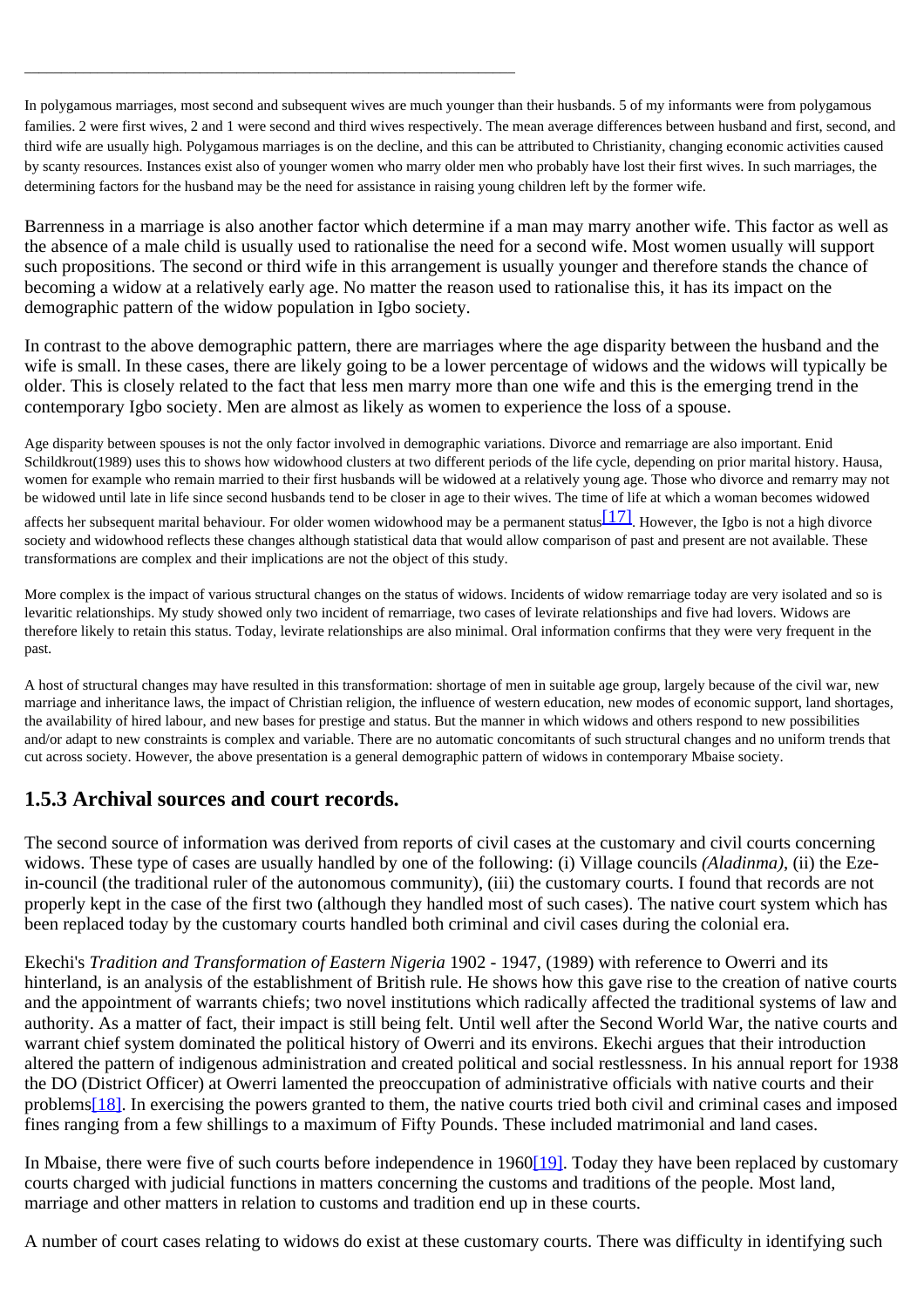cases because the courts do not have a data base or index from which you can distinguish which case related to a widow. Only two of such cases which took place between 1988 and 1989 were available to the present researcher. They, however, provide a general insight into the influence of customs and traditions in the determination of the rights of the widow in Igbo society. Some reports were also consulted at the palace of the traditional ruler of Ihitteafoukwu- Mbaise. A case concerning a widow's right to sell land took place in 1987. This was a useful case, as it related itself to the customary rights of a widow to own or sell land, a major economic factor in a predominantly agrarian society.

Little information of cases concerning widows was available from the village council records. There are no records of proceedings and judgements in most of these cases. They are still conducted in the traditional system. That is in open courts and agreement reached by consensus. The researcher was, however, able to follow one of such cases during field work. The researcher kept his own records of the proceedings over several days. In this case, the verdict was appealed to the customary court and not yet decided at the time of concluding field work. Information from this case has been cited in parts of this work.

### <span id="page-12-0"></span>**1.5.4 Previous Research**

A number of anthropological studies and other literature has been written about the Igbo in general and the Igbo of South-eastern Nigeria in particular. Widowhood literature however is little. Mention of aspects of the practice however can be found in a few texts[\[20\]](http://www.ub.uib.no/elpub/1996/h/506001/korieh/chima_fn.html#fn16).

Although marriage is a universal or nearly universal experience for most women in African societies, African women are not necessarily involved in marital relationships throughout their adult lives. In some West African societies, for example when women approach menopause, they leave their husbands and return to their natal  $\text{kin}[21]$  $\text{kin}[21]$ . This practice has been described by Meryer Fortes (1949b) and Esther Goody (1973) as 'terminal separation', E. E. Evans-Pritchard, in his study of the Nuer of the Sudan (1951) discusses unmarried women and widows in concubine relationships. A number of studies describe divorced women who live alone for example, that of Abner Cohen of the Hausa of Ibadan, Nigeria, (1969). Kirwen in *African Widows* (1979) examined only 'Leviratic Marriage' or wife inheritance in four Tanzanian communities and the problems which that practice poses for converts and the Roman Catholic Church. Leviratic marriage is only the tip of the iceberg of widowhood practices in Africa. The author therefore falls into the same category of the norm centred bias of older literature on widowhood. A further look at Kirwen's bibliography emphasises the point made here about the lack of targeted research on the institution. In nine pages of bibliography, there is not one title, book or article which focus directly on widowhood.

But since 1979, the situation has improved; Potash's (ed.)(1989) *Widows in African Societies: Choices and Constraints:* is an attempt at a systematic approach to the study of widows lives in Africa focusing on widows themselves, their interests, the strategies they employ to realise such interest, the force that determine such strategies and the quality of their lives. Although the book is supposed to be a comprehensive data on African widows, its accomplishments are far from achieving this goal. The ten societies sampled in the book display diversity without being formally representative of even sub-Sahara Africa. These close-ups range from the matrilineal Akan and cognatic Baule of West Africa to the patrilineal Luo, in the East; from Urban Hausa and Swahili to Rukuba subsistence cultivators on the Jos Plateau of Nigeria. These were anthropological studies conducted between 1975 to 1982 but still provide useful information on the subject.

S. Omiyi found in her article `*Women and Children under Nigerian Law'* that the legal status of the widow depends on the type of marriage she contracts. This examines the position of the widow under customary law marriage, Islamic law marriage and statutory marriage. This applies to the Igbo as well. It is a useful piece of work on a widow's property rights under the law in Nigeria both in the traditional and contemporary society. She concludes that the position of the widow under customary law has not changed a lot yet.

In 1989, I attended a workshop on widowhood practices in Imo State. The workshop provided me the first opportunity to appreciate the subject. The monograph *Widowhood Practices in Imo State*, is a collection of papers which appeared after the workshop. It is probably the only material which is currently available on the subject among the Igbo from this region. Among the papers presented were A. E. Afigbo's 'Overview of Widowhood Practices in Africa'; I. D. Nwoga's examination of 'Widowhood Practices' in Imo State Nigeria. Although Imo State is small in space, it contains several cultural and ecological zones and this fact is reflected in some cultural differences in widowhood practices. It is not, for example, to be expected that matrilineal societies like Ohafia would have the same practices a patrilineal community like Mbaise. Another article was Nzewi's `Widowhood Practices: A Female Perspective'. Her paper compares various Igbo communities in Imo State and included her own experience as a widow. Eze and Nwebo presented a paper- 'Widowhood Practices; Law and Customs' in which they argue that the Nigerian legal system recognises a dual system of marriage both of which are mutually exclusive. These are "statutory marriage" and "marriage under customary law". The Nigerian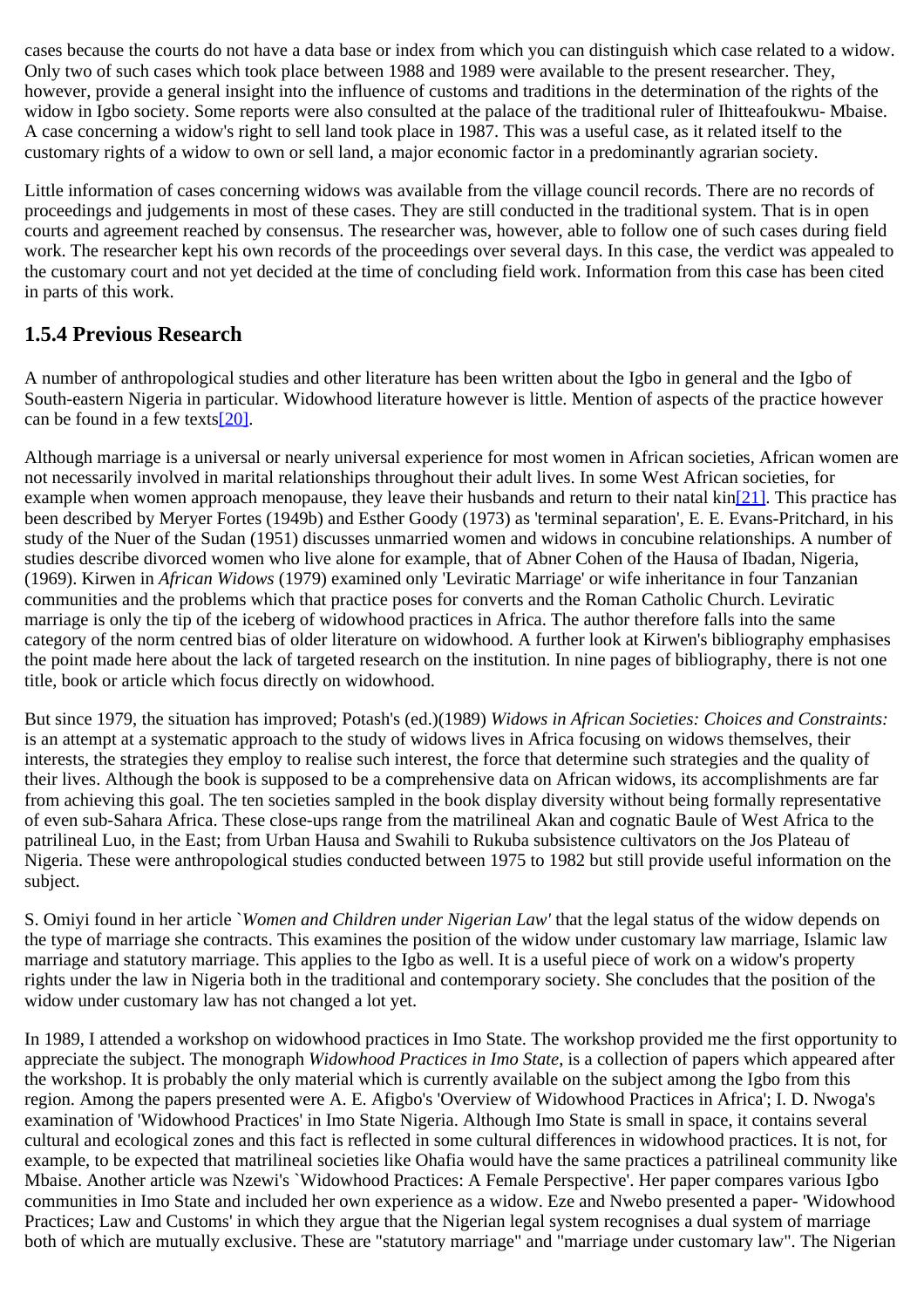family law permits certain widowhood practices which are discriminatory and oppressive to the women *vis-a-vis* their male counterpart. On the other hand the customarily married woman is even more disadvantaged and oppressed when compared to her statutory married counterpart they noted. It is their view that the fate of the widow is a direct consequence of the nature of marriage she contracts and the rights that accrue to her thereof. These papers generally concentrated on the negative aspects of widowhood practices among the Igbos in Imo State. I observed that the workshop was mainly aimed at highlighting what the organisers regard as discrimination against women. The papers presented however informed my initial interest in this area of inquiry. These papers provide a basis for discussing the topic in historical perspective.

My study however is that of a local community of which I am a member. It is also a study in which I know personally many of the informants and in which I have witnessed some of their experiences. As distinct from any previous study, my research is therefore based on a different approach. It is based on an intimate knowledge of widows experiences some of whom I interviewed twice during field work in 1995 and 1996. Concentrating on a small area, I was able to cross-check information from my subjects with information from others who knew my informants well.

**[Map 1:](http://www.ub.uib.no/elpub/1996/h/506001/korieh/map1.gif)** *Map of Nigeria*

**[Map 2:](http://www.ub.uib.no/elpub/1996/h/506001/korieh/map2.gif)** *Map of Igboland*

\_\_\_\_\_\_\_\_\_\_\_\_\_\_\_\_\_\_\_\_\_\_\_\_\_\_\_\_\_\_\_ *Source*; Eluwa *et al.* 1988:

**[Map 3 :](http://www.ub.uib.no/elpub/1996/h/506001/korieh/map3.gif)** Map of Eastern Nigeria showing Mbaise

\_\_\_\_\_\_\_\_\_\_\_\_\_\_\_\_\_\_\_\_\_\_\_\_\_\_\_\_\_\_\_\_\_\_\_\_\_

\_\_\_\_\_\_\_\_\_\_\_\_\_\_\_\_\_\_\_ *Source*: Ekechi: 1988.

**[Map 4:](http://www.ub.uib.no/elpub/1996/h/506001/korieh/map4.gif)** *Map showing the Ecology of Igbo Culture Areas*

*Source;* Onwuejeogwu 1987.

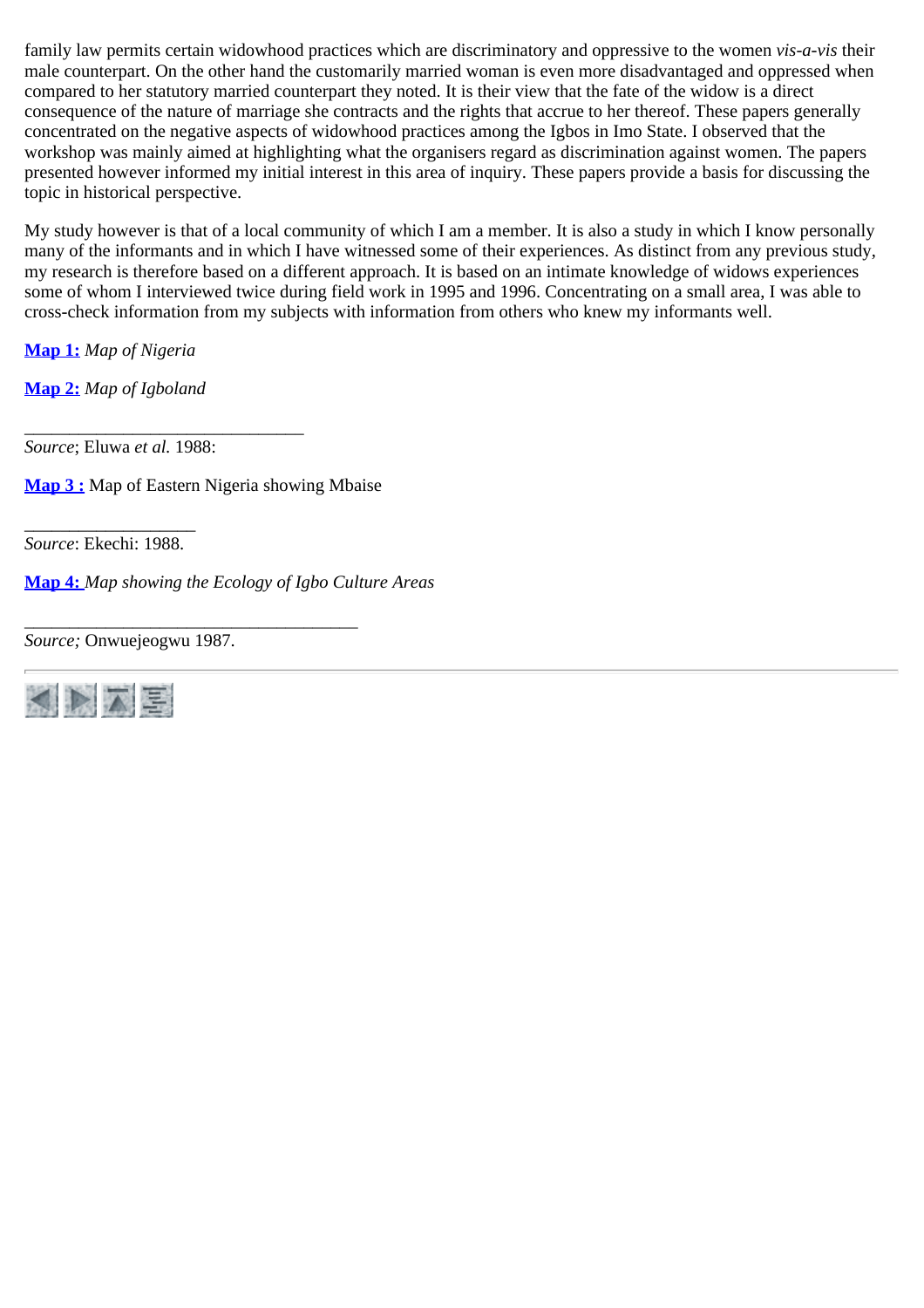<span id="page-14-0"></span>

# **Chapter II Igbo Widowhood Rituals and Practices.**

- [2. Widowhood Rituals Igba Nkpe](#page-14-1)
- [2.1 Rituals at Death and Funeral](#page-14-2)
- [2.2 Ritual Seclusion -Ino na Nso:](#page-16-0)
- [2.3 The Sociology of Widowhood Practices](#page-20-0)

## <span id="page-14-1"></span>**2. Widowhood Rituals - Igba Nkpe**

When one looks at widowhood in most African societies, it would be possible to give an immediate verdict on the matter. This would be a one-line economic interpretation  $[22]$ . In the Igbo society as in many other societies, human greed exist in many families and the death of a male member of the family offers an opportunity to the other males of the family to increase their holding of the scarce and inelastic commodity-land. The commodity now in question can expand to other items of property. "It is acquisitiveness" writes Nwoga, "which basically controls the treatment of widows". All other activities serve the same purpose and any mystification and other rituals, superstitious sanctions are geared to the oppression of the widow. Dehumanised and humiliated by the religious rituals and other practices Nwoga continued, the widow become more amenable to keep silent over other forms of oppression which end up ultimately as economic disposition.

If we examine the comments of two widows, this would appear to be the only reason. A 75 year old widow recounts her experience when she lost her husband in 1978;

*I was ordered home from Lagos to explain the cause of his death. After I had narrated everything to them (in-laws), they asked for his pass book (bank savings book) and other valuable items which I gave over to them*"23.

A second informant, a 35 year old widow and mother of 4, noted;

*Our entire property was confiscated. A lorry was sent from home to come and pack all the merchandise in his supermarket. All his electronic items were also packed away. For the past year the house has been like a battle ground between me and them*[\[24\]](http://www.ub.uib.no/elpub/1996/h/506001/korieh/chima_fn.html#fn19)*.*

Esther Nzewi has noted that in certain zones of Imo State;

*the widows ordeal begin immediately the death of her husband is announced. The in-laws demand a list of the man's property, holdings, investments, bank accounts etc. She is further required to take an oath as a proof that she has not concealed any relevant information on her husband's wealth"*[\[25\]](http://www.ub.uib.no/elpub/1996/h/506001/korieh/chima_fn.html#fn20)

All we can derive from the above is a one way economic interpretation. But I think that it is a rather complex matter in most African societies. If we look at the matter in greater detail and into its various stages, it is my belief that a better understanding of the reasons for these activities will emerge. It can also give greater credibility to the past and thus, help us understand what changes are taking place.

### <span id="page-14-2"></span>**2.1 Rituals at Death and Funeral**

Nzewi in "Widowhood practices: A Female Perspective" found out that widowhood practices in certain parts of Imo State begins after the burial ceremony but among the Mbaise Igbos, a woman becomes a widow (*isi npke*) when her husband dies. It is from this point of death of the husband that a woman begins to go through the rituals associated with widowhood. However, there are a lot of similarities in the rituals undergone by widows in the different parts of Igbo society. These practices, I define as sets of expectations as to actions and behaviour of the widow, action by others towards the widow, and rituals performed by, or on behalf of the widow from the time of the death of her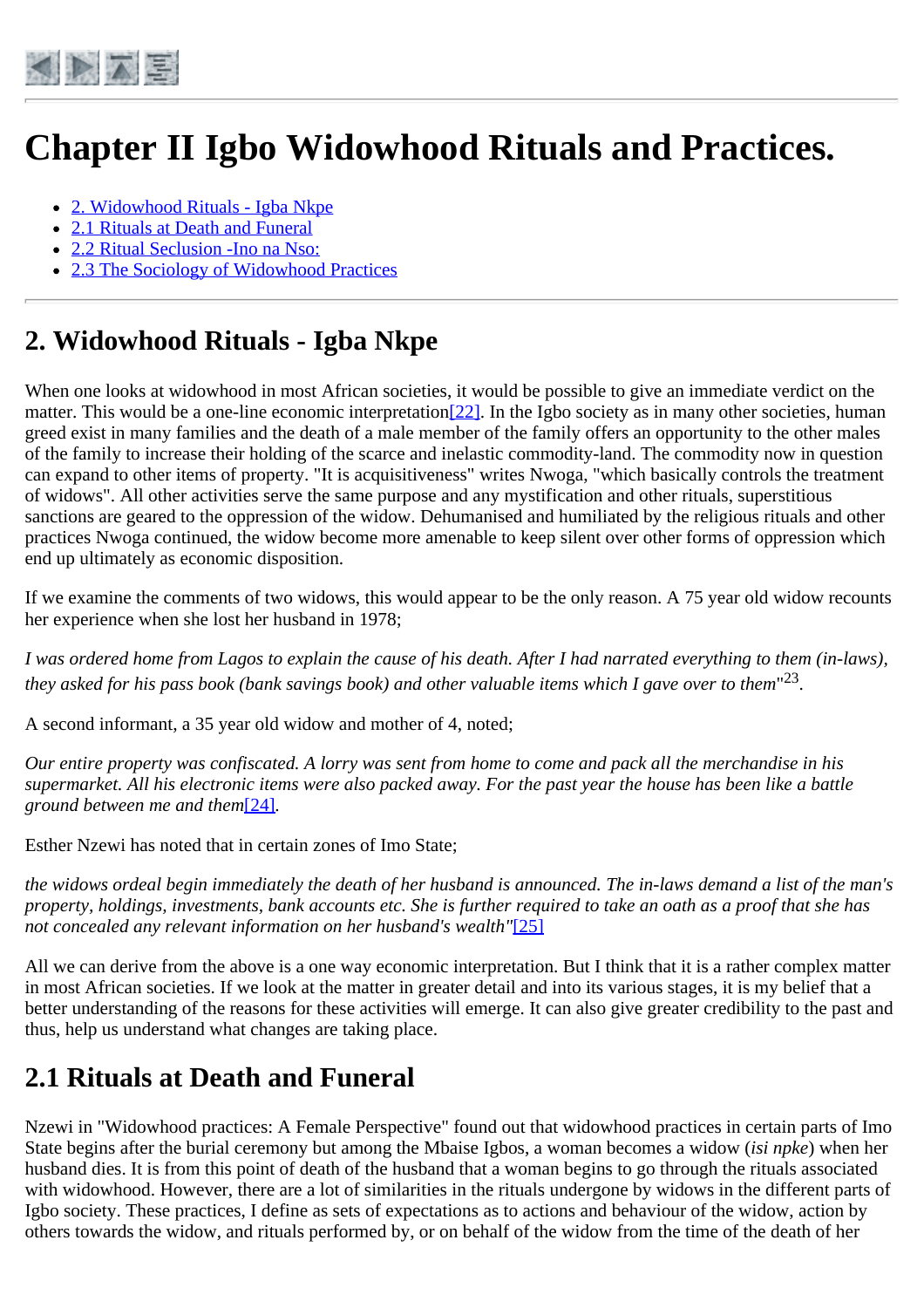husband. Later phases of these practices include issues of inheritance, the status of the widow, the remarriage of the widow and levirate relationships.

Among the Jukun of Western Sudan for example, "Formal lamentation for the dead man" writes C. K. Meek (1931:226);

is kept up by the female relatives for a period from three to six days. It is the Jukun practice for the female mourners *to sleep in the hut of the deceased. Each morning large quantities of beer ( local beer) are sent to them by relatives and friends. The women give expression to loud cries of grief every day at sunrise when relatives and friends come to salute them.*

Among some of the Jukun, a grave digger would periodically strike at the roof of the hut in which the women are sleeping. This was taken as signifying a knocking by the soul of the departed. At each of these knockings the women led by the wife or wives of the dead man, would break out into load lamentation[s\[26\]](http://www.ub.uib.no/elpub/1996/h/506001/korieh/chima_fn.html#fn21).

G. T. Basden (1966:270) described the practice among the Niger Igbos in the 1930s; "It is when the moment of death arrives" writes Basden-

*that the tumult begins. There is an out-burst of wailing, the women particularly giving full vent to their grief. Sometimes a wife or a mother will rush from the house heedless of direction, waving arms, and beating her breast as she bemoans her loss at the top of her voice. Such as one will wander aimlessly for hours crying the same words, until she becomes an automation. Eventually after possibly being out all night, she struggles back to her hut, physically and mentally exhausted*[\[27\]](http://www.ub.uib.no/elpub/1996/h/506001/korieh/chima_fn.html#fn22)

The practices related to the death of a man differs depending on the status of the dead person<sup>[28]</sup>. The wife or wives of an ordinary man is expected to go into traumatic wailing immediately, to beat her chest, fling around her arms and go into falling down. Other women surround her immediately and restrain her and force her to sit down on the ground where they sit around her. This is widespread among all Igbo groups and in fact many other African societies. The wife or wives of a titled<sup>[29]</sup> person in Mbaise is not allowed to go into any loud crying till appropriate arrangements have been made to inform other titled persons, in-laws and relatives who should know and confirm the death before any lament takes place. In neither case is death taken with stoicism and resignation hence intense wailing, weeping and hysteria is expected to be generated [\[30\].](http://www.ub.uib.no/elpub/1996/h/506001/korieh/chima_fn.html#fn24)

Among the Igbo, this kind of bitter wailing is expected to go on until the remains of the man has been buried. After that, the wife or wives are expected to enact a wail or two every morning between the hours of 5.00 am and 6.00 am for upwards of four days or more. Thereafter, they have to wail every morning of a feast day and recount to the hearing of their neighbours what their husband used to do for them on such occasions. Our examples can be extended by reference to the comments of some of the widows interviewed among the Mbaise. A widow noted;

*It was an Orie*[\[31\]](http://www.ub.uib.no/elpub/1996/h/506001/korieh/chima_fn.html#fn25) *day that my husband died. The Umuokpu*[\[32\]](http://www.ub.uib.no/elpub/1996/h/506001/korieh/chima_fn.html#fn25) *gathered and accompanied me to my village where I was to cry and wail to inform my people of the death of my husband. After his burial, the Christian Mothers*[\[33\]](http://www.ub.uib.no/elpub/1996/h/506001/korieh/chima_fn.html#fn25) *shaved my hair and instructed me to cry every morning and evening for four days after which I may or may not cry again.*[\[34\]](http://www.ub.uib.no/elpub/1996/h/506001/korieh/chima_fn.html#fn26)

Another widow recounted her experience;

*Each mourning after the burial, my mother in-law took me out to the back of the house. I had a bath with very cold water. This was done very early in the morning when it was still very cold. As she did this, customs demanded that I must be crying and calling my husband the name I used to call him when he was alive. This lasted for four days. I stayed at home for the next three months mourning him without going out*[\[35\]](http://www.ub.uib.no/elpub/1996/h/506001/korieh/chima_fn.html#fn26)*.*

This is a pan-Igb[o\[36\]](http://www.ub.uib.no/elpub/1996/h/506001/korieh/chima_fn.html#fn26) custom which has been practised from time. In Owerri area, 'the widow is expected to shout and scream in tears on the death of her husband, otherwise she is fined or punished"[\[37\].](http://www.ub.uib.no/elpub/1996/h/506001/korieh/chima_fn.html#fn27)

I however came across a women widowed in 1979 who neither cried nor performed the rituals associated with widowhood. She said that she was a 'born-again Christian'. But this was frowned upon by the women in the village. She was excommunicated from the village and no one would speak to this widow. For over a year no body bought or sold to her in this village. Recounting her experience, this widow told me;

*They wanted to force me to perform the widowhood rituals which refused. They asked me if I was ready to face the consequences of my action. I accepted. They ordered that nobody should communicate in any way with me. They*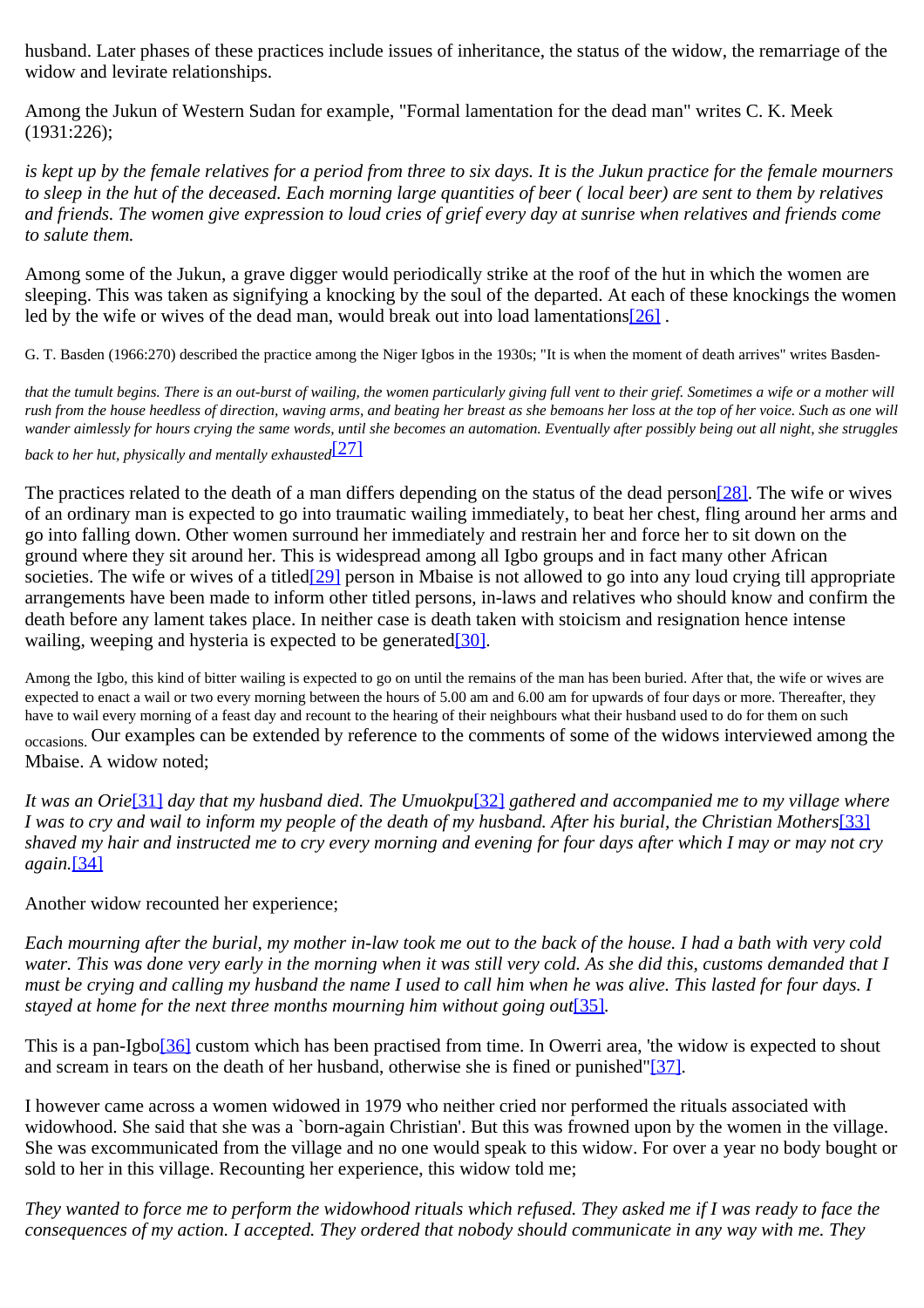#### *even asked the spirit of my dead husband to deal with me'*[\[38\]](http://www.ub.uib.no/elpub/1996/h/506001/korieh/chima_fn.html#fn27)

Although one may question how genuine sorrow can be which is programmed. Each of my informants noted that while it was natural to cry, it was a tradition of long standing to cry at particular periods of the day during the initial mourning period. This question is even more pertinent with the immediate following days before the actual burial when the wive(s) are enclosed in a room besides the body of their dead husband or in the same room with the corpse where they are supposed to wave away flies from perching on the corpse. As they are expected to sit on the ground and raise a wailing very early in the morning of every day, the quality of the crying is judged by the *Umuokpu* (patrilineal daughters)*.*

In Igbo tradition, generally, the *Umuokpu* retains intense influence over what happens in the family in which they were born. In some cases, this means near tyrannical power over the women married by their 'brothers', particularly at the death of any of these 'brothers'. The analysis of the power of *umuokpu* here is contrary to what Njaka (1975) has described them to be in relation to their authority<sup>[39]</sup>. They usually insist on establishing that the wife has not come from another family to kill some member of their family in order to carry the wealth from their family over to her own. It is the *Umuopku* who give what they consider proper treatment to the wife of their brother along the lines they have decided she merited from her relationship with their brother. Some of my informants reflect on the above;

*Initially, I was accused of causing the death of my husband because the Umuokpu and my in-laws said I was looking too healthy to have lost my husband. According to them, it did not show on me that I felt my husband's death*[\[40\]](http://www.ub.uib.no/elpub/1996/h/506001/korieh/chima_fn.html#fn29).

A second informant stated;

*In fact several kinds of dehumanising treatments were meted out to me. Before my husband was buried, I was locked up with his corpse for three hours with the belief that if I killed him, I would die there. I was then forced to sleep in the grave yard for two days after his burial to finally convince them I did not kill my husband*[\[41\]](http://www.ub.uib.no/elpub/1996/h/506001/korieh/chima_fn.html#fn30)

Whatever the situation, however, these *Umuokpu* administer the *Igba Mpke* rules and regulations with vengeance, either out of spite for the widow, or to generate fines on which to feed fat or because they genuinely believe that it is the only way to maintain the necessary ritual balance for the good of the deceased and the living[.\[42\]](http://www.ub.uib.no/elpub/1996/h/506001/korieh/chima_fn.html#fn31)

Sylvia Leith-Ross has also left us an account of how severe and spiteful the Owerri women could be in the administration of even an otherwise purely innocuous regulation in the 1930s. A monogamous wife, she has noted;

*has a poor time if her husband dies and her relations-in-law do not like her, and they are not slow to take it out on her whenever they can. For example, the usual fee for her head-shaving, which is customary on her becoming a widow would be one shilling. If there had been say, five wives, the husband's relatives who always undertook this shaving would thus have made five shillings. This they point out to her and spiteful add it was you who wanted to be alone. It was you who prevented your husband from marrying other wives. Now you can pay us five shillings. Again they might force her to go alone into her husband's room to wash the body and they might lock her in so that she fears too much and she would sit and cry 'if I ever marry again, I will choose a husband who has other wives*[\[43\]](http://www.ub.uib.no/elpub/1996/h/506001/korieh/chima_fn.html#fn32)

Now the point is that each woman treated in this manner is *Nwaopku*[\[44\]](http://www.ub.uib.no/elpub/1996/h/506001/korieh/chima_fn.html#fn33) somewhere, while those who administer this kind of treatment on her are wives somewhere else. So each time a husband dies, there a few women who go home as *Umuopku* determined to revenge themselves or carry out the rituals which they have received themselves as *ndom alu alu* (married women) somewhere else.

The above of course is not a universal experience for all widows in Igbo society. Although widowhood ritual must be performed, they are not spiteful always as Leith Ross as described. A widow recounts her experience with the husbands family as follows;

*I count myself as being lucky with my in-laws unlike others. My in-laws automatically transferred the love they had for their brother to me and my children. I thank God for them.*[\[45\]](http://www.ub.uib.no/elpub/1996/h/506001/korieh/chima_fn.html#fn34)

## <span id="page-16-0"></span>**2.2 Ritual Seclusion -Ino na Nso:**

Before the burial, and immediately after the burial, up to seven to fourteen weeks while funeral visits still take place, the widow is supposed to be secluded in a most restricted manner. Tony Ubesie described this as *ino na nso*[\[46\]](http://www.ub.uib.no/elpub/1996/h/506001/korieh/chima_fn.html#fn35). What he described as taking place in the Awka area of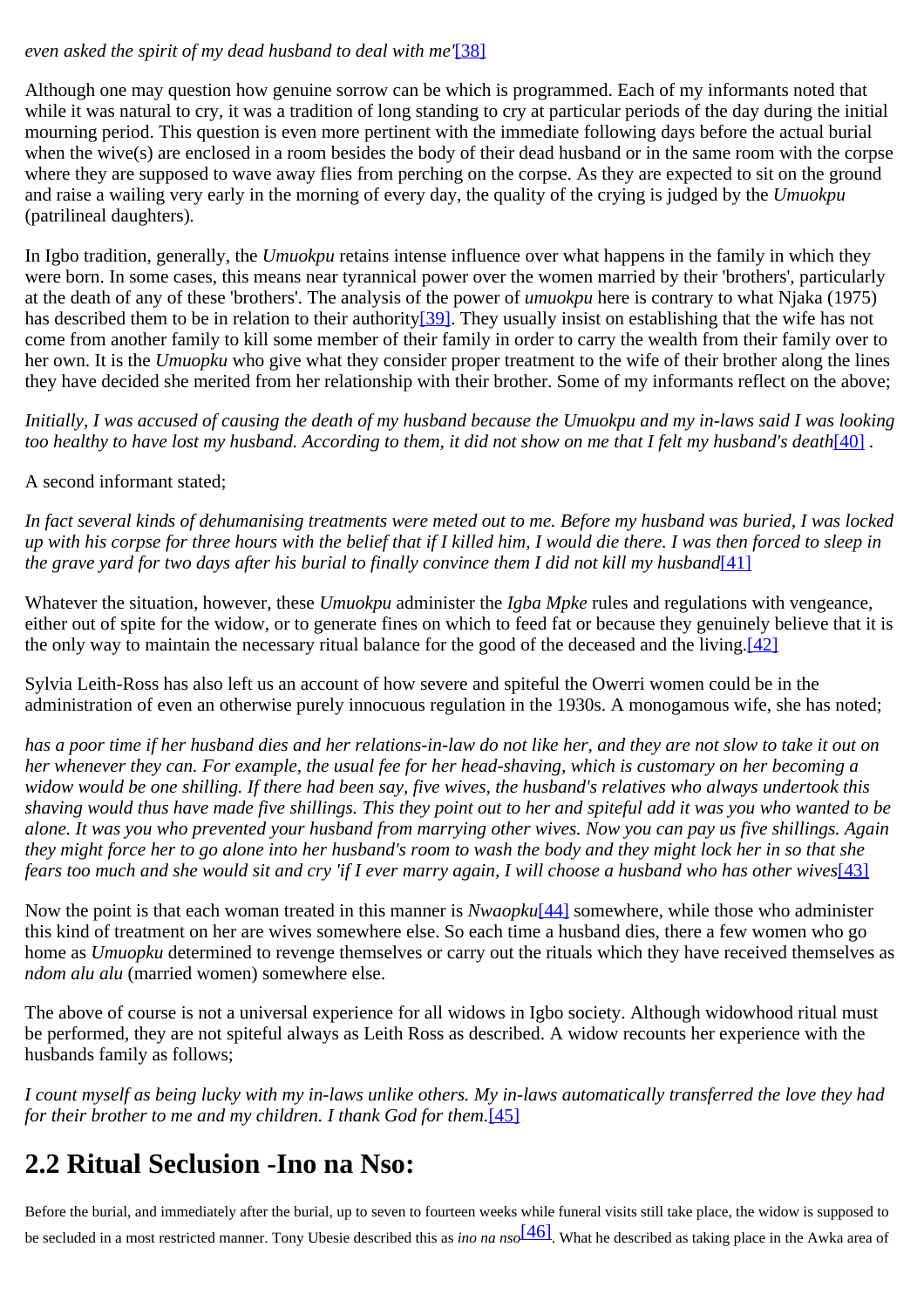Anambra State agrees with what G. T. Basden described in the early part of this century there<sup>[47]</sup>. It also agrees with what B. N. Onah

described in the Nsukka area, Talbot among the Kalabari in the Delta area<sup>[\[48\]](http://www.ub.uib.no/elpub/1996/h/506001/korieh/chima_fn.html#fn37)</sup> and what current research in Mbaise shows. (*see* map 4 for the location of other areas). While some of these practices show genuine reaction to the loss of the husband, others help to clear the widow of any suspicion of killing her husband.

Ritual seclusion and general isolation of the widow for a certain period from the community or village is a wide spread practice in Africa. But its intensity and duration varies. In the Islamized communities of West Africa, this period was known as *iddat* or *idda (*the period of continence between being widowed and being allowed to remarry if a widow were so minded and still marriageable) (Afigbo 1989:10). On this J. S. Trimmingham (1959:182), an authority on African Islam, noted;

*According to Islamic law the widow should observe idda for three periods of legal purity, or four months, ten days during which she may not remarry. A slave wife observes half the period. If the widow is pregnant the period is extended till her delivery. Custom varies slightly. In some places, it is four moons; in Hausaland some five months, others 130 days and others 122 days. Nupe said 115 days. In the Timbuktu region it lasts five months, and fifteen days.*

For the non Islamic societies of Africa, the period of mourning is much longer, generally lasting twelve calendar months or thirteen lunar months. Meek (1931:226) reports that among the Jukun in the 1930s, the moral period of mourning is twelve months. But according to one of my male informants, in traditional Igbo society, the mourning period could last as long as three years. He said his mother's mourning period lasted that long when his father died in 1921. Today, however, the actual period of mourning has been getting increasingly shorter. I did not find any rule today that the period of mourning must be more than twelve months.

In most parts of the Igbo society the early parts of this period are usually the most rigorous. During the first 28 days, the widow is not allowed to go to the stream or the market or enter the farmland. Certain rituals must be performed at the expiration of the twenty-eight days before the widow can perform normal activities. Most of the widows interviewed in Mbaise area left a description of what happens to a widow in the first few days of the mourning period. The first few days before the man is buried she must refrain from washing, sits on the ground. Her food is prepared separately and she is fed by another widow from either a broken or an old plate. These pots and plates are used because they are thrown away after the period of seclusion. They may be handed over to an older widow who assisted the new widow during this period. Holding a kitchen knife, or broom stick, she is not allowed to touch any part of her body with her hands but must use this knife or stick. At this time she is regarded as unclean. The knife or stick is also used to protect her from the spirits which may attack her during this period.

An informant, widowed in 1960, described her experience;

*When my husband died, the Umuokpu took me to the back of the house. They first of all put their left and right fingers into my mouth and stretched my two hands behind my back. They removed my ear- rings and neck-lace and changed my wrapper for an old one which I was to use during the whole period before the burial. They gave me food in a broken calabash and fed me with their left and right hands simultaneously. For four days, they brought me out every morning and made a fire at the back of the house to warm my hands. After the fourth day one of the women who was also a widow accompanied me to the market for the final ritual. At the market place, I sat down and opened four different pack of green leaves that did not contain anything. As I opened each pack, I said "I have sold out evil luck and may evil and bad luck be far away from me". This was done late at night to prevent people meeting us along the way* [\[49\]](http://www.ub.uib.no/elpub/1996/h/506001/korieh/chima_fn.html#fn38)*.*

In another community, an informant, widowed in 1993, noted;

*The preliminary seclusion lasted for four days and I was required to cry in the morning and at night for these four days. I remained in the house after for three months without moving out. This helped to make widowhood a horrible experience for me. At the end of the three months, the Umuokpu performed the ritual of "mkpopu ezi" (bringing out). I cooked for them after which they dressed me with the mourning cloth. I used this for the remaining seven months*[\[50\]](http://www.ub.uib.no/elpub/1996/h/506001/korieh/chima_fn.html#fn39) *.*

The practice is about the same for most Igbo communities. In Uturu Okigwe, the description of the practice in traditional society by G. E. Ube states that;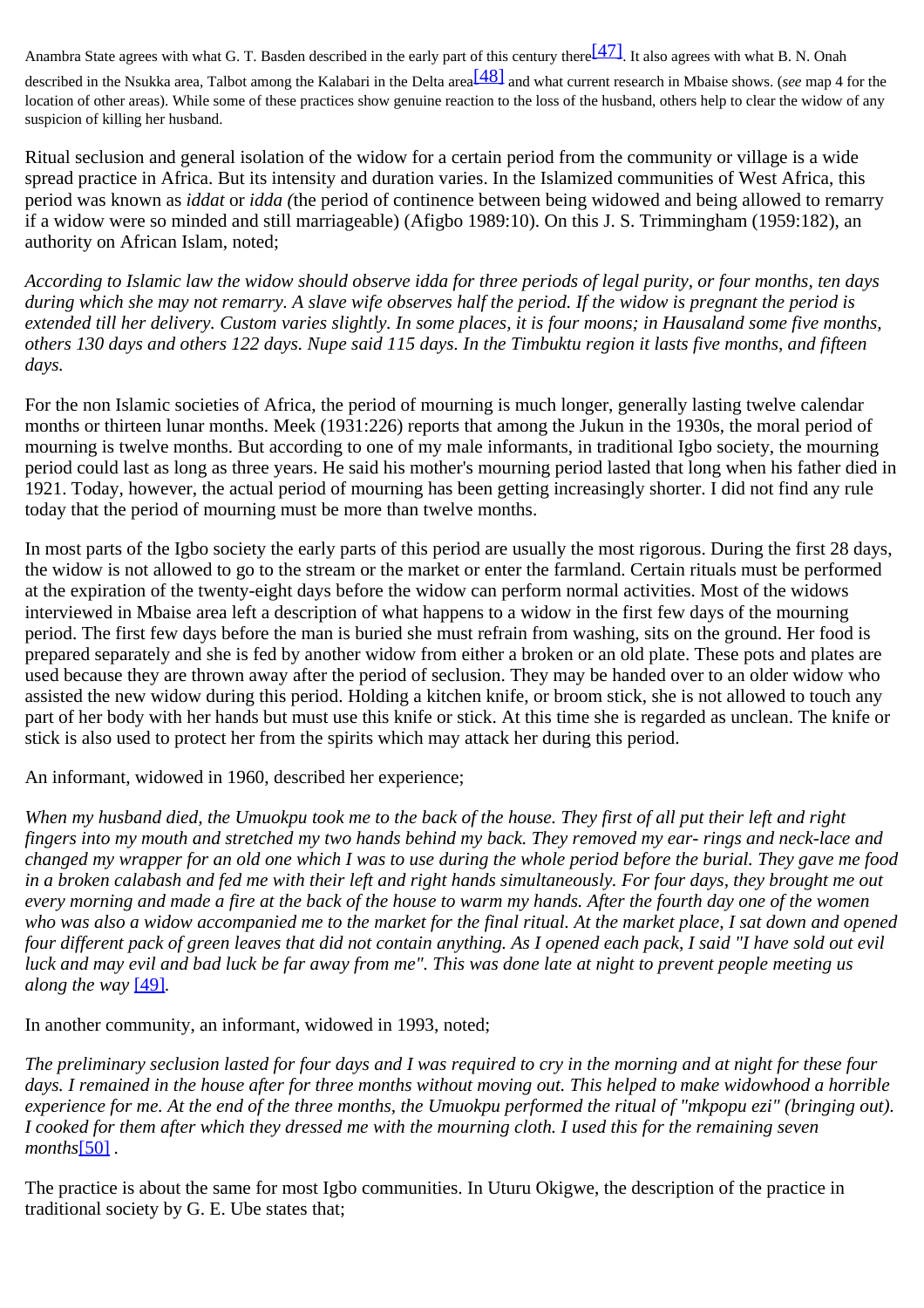*before the advent of Christianity*[\[51\]](http://www.ub.uib.no/elpub/1996/h/506001/korieh/chima_fn.html#fn40) *in Uturu, widows were not allowed to take a bath for about twelve days following the death of their husband's. The widows were substantially denied food during the twelve days. To mark the end of the twelve day period, the widow goes to a bad bush*[\[52\]](http://www.ub.uib.no/elpub/1996/h/506001/korieh/chima_fn.html#fn41) *dedicated to "evils" and scrap her hair with a blunt razor, thereafter she may take a bath and eat as she likes*[\[53\]](http://www.ub.uib.no/elpub/1996/h/506001/korieh/chima_fn.html#fn42)

Ube stated further that even in contemporary Uturu society, there are certain feasts in the year during which widows must leave her husband's compound and sleep outside, example the feast of *itu-aka*[\[54\]](http://www.ub.uib.no/elpub/1996/h/506001/korieh/chima_fn.html#fn43). On such feasts, one hears widows crying out their sorrows very early in the morning.

Among Basden's *Niger Igbos,* in the 1930s, specifically four days after the death of her husband, the widow;

*moves from her husband's house to a small hut in another part of the compound. While dwelling in the hut she wears no clothes unless perhaps a rag; she must sit on a block or wood and no where else; instead of sleeping mat a banana leaf must suffice...she is prohibited from washing her body or combing her hair*[\[55\]](http://www.ub.uib.no/elpub/1996/h/506001/korieh/chima_fn.html#fn44)*.*

One of the beliefs connected with this phase is that the husband is still hovering around and still seeks contact with his wife. So, the widow, if she has for any reason to go out of the house or compound, in order to avoid contact with the husband, never leaves and enters through the same gate or door through which the man's spirit may be moving. Indeed, the widow is given her kitchen knife or stick to hold in order to chase away the spirit of her husband if he should try any contact with her.

Rationalising the whole concept of seclusion and ritual cleansing associated with widowhood, one male informants explained;

*On the death of a husband, the widow is in sorrow, she has lost every thing she owns. She has to hold a knife (mma mkpe) or broom stick a protective object from the spirit world. She does not touch herself and must hold the knife for the whole period of seclusion. During this period she does not come out in the mourning to avoid meeting with the elders before they have had an opportunity to exchange greetings among themselves. This is because she is regarded as unclean during this period. After the fourth day she must go to the stream very early accompanied by another widow to perform the ritual cleansing. She must avoid being seen or exchange greetings with any one*[\[56\]](http://www.ub.uib.no/elpub/1996/h/506001/korieh/chima_fn.html#fn45)*.*

Although there were variations as to length and procedure of the ritual, there is basic agreement on the reason for the rituals. The intensity and procedure may have changed over time but the practices are still observed today. The major factors impacting on this tradition include Christianity and western education. During field work, I observed a widow holding a crucifix instead of a broom or a kitchen knife. I understood that this was a Christian symbol and was more acceptable to the Christian. Another woman told me, "the Reverend will not be annoyed if she is holding a cross". This shows the difficulty of breaking with tradition. The Igbo Christian finds herself in the dilemma of keeping with the Christian faith and keeping with the traditions and customs (*cf* Widow no. 44).

It is after this period that the second instalment of her mourning begins and runs till a one year period. During this whole period and as part of the seclusion, the widow must not have sex and should she become pregnant during the period, this was a serious breach of taboo calling for its own purification.

In discussing the seclusion and isolation of the widow generally, mention has been made in passing that one other feature of widowhood practice in most African societies is the neglect of personal hygiene and the denial of many basic human comforts. We have already seen that in various parts of Igboland, the widow may not bath or wash her personal effects for the first few days. Washing and bathing during this period calls for punishment of the widow because she is assumed to be beautifying herself (*icho mma*). In most cases in the past, the widow could have only one set of mourning dress (*akwa mpke)*. This is usually a black cloth which she must wear whenever she was in public. I observed during my field work that some people use white cloth instead of the traditional black cloth. I understand that today most mourners do not use black if the deceased died at old age. Some Igbo Christians also increasingly associate black with evil, tradition and custom and would rather wear a white mourning cloth. No informant could offer any other reason for this change.

One other important practice deserving of mention is the shaving of the head which is wide-spread throughout this area, irrespective of whether the society in question is attached to traditional religion or has embraced the Christian religious practice. Among the Mbaise as is the case in other Igbo communities and cultures, this practice extends to the shaving of the pubic hair. Both types of hair are either ritually burnt or thrown into the bad bush. At Mbaise, this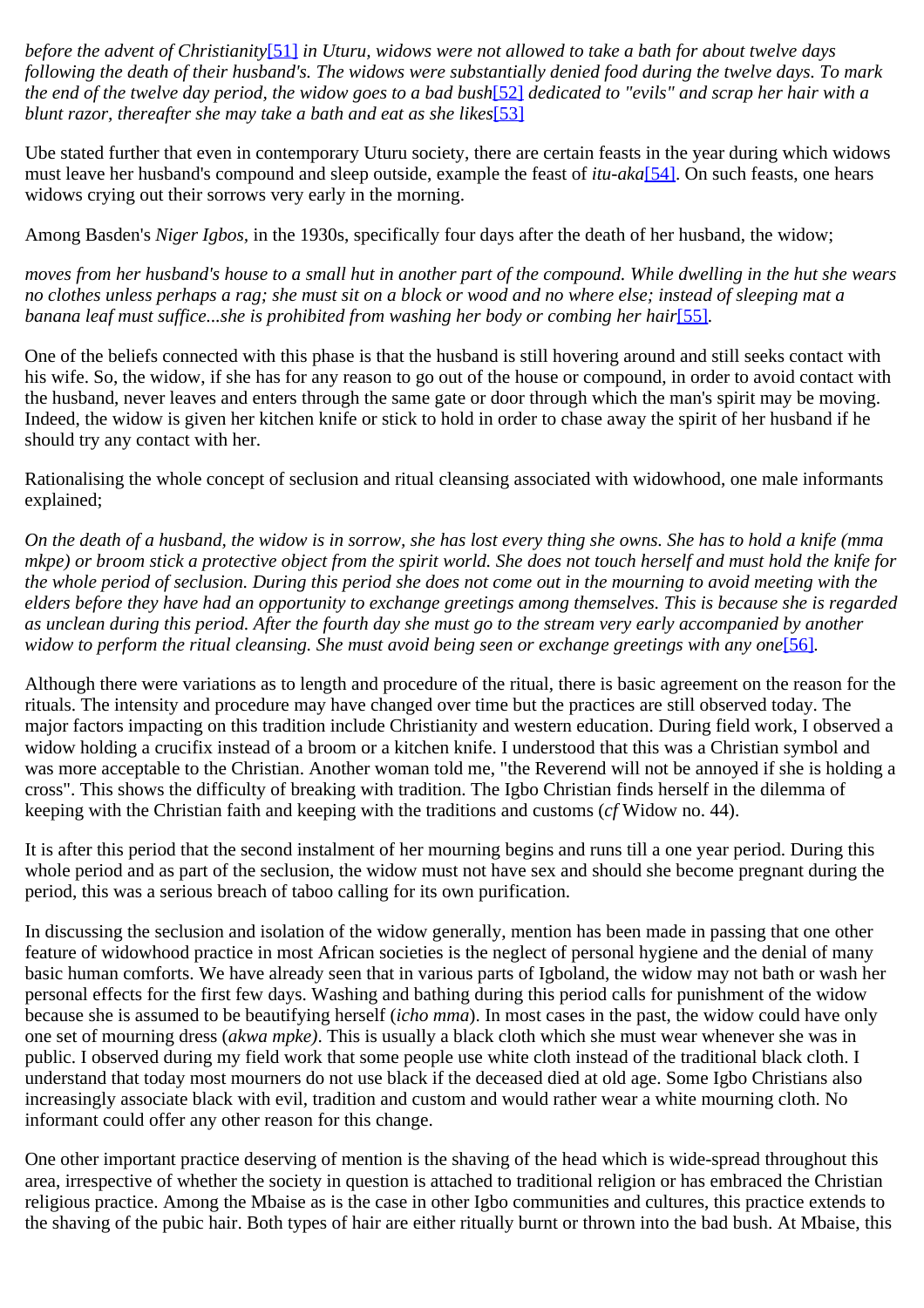practice was done after the whole mourning period. (Widow no. 1). This process takes place immediately the burial ceremony takes place. An informant said of her own ritual;

*After the burial, I was taken to the back of the house by the Christian mothers and shaved. My hair including the pubic hair was shaved. It was buried in the ground because I was pregnant at the time. Else it should have been burnt*[\[57\]](http://www.ub.uib.no/elpub/1996/h/506001/korieh/chima_fn.html#fn46)*.*

In some cases, the practice is performed by the *Umuokpu* who are widows themselves. After the shaving, she is given a bath and dressed with the black mourning cloth and brought out as is the practice today. The shaving and bath symbolically represents the removal of all links between the widow and the deceased.

Some of my informants noted of the other expectations during the pre-Christian period. Before the 1920s some informants noted that widows were expected to keep food for their dead husbands in their former rooms. The dead man's door must be kept open for a period of about seven days. He is expected to come and eat the food at night. This signifies that his spirit was at peace with his household. His rejection of the food indicated anger and disapproval of the burial rituals.

At the end of the *'nso'* period the widow goes through a ritual cleansing. The detailed description by some of the widows shows how old and similar the process is. The ritual cleansing as noted involved the widow and her environment. All the dirt collected in the place where she had been secluded is now thrown into the bad bush as was done in the past. A graphic image of the process is that a strong *nwada* (daughter) comes very early in the morning before cockcrow, sweep up the room and the ashes and puts them into a container which the widow carries as they move before they can be seen to the bad bush. Even that early, to avoid the chance of being seen, the *nwada* proceeds the widow, shouting a warning, till they complete the journey. After the widow has thrown away the dirt, including the rags she has worn all this while, into the bush, they move to the stream where she is washed and shaved if it has not been done before. She is then brought home and continues the mourning till the second burial ceremonies. At the end of the one year mourning period, the mourning cloths are burnt and the hair cut again. The widow is at this time free to re-enter normal life.

The above is a brief description of what constitutes the widowhood practices in Igboland. Before we go on to discuss the sociology of these practices, it is necessary to emphasise that the mourning was not left for widows alone. Consequently, many other persons, men and women related to the deceased came under varying degrees of ritual cleansing and mourning. Men are also expected to mourn their wives, although the expectations would appear rather low-keyed. But wailing on the death of a man was not limited to his widow. His sisters and other relatives (men and women) as well as friends joined in. On occasions there was an undeclared competition to see who would wail longer and more bitterly than the other. However, there is no doubt that his widows were expected to come out top in the competition. Among the Igbo, the widow is more or less regarded as the "owner["\[58\]](http://www.ub.uib.no/elpub/1996/h/506001/korieh/chima_fn.html#fn47) of the corpse, and the Igbo say that a sympathiser does not cry more than the owner of the corpse.

Similarly, seclusion, ritual pollution and cleansing, restrictions with regard to food, bathing and washing were not limited to widows only. So also the wearing of black mourning cloth and shaving of the head. However Talbot's (1926:474) view of the 1920s was that "widows have a very unhappy lot". Afigbo (1989:14) notes of the 1980s;

#### *Among the Igbo widowhood is a byword for defencelessness. Thus when you assault one who manages to fight effectively, she would taunt you saying that, perhaps, you thought you were dealing with a widow.*

There is also the saying that why should a man who goes to his widow concubine be in a hurry to depart! Is it that he does not know where her husband has gone to? This implies that this lover has nothing to fear since the woman has no husband who may protest or harm him.

This perceived weak position and defencelessness of the widow comes out most prominently in the fact that as we shall see in chapter 4, she has no legal rights to property of her husband. In the Islamized communities of the Western Sudan studied by Trimmingham (1958:182), he noted that while the heir cannot turn a widow out of the house of the husband during the period of official mourning, he owes her neither food nor raiment, a practice that is said to run counter to the injunctions of the Sharia. It was perhaps because of this universally acknowledged weak position of the widow that most cultures permitted her to remarry at the expiration of the official mourning period. That this practice has continued over time calls for some comment on the sociology of the practice. Why some of these practices have survived in spite of the impact which western influences have had on the Igbo will be our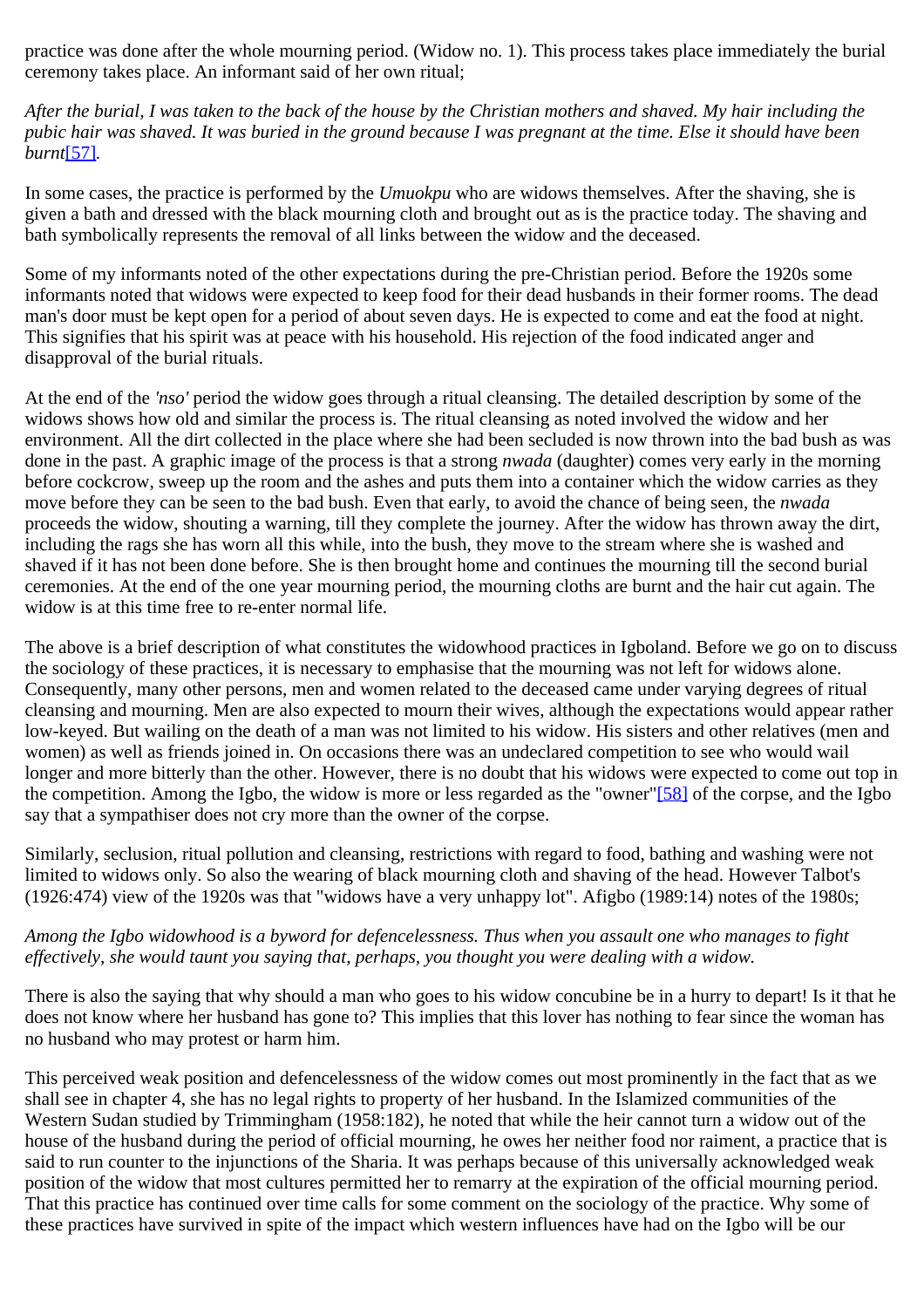concern in the following section:

## <span id="page-20-0"></span>**2.3 The Sociology of Widowhood Practices**

It is only in the context of the social values, norms and beliefs from which they derive that we can begin to understand how widowhood practices came into existence and what functions they performed or still perform. When I first heard of widows in Mbaise having to scratch their bodies with sticks, I was horrified. But after I learnt that in Mbaise, like in other parts of Africa, a widow is seen as being in a state of ritual impurity and that until such defilement is removed, a widow cannot touch her body with her hands, the practice began to wear a different outlook. Whereas at first I thought the practice was a sort of physical punishment or torture, I now came to understand that it was actually for the protection of the widow from further pollution. She could not of, course, feed herself in such circumstance. The same reason may explain the practice of a widow being fed by another widow (usually an older widow). Whether the thinking behind the practice was correct or not, the practice looked somewhat more humane.

Furthermore, one factor fundamental to an understanding of widowhood practices in Africa is the people's attitude to birth and death. While birth is seen as an occasion for joy and as a natural happening in all circumstances, death is seen as great and unredeemed tragedy even when it happens in extreme old age. If it happens in other than extreme old age, it is a still greater tragedy. Also unlike birth, it is never considered as fully natural. On this point, many anthropologists who have made a study of this matter are agreed as a few quotations will show. After investigating this matter, A. G. Leonard concluded around the turn of the century that;

*it is impossible to discuss this matter of death without taking into consideration the question of witchcraft according to popular estimates, nearly every death is, in the first instance, at all events, attributed to or associated with the accursed magic* (1906:174).

"There is" according to Talbot's 1920s study,

*a strange contradiction in the minds of the people. Death should be and often is, accepted with equanimity since nearly all recognised that the gods, jujus and over-soul only permit its approach when the person has earned it, yet they are liable when it touches them personally, to believe that it would not have come except through the machinations of some enemy, and in any case, whether deserved or not they attempt to revenge themselves on those who are deemed instrumental in causing it*[\[59\]](http://www.ub.uib.no/elpub/1996/h/506001/korieh/chima_fn.html#fn48)

Where the death in question is that of a young person, he continued, "all restraints are thrown overboard and explanation sought in witchcraft, juju or bad medicine. According to him, "one of the first acts of a bereaved family especially among the semi-Bantu, is to procure the services of a diviner and ask him to find out the cause, with the result that it is often followed by many other deaths-of those who are forced to undergo an ordeal on the accusation of witchcraft[\[60\]](http://www.ub.uib.no/elpub/1996/h/506001/korieh/chima_fn.html#fn49)

"I have not" wrote E. Ilogu (1974:40), "come across any death that any Igbo accepts as a natural and biological end". Afigbo concluded in this matter that almost in all cases,

#### *the immediate or remote cause is sought in the wicked machinations of a human enemy or of a malevolent ancestor, ghost or juju*[\[61\]](http://www.ub.uib.no/elpub/1996/h/506001/korieh/chima_fn.html#fn50)*.*

Following from this attitude to death is the fact that, in Igboland, a funeral is much more than ensuring the repose of the soul or disposing of the earthly remains. Indeed, on many occasions, these two otherwise primary purposes of a funeral take the second place to the need to establish who or what evil spirit caused the death. In this kind of atmosphere, nobody is considered, as manifestly beyond suspicion-father, mother, brothers, sisters, husband, wife, friend or any known but unseen force. All had to be put through some kind of ordeal to make assurance doubly sure. "When the burial is finished", reports Basden for the *Niger Igbos*, "more *omu*[\[62\]](http://www.ub.uib.no/elpub/1996/h/506001/korieh/chima_fn.html#fn51) are deposited on top of the grave. The closing words

said over the grave are *sokwu onye bulu-i* (follow and fight (kill) the one who killed you) or *imala onye bulu-i iso ya* (you know the one who has killed you, follow him)<sup>[63]</sup>. This is still practised today among many Igbo communities if there is any suspicion irrespective of who is

involved-a man, his wife or even a child.

A widow noted;

*When I refused to perform some of the rituals associated with widowhood because of my Christian faith, the community implored my husband's*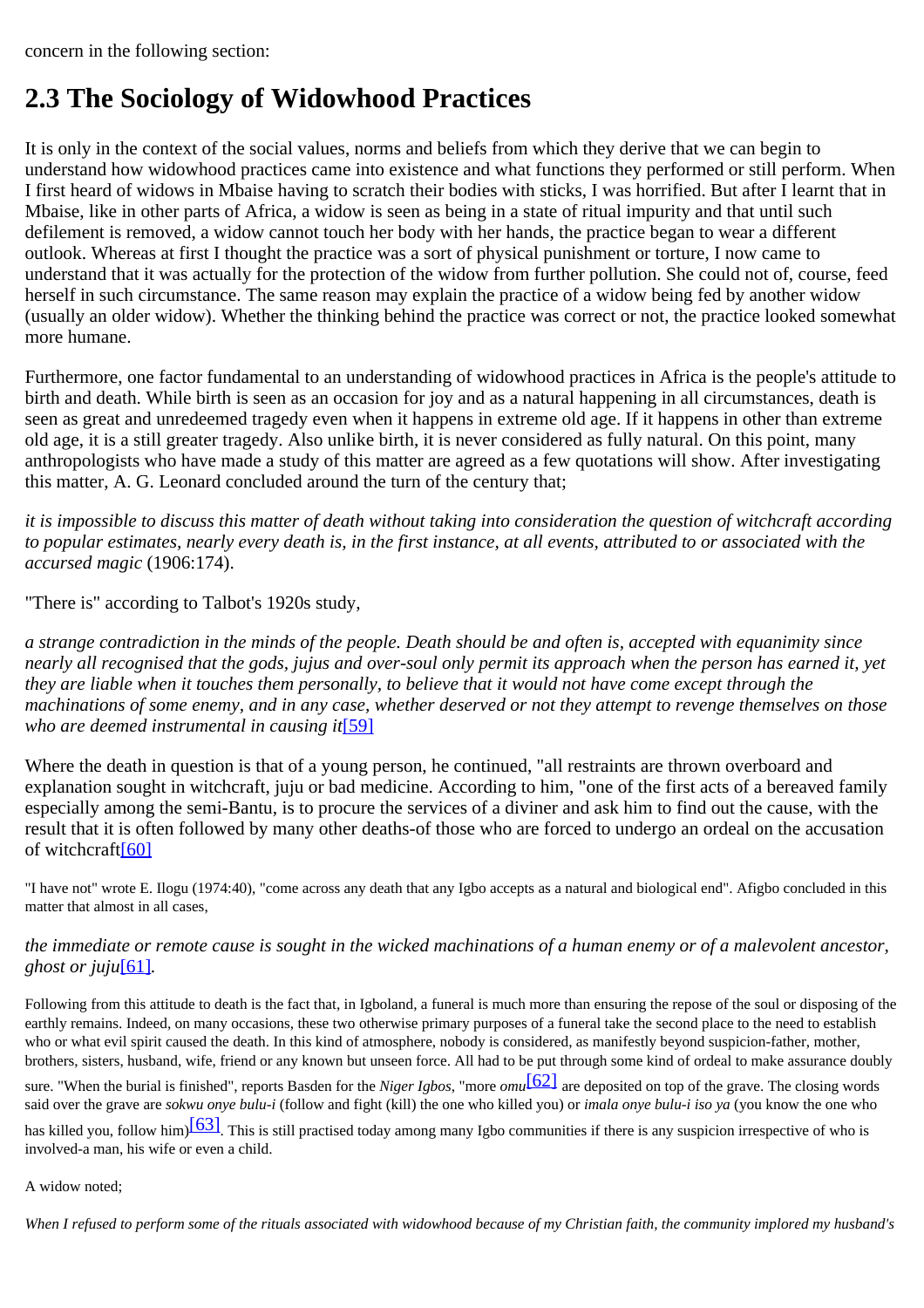#### *spirit to revenge me if I had any thing to do with his death*[\[64\]](http://www.ub.uib.no/elpub/1996/h/506001/korieh/chima_fn.html#fn53)

In this kind of atmosphere charged with superstition, the regime of denials and privations brought on the widow and widowers to some extent constituted a means of placing them under oath for the entire duration of the mourning. In 1938, Basden reported that should a widow die during this period, "no people of the village will touch the corpse. The reason for this repugnance may arise from a belief that a woman dying shortly after her husband is thereby proved to be guilty of causing his death". Basden maintained that in certain situations a widow or whoever is involved may be expected to drink the remains of the water used in washing the dead man's corpse as a way of proving ones innocence<sup>[65]</sup>. It is expected that if one caused the death of such a person he would die within a certain period-usually one year. In Mbaise, it may involve crossing the coffin of the dead person. If one in such a circumstance fails to comply with all these rituals he would be considered guilty of murder.

Some other practices were explained by other aspects of the people's beliefs. Africans tended to have an overpowering belief in the ability of the ghost of a dead person to come back to dispute his former property and all kinds of things with them. For one who was the priest of a local deity for example, a special ceremony had to be performed to "remove his hands" *sepu ya aka* from the priesthood. The same had to be done for an *Ozo* ma[n\[66\]](http://www.ub.uib.no/elpub/1996/h/506001/korieh/chima_fn.html#fn55). This is to remove their link with the as title holders since someone else must take this position. A husband is regarded as having such a stake in his wife. During my field work, a man died in one of the villages. It was alleged that he was killed by his wife who had died about three years earlier. The story was that the former wife had killed him out of jealousy because he had married a new wife. The remains of the former wife was exhumed and the skull ritually burnt to keep her spirit at rest. There was the fear that she may also attack the man's widow or the children. The people felt that perhaps there were certain rituals which would have permanently separated the man from his wife which were not performed. This goes for a woman too when the husband dies.

In this culture who could be closer to a dead man than his wife? This fact made it necessary for many rituals to be performed to enable the man to hands-off his wife or wives. In this context it is reasonable to suggest that the unhygenic and appalling personal appearance of a widow was all part of an effort to make her no longer attractive to her otherwise would-be jealous, deceased husband. Allied to all this was the belief that, while death created for the dead the problem of gaining admission into the convocation of the ancestors of the community in the spirit world, it threatened the integrity and quiet repose of the community of the deceased's living relations. They guarantee the dead easy admission into this convocation in the spirit world, "all the practice associated with death and dying must be meticulously gone through. If not, he would be considered to have been improperly or inconclusively buried and would be denied admission"[\[67\]](http://www.ub.uib.no/elpub/1996/h/506001/korieh/chima_fn.html#fn56) A widow whose husband died in 1982 reported;

*When my husband died, some one came and told me after a few days that he saw my husband in his dream. He reported that my husband is complaining that he is not at peace yet. By then he was not yet accepted by the dead ancestors. His sons performed certain rituals before his spirit finally rested*[\[68\]](http://www.ub.uib.no/elpub/1996/h/506001/korieh/chima_fn.html#fn57)*.*

The widow's contribution to meeting these conditions include the observance of the practices highlighted. The dead man's relations (male and female) had their part to play for the purpose of achieving the same goal. The satisfactory completion of these ceremonies, rituals and practices also helped to restore the balance and security which the death had sought to overthrow. Among other things, a perfunctory performance of the basics of the regime, would not only annoy the already established ancestors, but expose the community to the danger of being haunted by the ghost of the recently departed.

On this subject M. Reads has written as follows in connection with the Ngoni of Malawi in the 1950s (1970:196-7);

*These were acts performed by the living for the dead to cause the spirit to be settled in a place it knew. The living had certain rites to carry out on their own behalf which, if omitted, would bring the displeasure of the ancestors upon them.*

With these acts, not only were all individuals who played any part in the funeral purified of pollution, but the living community was re-integrated after the loss of one of its members. This is a common practice among the Igbo. A man for example who has not performed "the second burial["\[69\]](http://www.ub.uib.no/elpub/1996/h/506001/korieh/chima_fn.html#fn58) for his father or mother may not eat or drink if such ceremony is being performed for another person. He may not dance a certain kind of music (*ese and uko*) played at funerals if his parents were not honoured with the same music during their burial. Indeed it is customary to kill livestock ranging from goat to cattle to honour the dead. They are a mark of respect for the dead which will allow them to be accepted by their ancestors. Titled men as well as very old men have special ritual ceremonies performed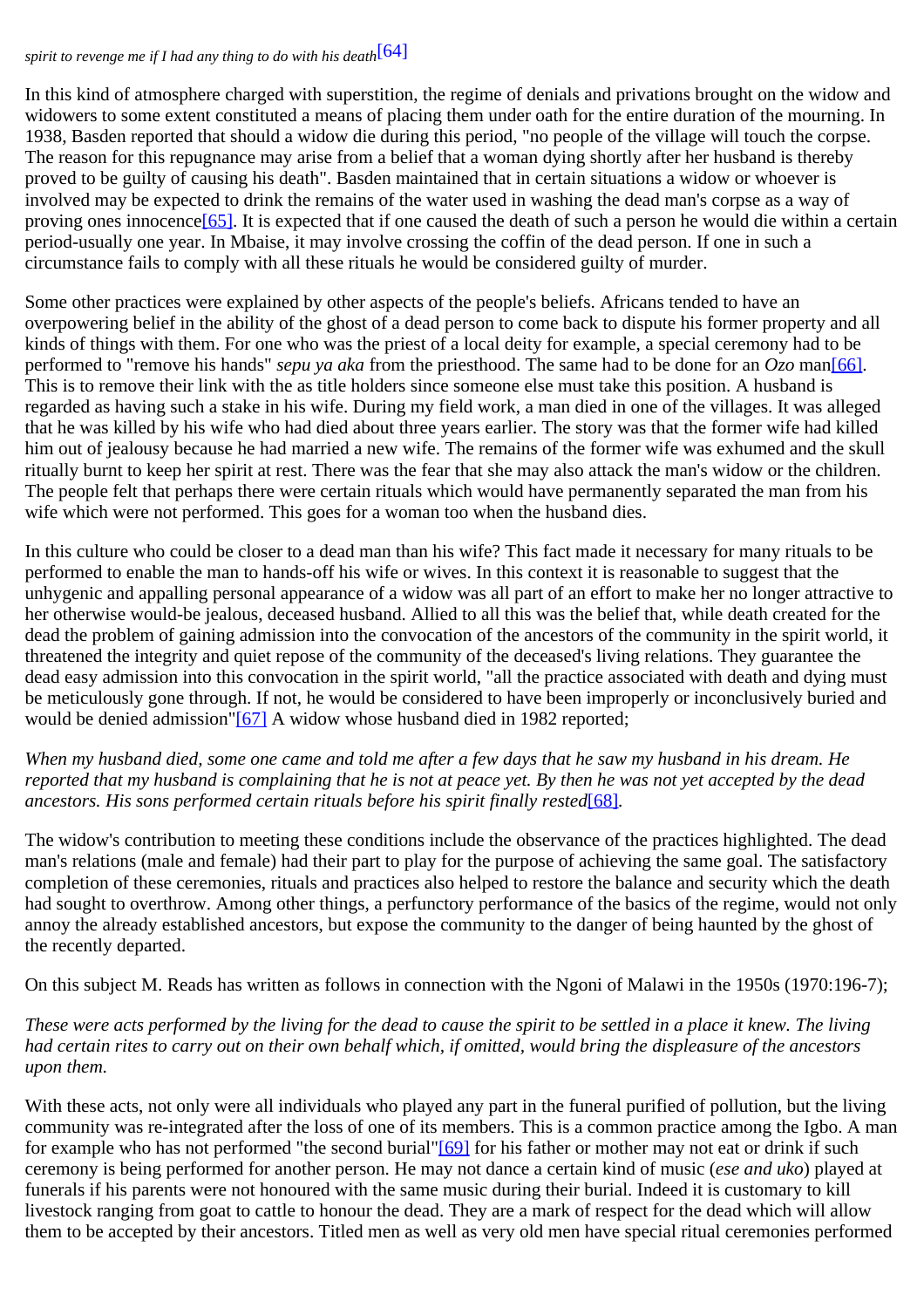for them when they die. This ceremony known as *iwa nkita anya*[\[70\]](http://www.ub.uib.no/elpub/1996/h/506001/korieh/chima_fn.html#fn59) involves the killing of a dog and other rituals by the first son of the deceased the night before the burial. The living attribute any calamity or misfortune to their inability to properly bury the dead. These objectives of satisfying the ancestors and the recently dead and of protecting the living and restoring the integrity of the family and community helped to make the regime undergone by widows what it is.

What has been described above are some of the most important components of widowhood rituals among the Mbaise-Igbo of Eastern Nigeria. They were adopted for the purpose of meeting the varied needs of the dead, his living relations and dependants. They arose, from the strong sense of community between the living and the dead which formed a basic ingredient of the cosmology of Igbo peoples. This strong sense of community made those in the beyond and on this side of the grave so mutually interdependent that what affected the one either adversely or favourably, also affected the other in precisely the same manner.

The use of these ritual must therefore also be understood in the context of protecting the widow, her family and the society as a whole. We must however explore how far this protection goes. Does it apply to other aspects of the widow's life during and after the period of mourning?

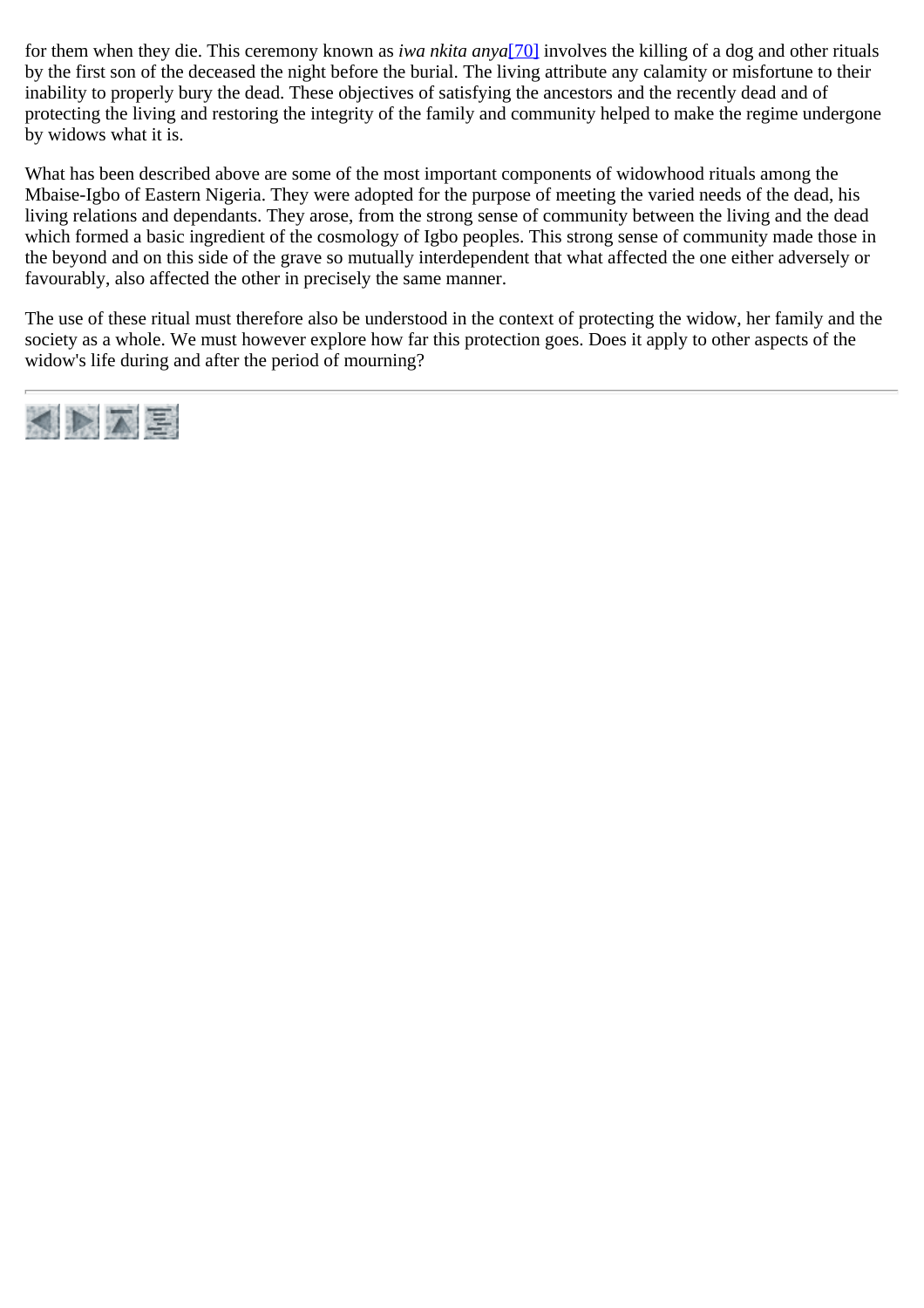<span id="page-23-0"></span>

# **Chapter III Widows in Domestic and Affinal Relationship**

- [3.1 Igbo Marriage System: An Overview.](#page-23-1)
- [3.2 Marriage Among the Igbo: Rationale.](#page-23-2)
- [3.3 Igbo Traditional Forms of Marriage](#page-25-0)
	- o [3.3.1 Widow Inheritance \(Levirate\)-Nkushi](#page-26-0)
		- [3.3.2 Widow Remarriage](#page-28-0)
- [3.4 Widowhood and Polygamous Marriage](#page-29-0)

Societies differ in formal options available to widows. In some African societies such as the Beti, the Nandi and the Luo, Potash (1986:17) has recorded that widows generally have little choice but to remain in their husbands' community. In this chapter, we shall look at the widow's position in terms of domestic and affinal relationship. This will include an examination of the widows options regarding remarriage and widow inheritance/levirate relationship. We shall examine also the structural complexes in Igbo society which sustained widow inheritance and remarriage in the past and what impact changing economic and social forces have had on the practice.

To understand how this apply to the Igbo, it will be necessary to review the Igbo marriage system. This will enable us understand the widow remarriage pattern, levirate rules and how it forms an integral part of the overall social force which determine what the widow can do.

## <span id="page-23-1"></span>**3.1 Igbo Marriage System: An Overview.**

There are two types of valid marriage among the Igbo and the principles of law applicable to each of these types of marriage differ considerably. These are statutory law marriage and customary law marriage.

#### *Statutory Law Marriage*

This is a monogamous type of marriage. The majority of my respondents are statutory law marriage widows. The incidents which govern the celebration and validity of monogamous marriage herein referred to as statutory marriage, are found mainly in the Customs Law, Equity and Relevant Statutes of General Application received into Nigeria from the British legal system during the colonial era. Others are the Nigerian Marriage Act, 1914 and the Matrimonial Causes Act, 1970.

#### *Customary Law Marriage*

This system permits the practice of polygamy whereby a man may legally marry as many wives as possible. The main difference between a marriage under customary law and a mere concubine is the money paid by the husband as bridewealth. Under this system of marriage not only can a widow not inherit from the deceased husband but she herself is an inheritable property.

## <span id="page-23-2"></span>**3.2 Marriage Among the Igbo: Rationale.**

The women members of an Igbo village are of two categories: the *umuokpu*<sup>[\[71\]](http://www.ub.uib.no/elpub/1996/h/506001/korieh/chima_fn.html#fn60)</sup>, who may be married, unmarried, divorced or widowed women who belong to the village by descent, and the *ndom alu alu* who belong to the village by marriage. The rule that a woman should always be married gives marriage the precedence over descent. The relationships between these two classes of women according to Uchendu (1965:49) is one of "potential" conflict covertly expressed in the joking relationships between them and overtly manifested in the institutionalised authority of the *umuokpu* over the *ndom alu alu* during the mourning rites marking the latter's widowhood. In western industrialised societies, about 40% of new marriages end in a divorce, about 75% of the divorced males remarry as against 66% females who do so[\[72\].](http://www.ub.uib.no/elpub/1996/h/506001/korieh/chima_fn.html#fn61) Comparative figures are not available for the Igbo. But as Entwistle and Cole (1990:259) noted: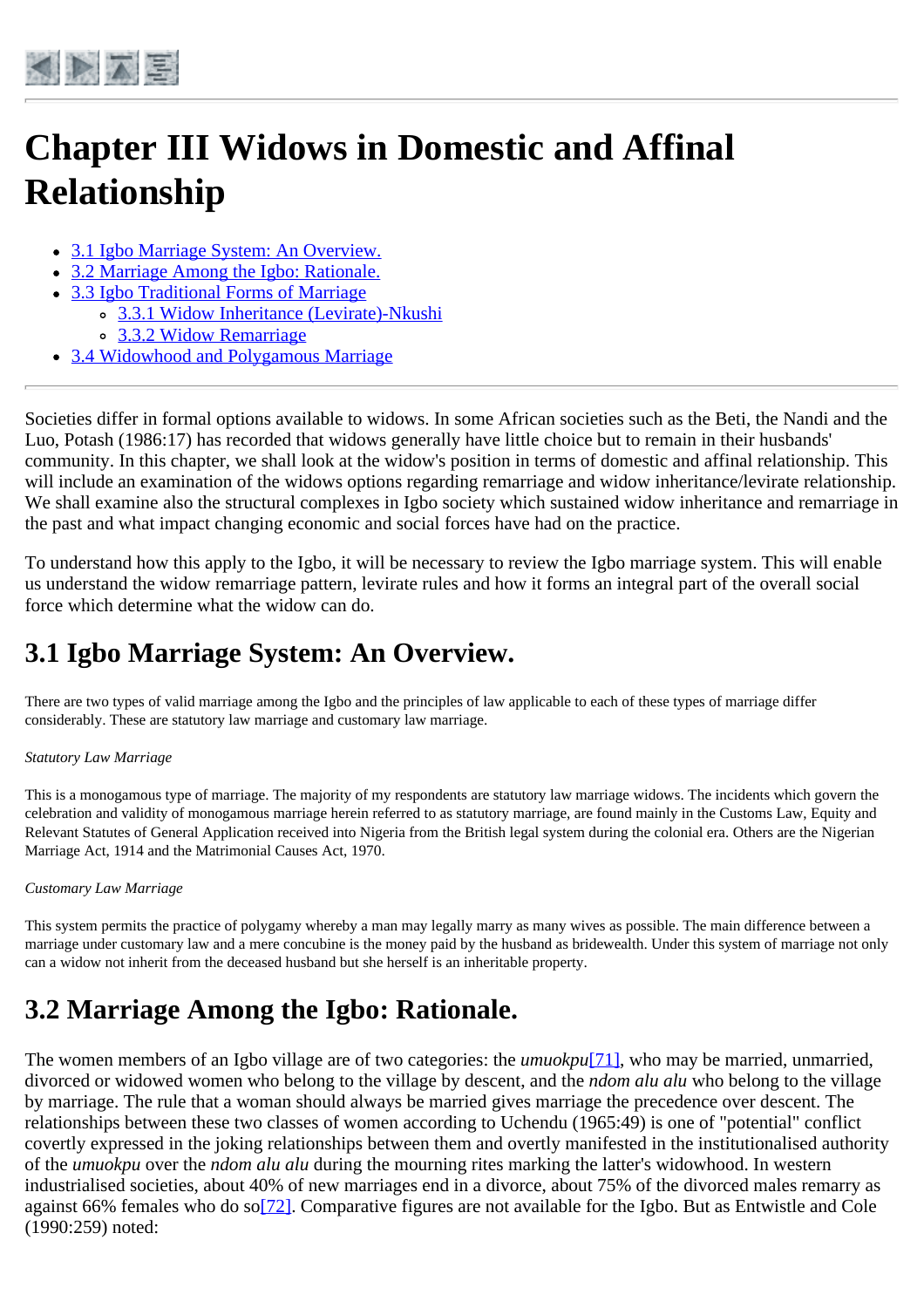*Like other West African women, virtually all Nigerian women marry at least once and most spend a large portion of their life married. Their experience of marriage is different from that of men-frequently shaped by early marriage to an older male, polygamy, extended periods of sexual abstinence after child birth and widowhood remarriage when the older spouse dies*[\[73\]](http://www.ub.uib.no/elpub/1996/h/506001/korieh/chima_fn.html#fn61)

The primary item in the concept of family is that marriage is essential for completeness of the mature human being. There is no Igbo myth similar to the Bible one which indicates that a woman was made from the man's rib and that therefore the unmarried person is incomplete. Igbo mythology however, still gives support to this concept of the incompleteness of the unmarried. In Igbo pantheon, notes Nwoga, (1980) there is no male god who has no wife or female who has no husband. *Onyirioha,* the protective deity of Oru-Mbaise, has a wife from Obohia Mbaise and their first son *opara nzege* is the protective deity of Lude Mbaise. In addition, of course, he has all things a man of standing should have - slaves, children, *Ikenga*[\[74\]](http://www.ub.uib.no/elpub/1996/h/506001/korieh/chima_fn.html#fn61), *Ekwensu*[\[75\]](http://www.ub.uib.no/elpub/1996/h/506001/korieh/chima_fn.html#fn61), *Agwu*[\[76\]](http://www.ub.uib.no/elpub/1996/h/506001/korieh/chima_fn.html#fn61) etc. *Iyi* of Opkonkume-Mbaise, a river god, has his wife *lolo wiyi*, has his sons like *wiyi* of Umuchieze-Mbaise and *duru ugo* of Alike, Etiti; in his house (which these days is roofed with zinc) has his warriors - *ojimma* and others. As a diviner/priest said, *Nga nwoko no, nwanyi no ya wu nwunye ya* (wherever there is a man there is also a woman who is his wife[\)\[77\]](http://www.ub.uib.no/elpub/1996/h/506001/korieh/chima_fn.html#fn61).

This belief in complementary duality is so strong among the Igbo that quite a few satirical songs arise from youthsboys or girls- who will not marry in time. An Abigb[o\[78\]](http://www.ub.uib.no/elpub/1996/h/506001/korieh/chima_fn.html#fn61) group satirised such a girl in a song in which they impersonated the girl as sending a message to her parents to find her somebody to marry, just anybody, even the old *ofo*[\[79\]](http://www.ub.uib.no/elpub/1996/h/506001/korieh/chima_fn.html#fn61) holder (pagan old), even *Edembe* (known in the town as a half-wit moron)

Ziere m papa m gbo, mama m gbo - Give a message to my father, my mother

Ya chotara mu di a huna m uwa - To find me a husband, I have suffered

Ya wuru Edembe ekwerele m - If it is Edembe I have agreed.

O wubela oke mmadu ji isi ofo - Even if it is the old man holding the ofo,

Ekwerele m - I have agreed.

*(Recorded in Mbaise in 1965)*

Some Igbo names shows the importance attached to the institution of marriage. Women have names like:

*Di wu ugwu-* A husband is prestige.

*Mma nwanyi bu di*- A woman's beauty is a husband.

In traditional Igbo society therefore, marriage was important to fulfil these social needs.

A young man who will not marry is equally satirised as foolish and unsatisfactory in maturity. In another *Abigbo* song, it is said that a young man not married, yet not looking flashy and well fed is like a counterfeit money. Among the Igbo therefore, married life according to Uchendu is the normal condition for both men and women; polygamy a symbol of high status is the ideal (1968:49).

Among certain parts of the Igbo society as is the case in Mbaise, endogamy, or the rule which prohibits a person from marring outside his own social group, exists only in one form, namely that the class of slaves known as *Osu*, 80 must intermarry among themselves. Exogamy, or the rule prohibiting the marriage of an individual to any person belonging to the same social and local group as himself, is in some degree or the other almost universal throughout Igbolan[d\[81\]](http://www.ub.uib.no/elpub/1996/h/506001/korieh/chima_fn.html#fn62). Field work in Mbaise area shows that the social group described as an extended family is almost invariably an exogenous unit and applies to the larger group which is regarded as kin. It even extends to the village level composed of unrelated kin. Marriage is prohibited between members of a sub-group.

A person therefore may not marry within the segment of his or her mother's or father's mother's patrilinage. The purpose of the initial inquiry conducted by families at the earliest point of the marriage negotiation is to ensure that this rule is not broken. The Igbo men acquire rights in women in many ways, but all must be validated by the payment of bridewealt[h\[82\]](http://www.ub.uib.no/elpub/1996/h/506001/korieh/chima_fn.html#fn62).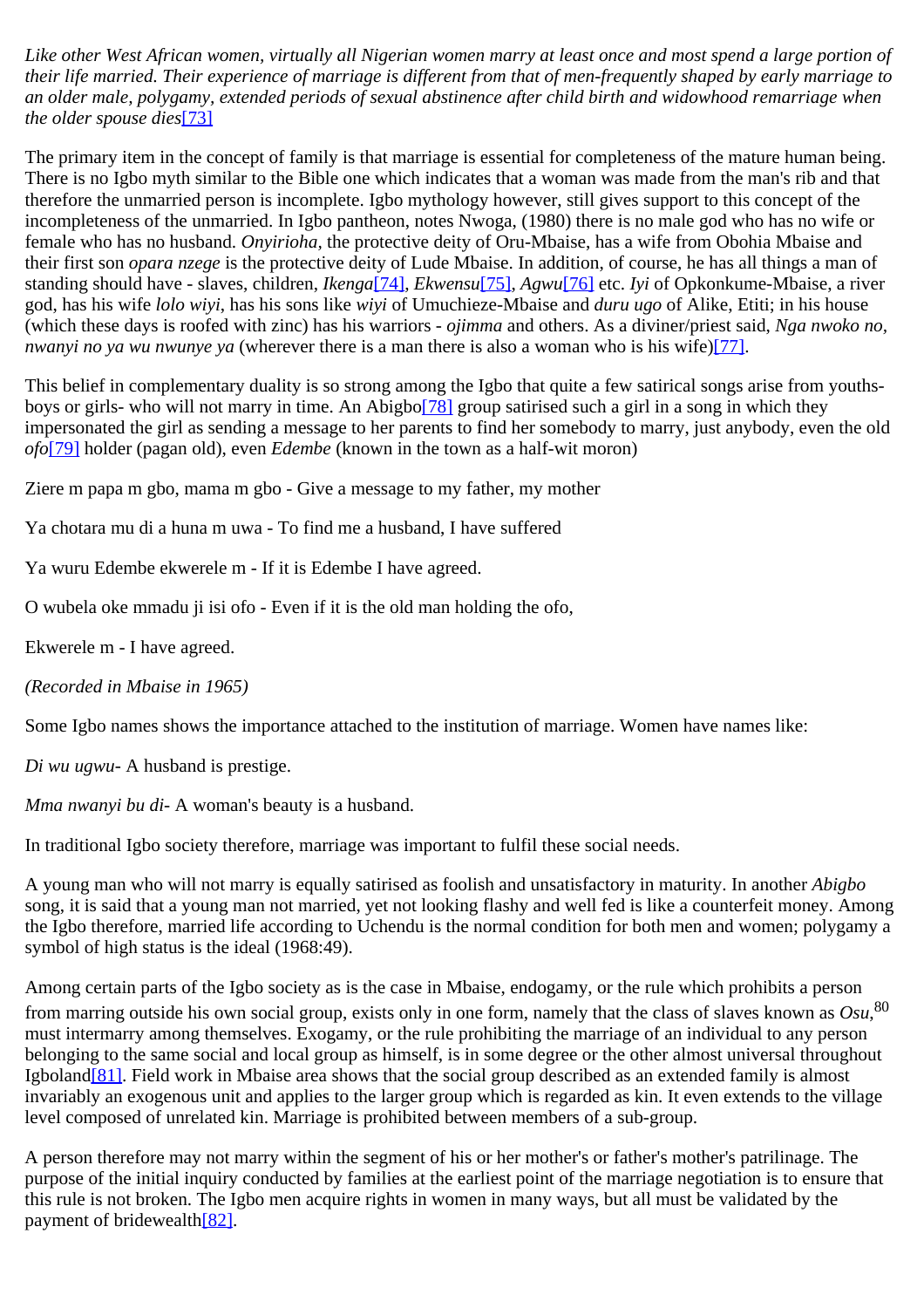Until it was legally abolished in 1956, child marriage was the most common way of acquiring rights in women. In traditional society, the prospective husband sent gifts to the girl and her mother, and sometimes helped the prospective in-law in farm work. The bride wealth payment is usually deferred till the girl becomes of age. This is now effectively restricted by socio-cultural changes rather that legal sanctions. The changes are growing demand for formal education for both sexes; the attraction of new symbols of wealth and new ways of validating status, and the changing attitude towards gender equality.

## <span id="page-25-0"></span>**3.3 Igbo Traditional Forms of Marriage**

The degree of family involvement was one variable in the range of Igbo traditional marriage forms. The standard form of marriage required the consent of the two families. Very many girls were not asked about their consent[\[83\].](http://www.ub.uib.no/elpub/1996/h/506001/korieh/chima_fn.html#fn62) The agreement was symbolised by several stages of negotiation culminating in a final presentation of drinks and a nominal sum of mone[y\[84\]](http://www.ub.uib.no/elpub/1996/h/506001/korieh/chima_fn.html#fn63) paid by the man's family to the woman's family. This legitimised the marriage, gave the husband legal rights to all the children of his wife. Marriage in Igboland is therefore an alliance between two families as opposed to a contract between two individuals as is the case in Western culture. The philosophy and ideology associated with marriage in the traditional sense obviously will have implication for a widow. It may therefore limit the chances of remarriage outside the husband's family since it may be viewed as breaking such bonds.

Uchendu identified a marriage type associated with the *Ahiajoku*[\[85\]](http://www.ub.uib.no/elpub/1996/h/506001/korieh/chima_fn.html#fn64) cult. He observed that in traditional Igbo society, there is a prescribed status-linked marriage between "yam oriented" male and female children called *Njoku* (*Ahiajoku*), and *Mmaji* respectively. These children are usually born to members of the yam title called *Eze ji* (yam king). As the human representatives of the yam deity, these children are entitled to privileges. *Mmaji* must be the first wife of *Njoku* as well as the only wife with *Mmaji* statu[s\[86\]](http://www.ub.uib.no/elpub/1996/h/506001/korieh/chima_fn.html#fn64) .

Women-marriages (marriage of two women) is a recognised Igbo institution<sup>[87]</sup> by which women can validate status in the society. In my study area, I did not identify any incident of women-marriage in recent times. Women in this regard marry in their own right by paying the bride-wealth and have the right to dispose of their rights in their brides. A woman allows her husband to exercise her right and she accepts her bride as co-wife. The woman is also free to take a lover. The children from this marriage belong to the husband no matter who their biological father may be. Women marriages is strictly a patrilineal institution, inherent in the logic of the transfer of the woman's reproductive capacities to her husband.

Women marriages gives an important insight into the gender issues in marriage. Once the right in marriage can be analytically distinguished, the confusion as to which gender should do the marrying, be the husband, for instance, and whether marriage is conterminous with sex or not, becomes irrelevant[\[88\].](http://www.ub.uib.no/elpub/1996/h/506001/korieh/chima_fn.html#fn65) In this type of marriage, the genitor is different from the genetrix and the social father. The Judaeo-Christian tradition of marriage treats all the rights in a woman as a bundle. Other civilisations like the Igbo do not. Before science advanced the stage that yielded the testtube babies and gave us surrogate mothers, Igbo cultural inventions had made it possible for wealthy and able Igbo women to play a husband role, not as a legal fiction but as a social and legal reality. There may be very few instances in contemporary Igbo society where women who could not have children marry other women to have children in their husband's name. Women could also marry other women to raise children in their fathers name if the man had no male children. This is to keep the family alive and preserve family property.

This discussion on marriage shows that marriage, like all other social institutions occur within the context of society and culture. To appreciate Igbo marriage systems, and its impact on the women members of the society, we have to bear in mind that "marriage, like birth, death, or initiation at puberty is essentially a re-arrangement of social structure" (Radcliffe Brown 1975:43). By a marriage certain existing relationships particularly those of the bride and bridegroom's family, are changed; new social relations and bonds are created; and through the offspring of the marriage, the corporate character of the social system is strengthened. The structural changes brought about by a marriage tend to have important value contents. It is the value content rather than the structure of the changes brought about by a marriage that is the true measure of the value system (Uchendu 1991).

The Igbo world view and their social structure are two elements of the socio-cultural system, and they play a pervasive role in the marriage system. This world view shapes the social structure, the body of rule which governs society and gives it direction. On the other hand, the marriage rules re-enforce the social structure and re-affirm the world view. Igbo marriage rules make a statement on the social structure and help us to understand the world view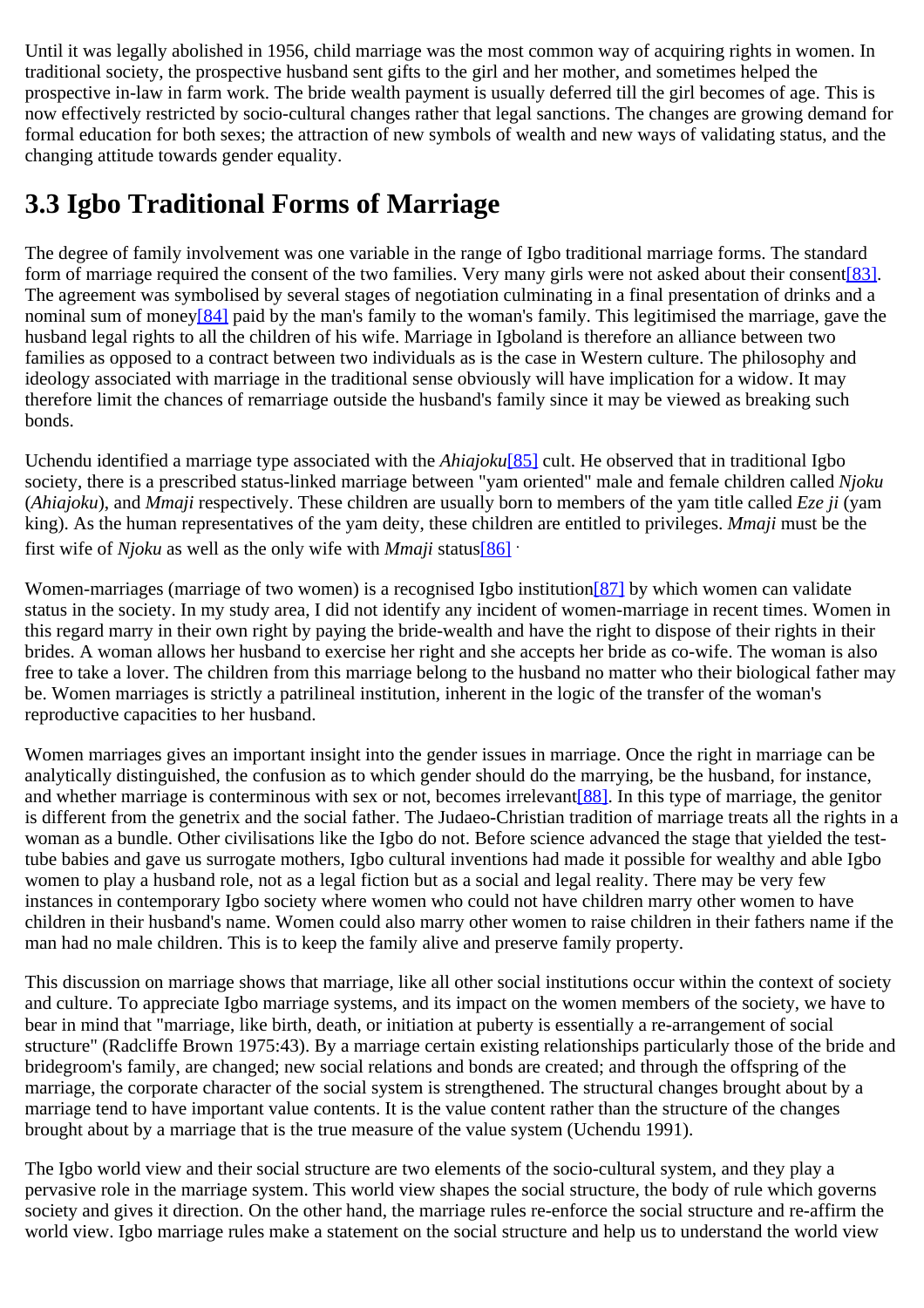of the people. This includes the basic notions underlying cultural activities, the definition of cultural goals and social relations. This of course extends throughout the life of each of the marriage partner and sometimes influence what options are available to a woman on the death of her husband. Drawing from Uchendu's *The Igbo of Southeast Nigeria*, we summarise Igbo world view on marriage as follows;

*First, the Igbo world brings the living and the dead into a system of inter- relationship in which lineage continuity is a co-operative enterprise between the two and the marriage system the chief institution to bring it about* (1965:11).

The various forms of marriage described so far are therefore part of the Igbo social and structural system which can influence the widow option in her domestic and affinal relationships. Ideally, according to Igbo customs and tradition, a woman should always be under the guardianship and protection of a man. In the subsequent section, I shall discuss widow inheritance and remarriage explaining how far they are a viable alternative for the widow and far they can satisfy this need to be under a man.

### <span id="page-26-0"></span>**3.3.1 Widow Inheritance (Levirate)-Nkushi**

Like many other African peoples, the pre-colonial Igbo required that a widow be inherited by her deceased husband's kinsman. In Igbo

customs, it means for a widow to be "taken over  $[89]$ " or "to be inherited" in a more general sense by a brother of the deceased. For example by the son or brother of her deceased husband. The levir's normative role is to sire children, if the widow's family is not already considered complete; to manage the property held in trust for her minor son's; to assist her by providing labour for clearing, ploughing, planting and harvesting and to contribute to the maintenance of her household. In traditional Igbo society when levirate was more frequent, a young widow is typically more likely to choose the levitate for several reasons;

*She was under considerable pressure to have more children as quickly as possible particularly if she has no sons*[\[90\]](http://www.ub.uib.no/elpub/1996/h/506001/korieh/chima_fn.html#fn65)*.*

*Young widows also may value the advice of an older man in managing her property* <sup>91</sup>

*She needs the services of a man to cut her palm fruits for her and help in farm work*<sup>[\[92\]](http://www.ub.uib.no/elpub/1996/h/506001/korieh/chima_fn.html#fn66)</sup>

*She needs assistance in farm work, mending the house and a guardian for her children*[\[93\]](http://www.ub.uib.no/elpub/1996/h/506001/korieh/chima_fn.html#fn67)

A widow in Igbo society is not compelled to become involved in a levirate arrangement. Although the levirate was common in traditional society, it is unlikely that a widow with a grown son would enter into such a relationship. With an adult male heir for her house, such a woman will not be under pressure to continue bearing children. She would probably depend on her sons to perform the male role in the gendered division of labour and give her other assistance that otherwise might be provided by a levir. If such a woman has a lover, it is a man of her choice and generally unrelated to her late husband. I do not have statistical data on the incidence of the levirate; only two case came directly to my attention during field work. However, I think that the levirate would not ordinarily be obvious to an outsider in an Igbo community unless cases were actively sought. For this reason, I conclude that the practice is very uncommon among the Igbo today. Levirate relationships according to my informants is not common today. They attribute this decline to the following reasons;

*Resources are scarce and men no longer want to waste their resources to cater for a woman and children who do not belong to him legally*[\[94\]](http://www.ub.uib.no/elpub/1996/h/506001/korieh/chima_fn.html#fn68)*;*

*A widow and her children in the past increased a man's pool of labour for farm work. Farming is increasingly becoming less important as a measure of wealth and status symbol*[\[95\]](http://www.ub.uib.no/elpub/1996/h/506001/korieh/chima_fn.html#fn69)*;*

*Theoretically a widow and her children are not the levir's property. So people are no longer willing to raise children which they may not benefit from in feature*[\[96\]](http://www.ub.uib.no/elpub/1996/h/506001/korieh/chima_fn.html#fn70)

*It brings problems in the family*[\[97\]](http://www.ub.uib.no/elpub/1996/h/506001/korieh/chima_fn.html#fn71)

*It is against Christian ethics*[\[98\]](http://www.ub.uib.no/elpub/1996/h/506001/korieh/chima_fn.html#fn72);

*My children will not like it*[\[99\]](http://www.ub.uib.no/elpub/1996/h/506001/korieh/chima_fn.html#fn73)

A young widow is expected to go on bearing children especially if she does not already have a large family. The children she bears will belong to her "house" and they are considered descendants of her first (and only) husband, irrespective of whoever their genitor may be. Sons of a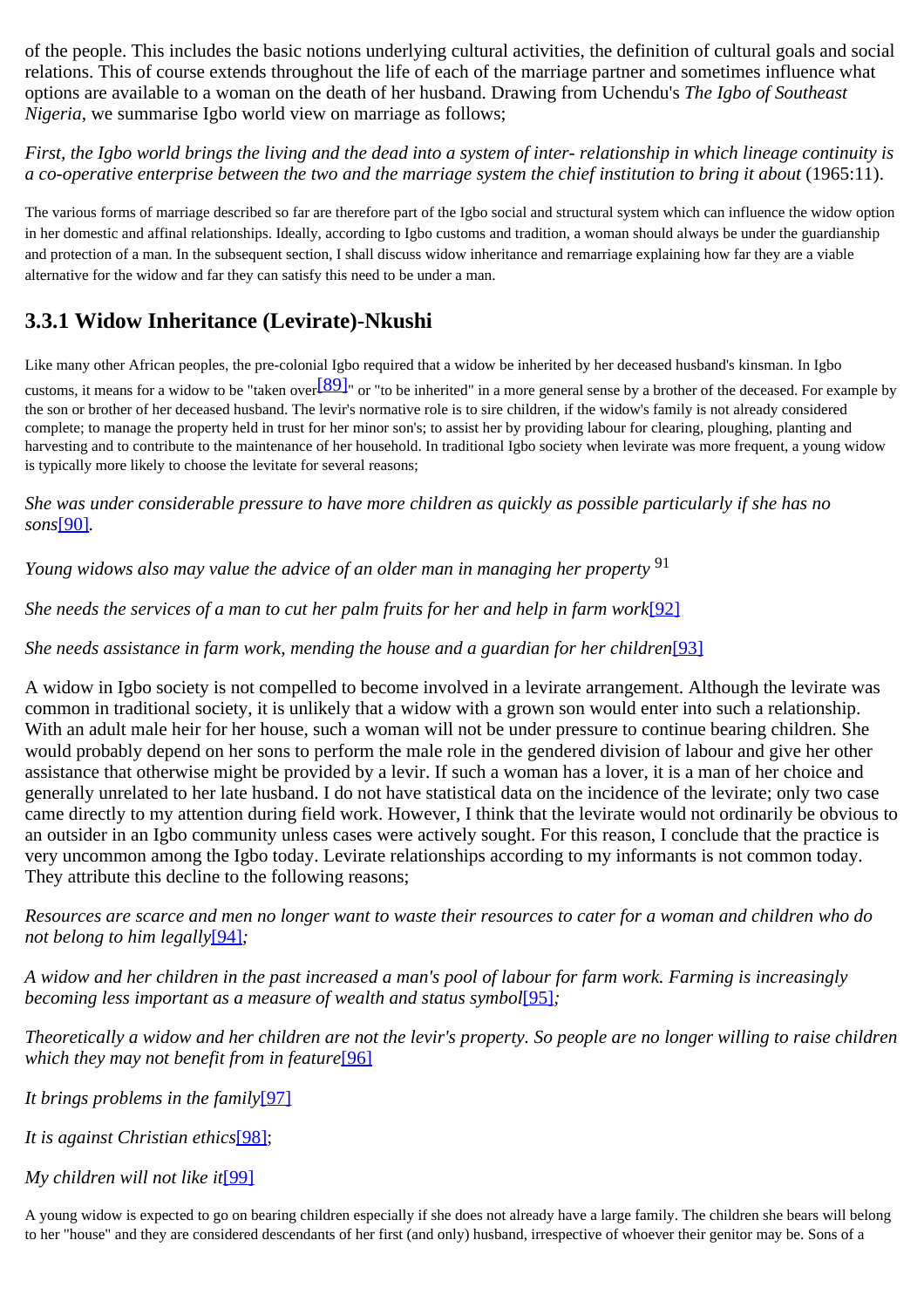levirate relationship have inheritance rights as those born by the mother's deceased husband. They have no right of inheritance in the house of their genitor.

In an answer to "Why did you not take a levir?", Most of the widows answered that they have children (65). Many said they were not approached (50). 48 widows said they could take care of themselves and their children. 15 of the widows said that the practice is no longer popular while 5 widows said they had lovers. Only 3 of the respondents said that they were old.

Langely (1979:73) speaking of the Nandi of Kenya of the 1970s, says that "the levirate is looked upon with distaste and is resorted to only in secret." It is my impression that this was not the case in pre-colonial Igbo society. But the situation is different today. The impact of Christianity can not be ignored. My impression of a 1969 widow's reason for keeping her lover secret justifies Langley's opinion:

*I was married in the church. When my husband died during the war, I had only two children. His only brother was married already. My father in-law encouraged me to raise more children in my husband's name. It was frowned upon by the church. I did not take communion for a long time. I did not want him to have the same problem.*

There is marked discrepancy between reports of male and female informants about what usually happens when a young widow is left with minor children. Male informants generally report that the dead man's brother in traditional society took the widow in the levirate, managed the house property including land and palm trees, and provided for the children by giving the widow cash to buy their needs. Female informants tend to report that widows manage their own property and provide for their children themselves. In general my observation and discussion with informants led me to believe that a brother's voice in property management is nominal unless he is also an active levir. The extent to which the widow rather than the brother manages the property, as well as the amount of help provided to a widow by a levir, is flexible and depends on individual circumstances. In Igbo society today, there is greater tendency towards individualism. This has affected to a large extent kinship and group relationships as well as property management. Educated, independent and self reliant widows have greater control over their resources and its management than was the case in traditional Igbo society.

In traditional Igbo society, levirate was viewed positively, rather than with distaste. Although a lot of women are widowed at a relatively young age, they are becoming more self reliant. Moreover, marriage confers upon a woman with male children some access in a definite estate (her husband's) and these rights are held independently of any on going relationship with a living man. Today, a widow does not either need remarriage (which in any case is not forbidden to her) or a levir to have access to property through her children. This applies also to communal property irrespective of who the biological father of such children may be. A child born by a married woman among the Igbo cannot be illegitimate. It can be argued that the levirate is not in essence an institution designed to tie a woman and her children to her dead husband's family. It is rather an institution designed to provide for the woman and children. The levir has a responsibility to take care of his dead brother's dependants who cannot get along without male assistance.

For older widows, assistance in the form of labour may be provided by adult sons. Further, because of the general level of economic up-liftment for some widows, the argument that a widow should have a levir's help to meet her economic need does not apply to the Igbo society today. Income from other sources can be used to hire labour. In this case the widow will not need the assistance that the levir might otherwise provide. In most families today, a widows house property may be sufficient to support her and her children. This provides some insight into why this practice has been on the declined. She is freer than a widow in most other African societies to form a liaison with a man or not, wholly on the basis of her own personal preference. In pre-monetary Igbo economy, widows were presumably less able to replace the labour and other kinds of assistance that is theoretically the levir's responsibility to provide.

The practice of levirate was seen as an expression a of single underlying social principle, the social identification of the kin with one another. It can as well be seen as a means of reproducing structural relations across the vicissitudes of the human life cycle. Writing on widow inheritance and the levirate, Radcliffe-Brown (1950:64) notes that "all these customs of preferential marriage can be seen to be continuations or renewals of the existing structure of social relations. All of them are also examples of the unity of the sibling group since brother replaces brother".

The historical analysis of the system lends little support to such a simple interpretation. The search for "primary functions" of marital institutions places in the background precisely what ought to be in the foreground. These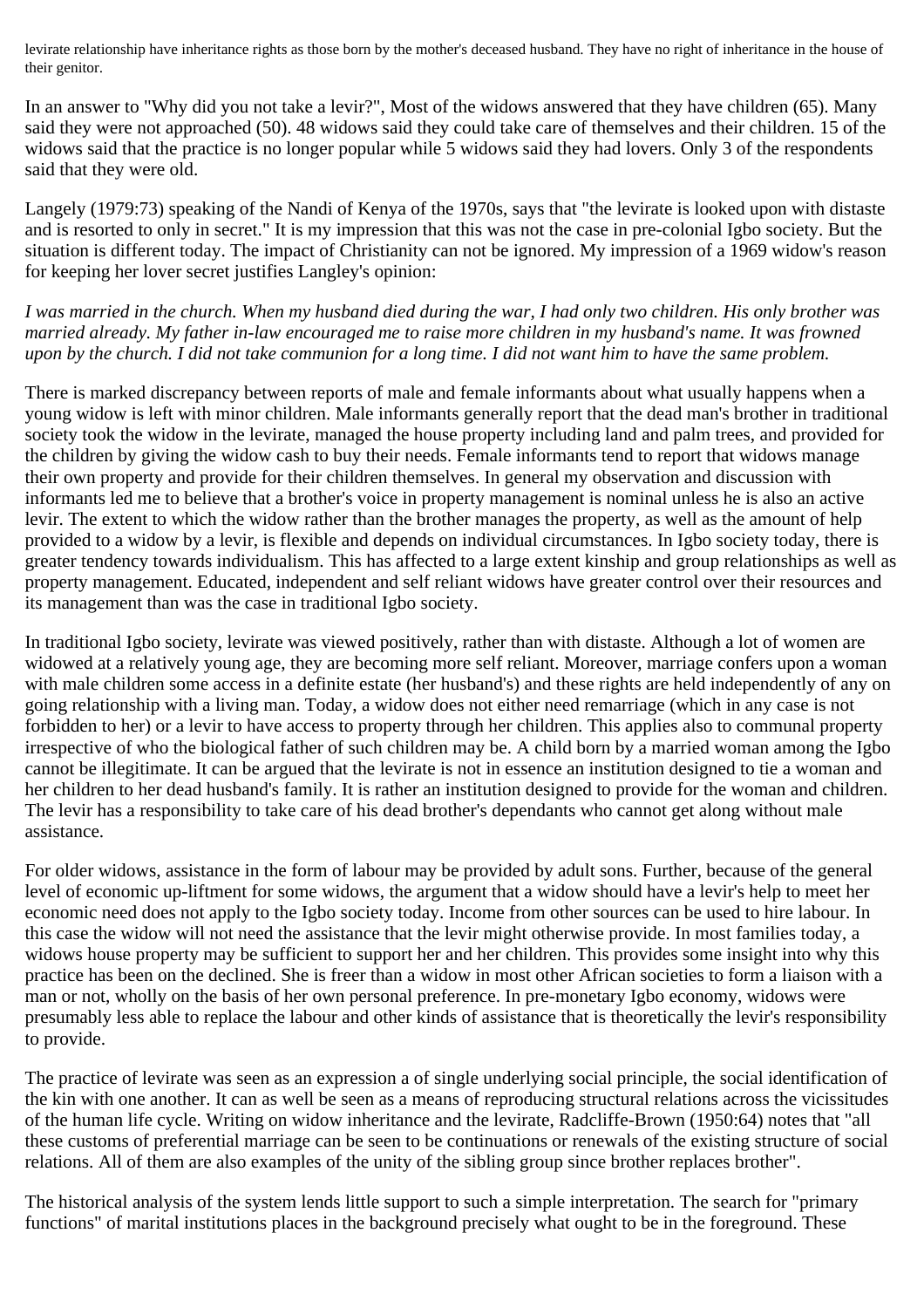include the variable ways in which ideologies about social relations have been implicated in processes of change (Ogbu 1978). In the pre-colonial Igbo society, widow inheritance may have corresponded to Redcliffe-Browns interpretation. By the end of the nineteenth century however, such important political and economic assets were implicated in the transaction of marriage that widow inheritance is hardly comprehensible as simply an element in position replacement. It was a crucial aspect of inheritance in general at a time when the nature and value of assets at stake were changing rapidly. It may therefore be understood in relation to accumulation and resource control by men. By the late twentieth century the relationship between widowhood and processes in the economic and social field had shifted again, bringing to the fore those elements of widow inheritance that define women's access to the most basic of resources for making a living.

All in all we found that many women now do not like the idea of being turned over from one man to the other as a levir. Men as well do not like the practice anymore. I might re-emphasise one more point here. That is, this practice became more disused because some men began to experience despair when the widow's children grow up. She may inform those children that the man they are living with is not their father. If the children follow their mother or their mother dies before the levir husband, they may give no support to the now helpless old man who spent his life bringing up the woman and his brother's children.

Likewise, this analysis shows that there is a decline in what can legitimately be considered widow inheritance that coincides with a growth in the importance given to patrilineal descent. Both processes result from changes in the ideological and economic system. The patterns of widow inheritance that developed at one period in Igbo history were not only a matter of communal support for widows. Rather, women were also an important means of obtaining political and economic power. As trade with Europeans replaced farming as the major means for accumulation of wealth, "wealth in people" became less important as a means of obtaining political and economic status, and widows lost their value as resources and were no longer wanted<sup>[100]</sup>. To a great degree, production of palm products which replaced subsistence and tuber cultivation was less labour intensive. But on the other hand, the decline in widow inheritance to a large extent has strengthened the independence rather than the inter-dependence of spouses in property acquisition. These changes in terms of resources control, access to productive resources and greater tendency towards accumulation of private wealth by women may provide some answer to the reasons for the decline in levirate marriages.

### <span id="page-28-0"></span>**3.3.2 Widow Remarriage**

While statistical evidence of the frequency of widow remarriage is not available to me, oral information confirmed that more than half of widows were inherited while few remarried in the traditional Igbo society. This was the case if the widow was young or of child bearing age. This pattern has changed and certain reasons will be advanced for this change later in this section. Two of my informants were remarried and have been widowed twice.

In terms of social constraints, a married women in Igbo society is primarily regarded as wife to the whole family. Hence most women will be called "my wife" by adult males in the family and community at large. Marriage is exogamous and builds a lot of ties between families and communities. Remarriage will mean breaking existing ties. It will mean breaking ties with the widow's children since they may not be allowed to follow their mother to a new home. A widow's remarriage in these circumstances may not be her best option.

Another important determining factor among the Igbo is the presence or otherwise of children from the previous marriage. Most of the Igbo widows will elect to remain outside of another marriage especially if they have male children. The sex of the children will thus inform the widows decision to stay out of another marriage or remarry. The field work indicated that the present trend is widows' determination to stay in their former husband's home even when they have only female children. For the widow children, are a guarantee for a permanent stay in the husband's family. Children act as a social insurance against any discrimination in their husband's family. Male children in particular guarantees the widow access to the productive resources of her dead husband. The determining factor in the past must have been the need for economic support from the second husband. Today widows are becoming more self reliant and economically independent.

Cultural practices which determine inheritance and the right to use community property also make it less attractive for widows to remarry. In one of the villages where field work was carried out, one widow had two children from a previous marriage including a boy. When her husband died she remarried in 1958 with her two young children who were then three and two years respectively. She returned to her former husband's village in 1990 because her son was not allowed to build a house in the village of her second husband. For in the Igbo cultural context the children from the former marriage are stranger elements who are not entitled to inherit any land. This to a large extent may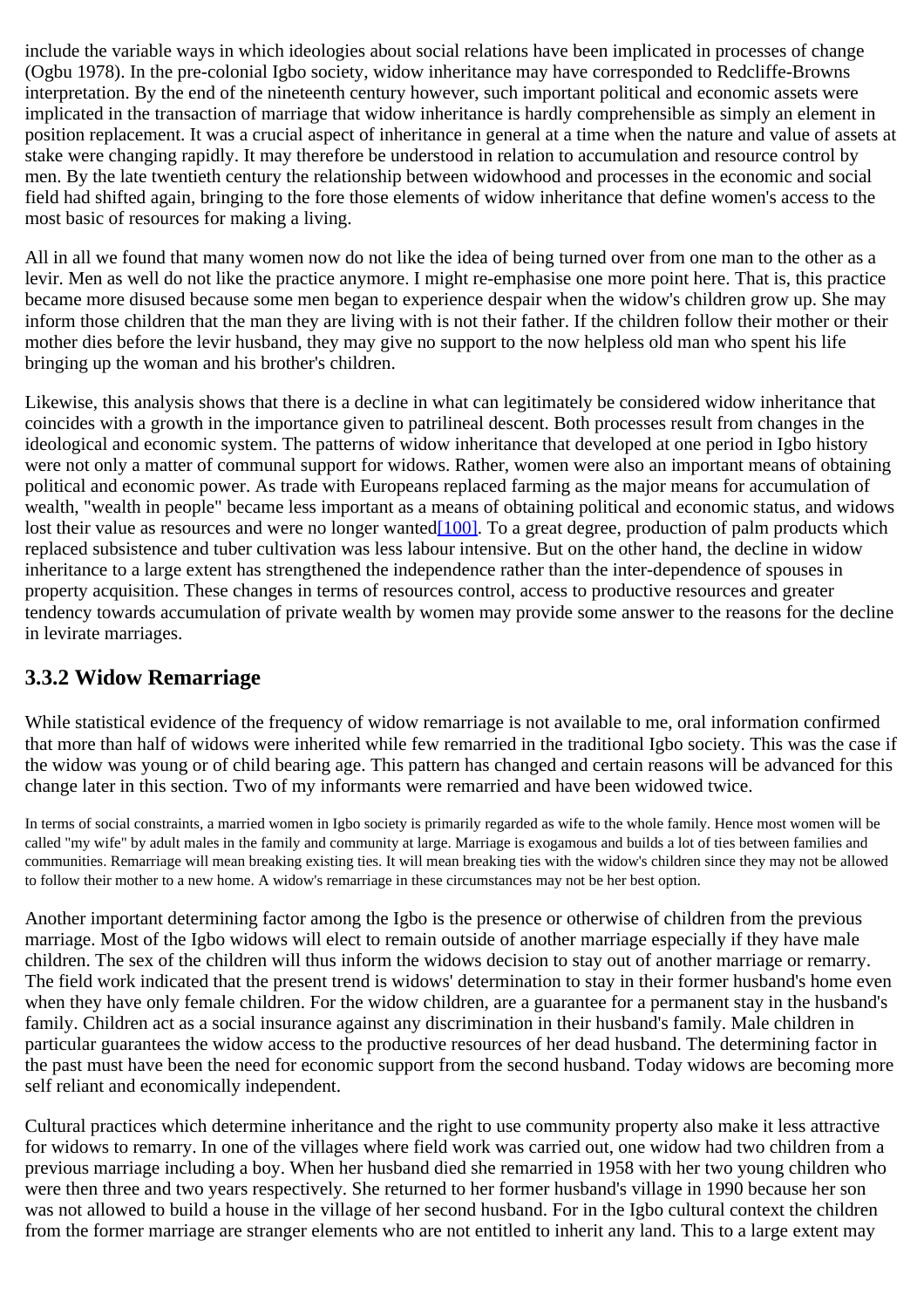determine why women who already have children may prefer not to remarry. In the view of some of them, it is better to wait for their children to grow up than to make them strangers in some other plac[e\[101\]](http://www.ub.uib.no/elpub/1996/h/506001/korieh/chima_fn.html#fn75).

Age may appear to be a determining factor in some African societies such as the Hausa of Northern Nigeria<sup>[102]</sup>. This does not appear to be a determining factor in widow remarriage among the Igbo. A widow aged 30, told the researcher that she was unlikely to consider remarriage because she had four children still at home. Her youngest of the four was 4 years old, she also had full responsibility for these children. In this family there were few other relatives who could be expected to take care of the children, and the widow said it would be virtually impossible to find a prospective husband who could assume such a burden. The statistics in this study show that a lot of widows are of child-bearing age. 24 of the eighty widows interviewed were under 40 years while about 42 were between 40 and 49 years. Some of my informants did not reconsider another marriage(see table2). These are their views;

*I did not remarry because I do not want to give birth to children at two different places*[\[103\]](http://www.ub.uib.no/elpub/1996/h/506001/korieh/chima_fn.html#fn76)

*I have grown up children. More so, I did not want to leave them for another place*<sup>[\[104\]](http://www.ub.uib.no/elpub/1996/h/506001/korieh/chima_fn.html#fn77)</sup>

*My children will suffer since the whole village has been against me*<sup>[\[105\]](http://www.ub.uib.no/elpub/1996/h/506001/korieh/chima_fn.html#fn78)</sup>

Emphasis is on first marriage. I spoke to a young widow in one of the villages. She told me that she would have preferred to remarry since she is still young and had only a child. But in her view;

*who will prefer a second hand woman to a new maid. Men will prefer a virgin for a first wife. You are a man and you know that*<sup>[\[106\]](http://www.ub.uib.no/elpub/1996/h/506001/korieh/chima_fn.html#fn79)</sup>.

This explains why men want to marry once and would prefer a virgin.

Widow remarriage has also been less popular among the Igbo because widows who remained in their husband's houses or who live with their children carry on income-producing activities. But generally, they have greater financial responsibility for themselves and their children than they did as wives. An informant who lost his father in 1932 noted that a man's kin do have some obligation to support his orphaned children. Sometimes the children as was the case with him and his siblings live with members of the extended family to reduce the burden on the widow. They, of course, provide essential services including farm work for their benefactor. His mother did not remarry though, having a concubine was acceptable, and she preferred it. Remarriage while not forbidden, has social constraints which limited its choice by widows.

### <span id="page-29-0"></span>**3.4 Widowhood and Polygamous Marriage**

Polygamy, or the taking of more than one wife, was commonly practised among the Igbo. It had both an important practical function in cementing alliances in many villages and economic functions of increasing a man's available labour. It was also a social status symbol.

Basden (1965:97) noted that this institution is inseparably bound up with the family and the social life of the Igbo, and without exception, touches the lives of every man and woman in the country. In his view, polygamy is favoured and fostered equally by men and women. In some respects the latter are the chief supporters of the system. The ambition of every Igbo man he noted was to become a polygamist, and he adds to the number of his wives as circumstances permit. They are an indication of social standing and a signs of affluence. In any case, they are counted as sound economic and social investment. Uchendu (1965:86) agrees with the above assertion and further notes:

*Married life is the normal condition for adults, and polygamy for the men is the ideal being an important status indicators...Polygamy has obvious status implications for the common husband and his co-wives. Igbo women supported and often even finance polygamy because it enhances their social status and lightens their domestic chores, thus giving them the much needed leisure to do their private trading. With a co-wives, the first wife assumes the coveted status of neeukwu (the big mother). Other co-wives are ranked in seniority according to their marriage order to the common husband* .

Another aspect of the case for polygamy as indicated by Basden (1966:99) states that a woman is not content to remain the sole wife of a man. An only wife he observed considers herself placed in an unenviable and humiliating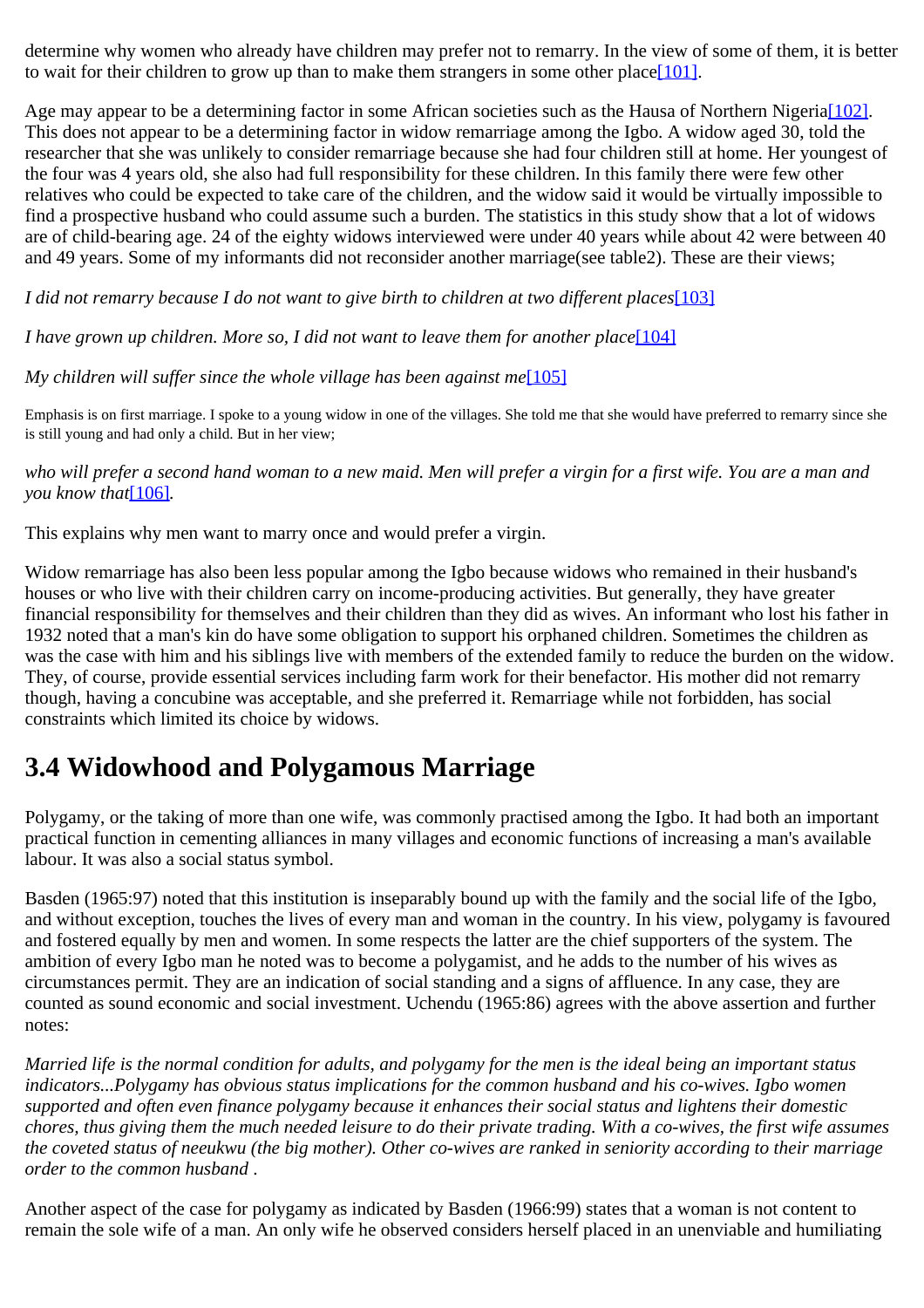position. It is also lonely, as the sexes are not companions to one another. Again, as the sole wife she has to bear the whole of the domestic burdens of the household, a prospect that does not appeal to her.

While polygamy is recognised as an integral part of the social life of the Igbo, yet in actual fact one wife is specifically acknowledged. Customarily, the first wife alone is granted the position and right of a legal wife. However the economic obligations entailed by taking more than one wife could operate to curtail the degree to which polygamy was actually practised. But since women also produced wealth, through trade, agricultural activities, and production of crafts, as well as by exchange of bride wealth, it was often true that polygamy could be economically advantageous to men (Johnson-Odin & Strobel 1988:14).

The structural conditions supporting large scale polygamy broke down during the colonial period and have been superseded between the 1920s and mid 1930s. Levels of bride-wealth required offer a particularly important reason of this shift.

The introduction of a monetary economy, commerce and trade made polygamy less economically viable and expensive. Polygamy is now relatively infrequent and rarely involve more than two women married to the same man. In the four villages studied, six of the informants were from polygamous families. The contrast with precolonial Igbo society and its universal marriage for women of all ages is striking. A male informant noted that by the 1920s, nearly every man was a polygamist. Large scale polygamy has disappeared completely and women are no longer transacted as primary valuable good. However, many aspects of kinship ideology and customary practices have been retained, reworked and validated by local courts as the basis for family law in general and inheritance rights in particular.

What are the implications of polygamy for widows? If a deceased man was a polygamist, his widows may continue to reside in the same compound, but each will be attached to a different man as levir in traditional society. Each woman manages her own affairs. Some of the widows I spoke to stated that in a polygamous family, every widow controls her own life from the resources available to her. In this circumstance there is no rivalry between a widow and her co-wives. There is also no rivalry between a widow and her levir's wife, since they are not in competition for resources and do not share the same house.

Polygamy has further implications for the widow. The rules of levirate will suggest a lateral inheritance to a junior brother. In this situation how many wives in the polygamous marriage should a man inherit? I do not find any rule that suggest that a man should inherit all the wives of the deceased. An informant suggests that this became problematic especially with the introduction of Christianity in the late nineteenth century. Some widows in this circumstance may have some advantages over others because a widow may be inherited while others are not.

Inheritance of the deceased man's property follows what is known as the "house property system". This is perhaps where polygamy has greater implication for the widows. Among the patrilineal descent Igbo communities, the regulation of property use and inheritance within the family follows the above pattern. This has been studied by Gluckman 1950, Gray and Gulliver 1964, Scneider 1979 and Hakansson 1989 for some societies in East Africa. In traditional Igbo society, the extended family constitute a property owning group which holds exclusive rights of use of land and economic trees in it. The extended family itself is divided into more or less independent units called a house (*ulo*) 107. This consists of a man, his wife or wives and his children. Property is allocated to men within the extended family in a more or less equal ratio irrespective of the number of wives.

The ownership system is more or less centralised. Ownership and control of family resources is usually allocated to men on marriage. But this property is protected by customary law and cannot be alienated by the family head. The head of the house has a right to alienate his personal property. His sons have a right to inherit as well as alienate property. With this arrangement, a childless widow in a polygamous marriage may be only allocated a potion of land for agricultural purposes. But she cannot dispose of such land since, theoretically such land belongs to the sons of the deceased husband. The land she is entitled to use reverts to the extended family for redistribution on her death. As mother to sons however, she can use land belonging to the house and her sons retain tenancy right for such portions of land.

Each house is allocated land and the woman holds such land in trust for their sons. Sons inherit those lands belonging to their own house, but sons of an extended family cannot inherit a common land as a single group. When unallocated land is inherited, it is divided equally between houses (*usekwu*) 108 irrespective of the number of sons in each house. This system of resource allocation makes it possible for a widow with fewer sons to have more land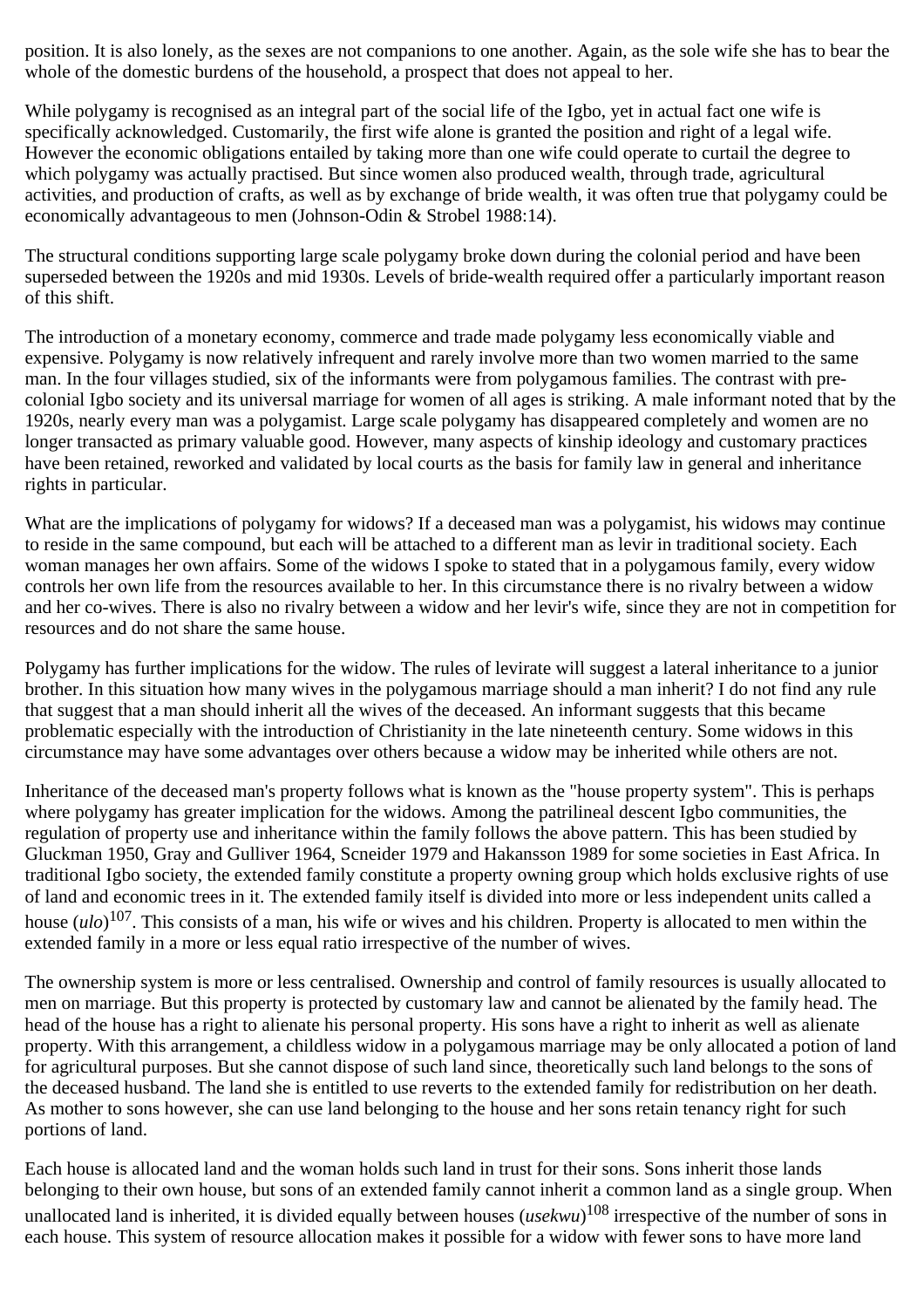available to her sons unlike the widow with more sons. Apart from allocation of resources, widows in either a monogamous or polygamous family face similar social and economic situations. Practices observed on the death of the common husband are the same for all widows and their survival strategies are similar.

From our analysis, we can conclude that marriage for the Igbo is to a large extent a social bond between two families, their kin and their communities at large. In this situation, divorce, remarriage and levirate relationships affects the whole social structure if not properly executed. Marriage in Igbo society therefore cannot be understood outside the socio-cultural institutions in which it is inter-bedded and which correspondingly shape its structure and give it content. The Igbo have a common world view but evidence would suggest that there are different marriage patterns in a society that subscribe to such a common world-view. (*cf.* Igbo cultural areas).

To a large extent however, we can state that the options open to the Igbo widow are not as limited as is the case in some African societies. They are open to remarriage. They can also take a levir or lover. They have a greater independence and more control over their lives as widows than as wives. However, although this freedom exists for the Igbo widow, we equally recognise the social and economic constraints which make them less attractive. Parts of these constraints will be elaborated when we examine the widow and the economy.

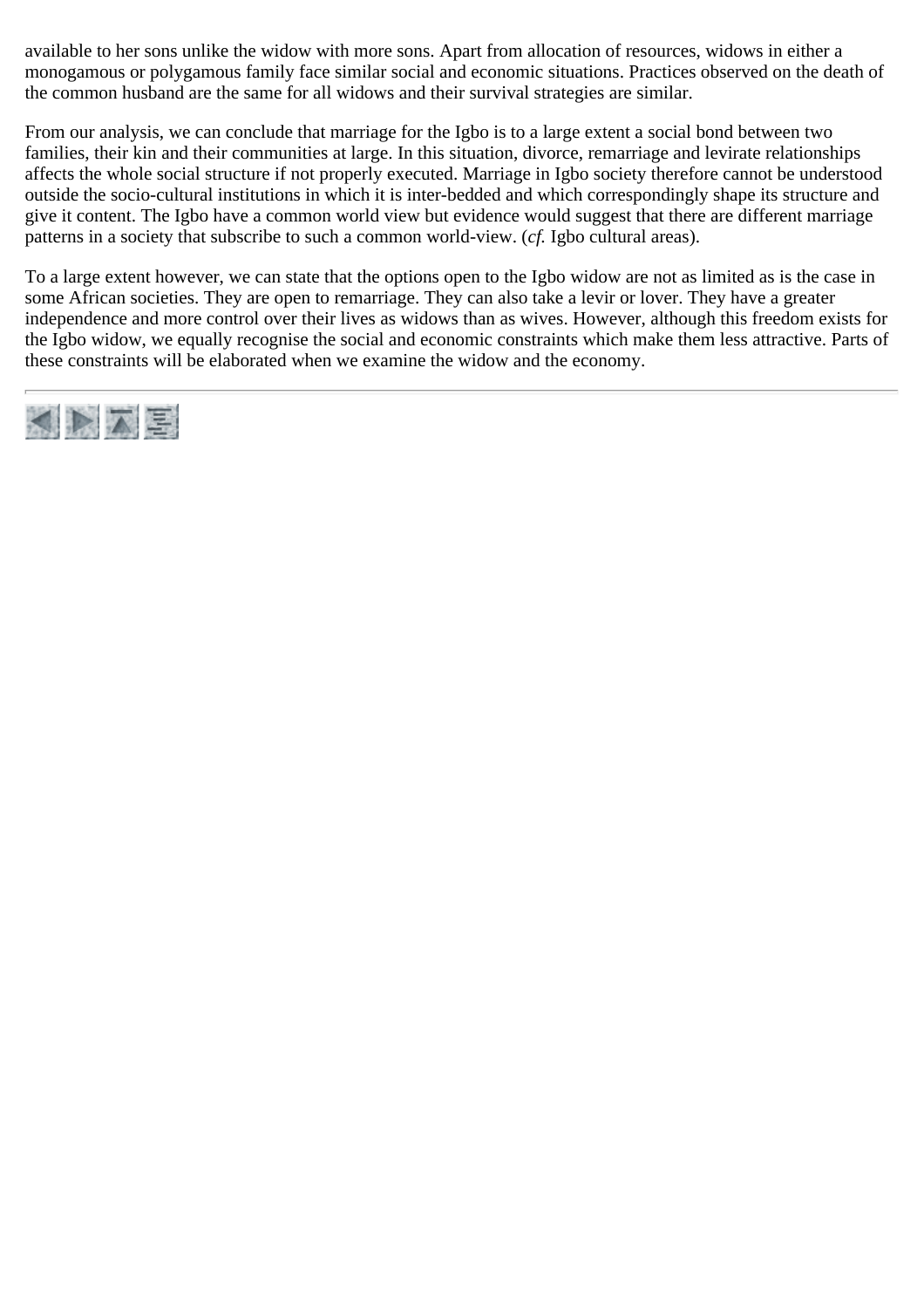<span id="page-32-0"></span>

# **Chapter IV Widows and the Economy**

- [4.1.1 Agriculture](#page-32-1)
- [4.1.2 Inheritance](#page-33-0)
- [4.1.3. Customary Right to Land](#page-35-0)
- [4.1.4 Land Ownership.](#page-36-0)
- [4.1.5 The Spiritual Value of Land.](#page-37-0)
- [4.1.6 Other Problems for Farming Widows](#page-37-1)

One of the most consistent findings by various authors with regards to African widows is the degree to which they are economically self-reliant (Potash 1986:27). Like African women generally, they contribute substantially to household economy and often provide most or all of the support for themselves and their children. In some African societies, women are the primary subsistence producers and men in others. The type of and degree of female and male economic interdependence relates to labour organisation, the requirements of the productive technology and the pattern of income distribution. Men and women in some cases control their own income. But in many, resources are pulled together. This type of income control has implications for the widow. For one, the widow may not differentiate her personal income and property from that of the husband. Furthermore, since the influence of the kin group, the inheritance rules, and kinship ties are strong among many African societies and are often more emphasised than marital ties, a widow stands the chance of loosing access to property jointly acquired with her husband. The result is that the widow may have to start a new economic life on the death of the husband.

How does the above picture apply to the rural Igbo widows studied here? The assumption was that they will substantially differ from urban widows in terms of their economic survival strategies. They will invariably be dependent on agriculture and as such ownership and rights to inherit and use land will be very important to them. One would expect that the widow should inherit her husband's property and estate and sustain herself and her family from there. But this is not the case for these widows.

My focus in the interviews were what economic activities widows undertake. I further looked at the following: How significantly were widows' economic activities different from when their spouses were alive? What prompted the choice of economic activity which these widows undertake? What support, if any, do widows get from the extended family, children, levir and lovers (*iko*)? How is land, a major factor in a predominantly agricultural economy controlled in the family in terms of its allocation, use and inheritance? Since widows are not guaranteed part of their husband's wealth including land, we shall examine what economic activities they undertook.

Of the 80 widows interviewed, 28 were traders. 16 were farmers. 17 combined farming and trading (*see* Appendix A). Apart from farming and trading, 7 of the widows were engaged in various types of civil or public service. 4 were self employed in the service industry. 6 of the older widows were not engaged in any economic activity and two are apprenticed in a skills acquisition centre. Since my informants are rural widows, this percentage cannot be representative of Igbo widows. It cannot also be representative of the educated and urban elite widow. I assume however that they derive their major income from the civil and public sectors. The study concentrated on those widows who lived off farming, trading or a combination of both.

### <span id="page-32-1"></span>**4.1.1 Agriculture**

The importance of agriculture in Igbo economy cannot be overemphasised. Nwachukwu (1989) argues that up till 1900, a typical Igbo was in the main a farmer. Being the head of a household, he was the owner of productive resources and planned what to do, how to do it and the size of land to be cultivated. Labour consisted of the members of the family, neighbours, friends, in-laws and relations. Nwachukwu argues that there appears to have been a positive correlation between the number of wives, children and friends, and in-laws in Igboland and the size of his

 $\frac{[109]}{[109]}$ . Agriculture was the main economic activity of the Igbo for a very long time. Aside from assisting men in yam production, women had their own crops. These ranged from cassava, coco yam, maize, pepper, various types of vegetables and legumes which were exclusive to women. Agriculture and local trading went hand in hand for women. They sold the excess produce in the local markets and substantially provided food for the family.

Cassava was the major agricultural product for women. It was introduced by the Europeans into Igboland after 1914. Since it was looked upon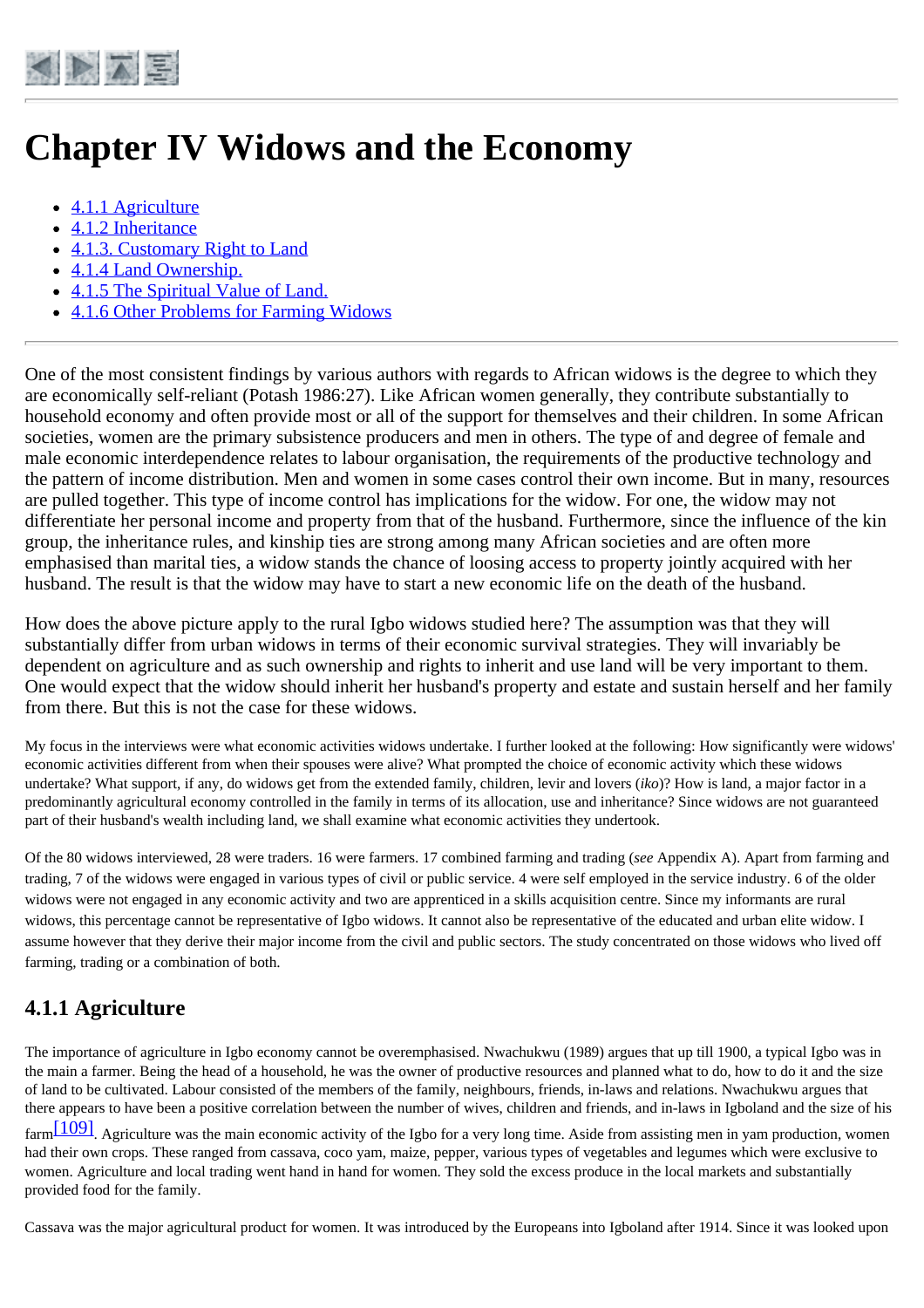as inferior to yam - the prestige staple crop and generally regarded as a man's crop, cassava thus became virtually women's crop $[110]$ . Its production and marketing devolved essentially on women. Ekechi noted that the adaptation of cassava as a food crop tended to enhance the economic position of women in society. Phoebe Ottenberg writing about Igbo women and cassava cultivation noted;

*Women's acceptance of cassava meant not only the alleviation of the traditional famine period preceding the yam harvest but also a profound alteration in the economic and social relationship between husbands and wives. In pre-colonial times, if a woman's husband did not give her food, she was in a sorry plight; now she can subsist without her husband*[\[111\]](http://www.ub.uib.no/elpub/1996/h/506001/korieh/chima_fn.html#fn80)

Besides cassava offered a potential for capital accumulation and ultimately the assertion of some degree of independence. An Afikpo woman reportedly told an interviewer in 1952 that if a woman has any money she buys land and plants cassava. The year after she does this, she can

have a crop for cassava meal which she can (also) sell and have her own money. Then she can say, "*what is man? I have my own money*" 112. The introduction of cassava provided women an opportunity to have a special agricultural product.

Agriculture was also important for women in other ways. The Igbo lie in the palm belt of southern Nigeria. Agricultural output especially palm produce contributed substantially to the GDP (Gross domestic Product) of Nigeria as a whole. These palms grew wild in farm lands and who owned the land also owned the palm trees. Its processing however was the woman's duty. The palm oil belonged to the man while the palm kernel belonged to the woman. Agricultural export has been important and more pronounced in the fifteen years following the Second World War, when earnings from it were buoyant, and constituted the economic foundation of migration to the towns. From the 1960s an even stronger influence was exerted on the composition of the GDP. The volume of palm kernel in thousand tons were 409 in 1964-6; 213 in 1970-2 and 172

in 1976-8. For palm oil it was 146 for 1964-6; 10 for 1970 and 2 for 1976-8 $[113]$ . Palm produce for a long time constituted a major source of income for men as well as women. But it has over the years declined as a major source of income for rural dwellers. After the 1960s, agricultural export seized to be a major export earner. Petroleum emerged as the major export earner for Nigeria. Its volume was greatly increased after the Biafra secession was overcome in 1970. Although earnings for a woman were enhanced by income from palm produce, her inability to control the land and its resources as a widow also means a substantial loss of income from the palm trees.

Women raise various agricultural products for food and cash. Indeed profit from sale of agricultural products especially palm produce was the largest single source of capital for investment in trading. (*See* p.72)

### <span id="page-33-0"></span>**4.1.2 Inheritance**

When an Igbo woman becomes a widow, it would be preferable for her to continue to work the land. But inheriting land is impossible for an Igbo widow. She will be subjected to one of two legal system: statutory law or customary law. According to statutory law, a widow is allowed to inherit part of her husband's property and estate including land. Section 36 of the Nigerian Marriage Act provides for the widow in the following ways:

(a) a widow with children is entitled to one-third of her husband's estate;

(b) where the widow has no child, she is entitled to half of her husband's estate.

The above provision therefore, indicates that on paper, a widow is entitled to inherit from her husband on his death. Similarly, his children are entitled to inherit from his estate. Where the deceased is survived by both widow and children, the nuclear family is the sole beneficiary. But how does this apply in practice? In many cases, the applicable rules are difficult to discern. Even where they are known, the provisions are not really subject to precise interpretation. Evidence suggests that the widow's rights of inheritance under the Marriage Act are completely ignored by the deceased's relatives who regard the deceased's estate as their birth right. It also indicates that courts do not follow statutory law but customary law. One rule which most traditional African societies are unanimous about is that in the customary law of intestate succession, the widow has no place in the sense that she can never inherit from her husband. This is in line with the customary practice among the Igbo. In a case reported by Omiy[i\[114\]](http://www.ub.uib.no/elpub/1996/h/506001/korieh/chima_fn.html#fn81) for example, portrays the inability of a wife to inherit property from the husband. The court held in this case that;

*The native law and customs alleged here is, briefly, that property can not be allotted and descend through a wife. If such native law and custom existed, it would mean that on the death of the childless wife, not of the same family as her husband, property vested in her would pass away from the husband's family, from whom the wife became entitled to it, to the wife's family.*

In a 1959 case which Omiyi also reported in her study, the husband was survived by three customary law widows. There were no children. Before his death the deceased instructed his senior wife to administer his property and use the income to maintain herself and the other wives, and to continue staying in the compound with the hope that they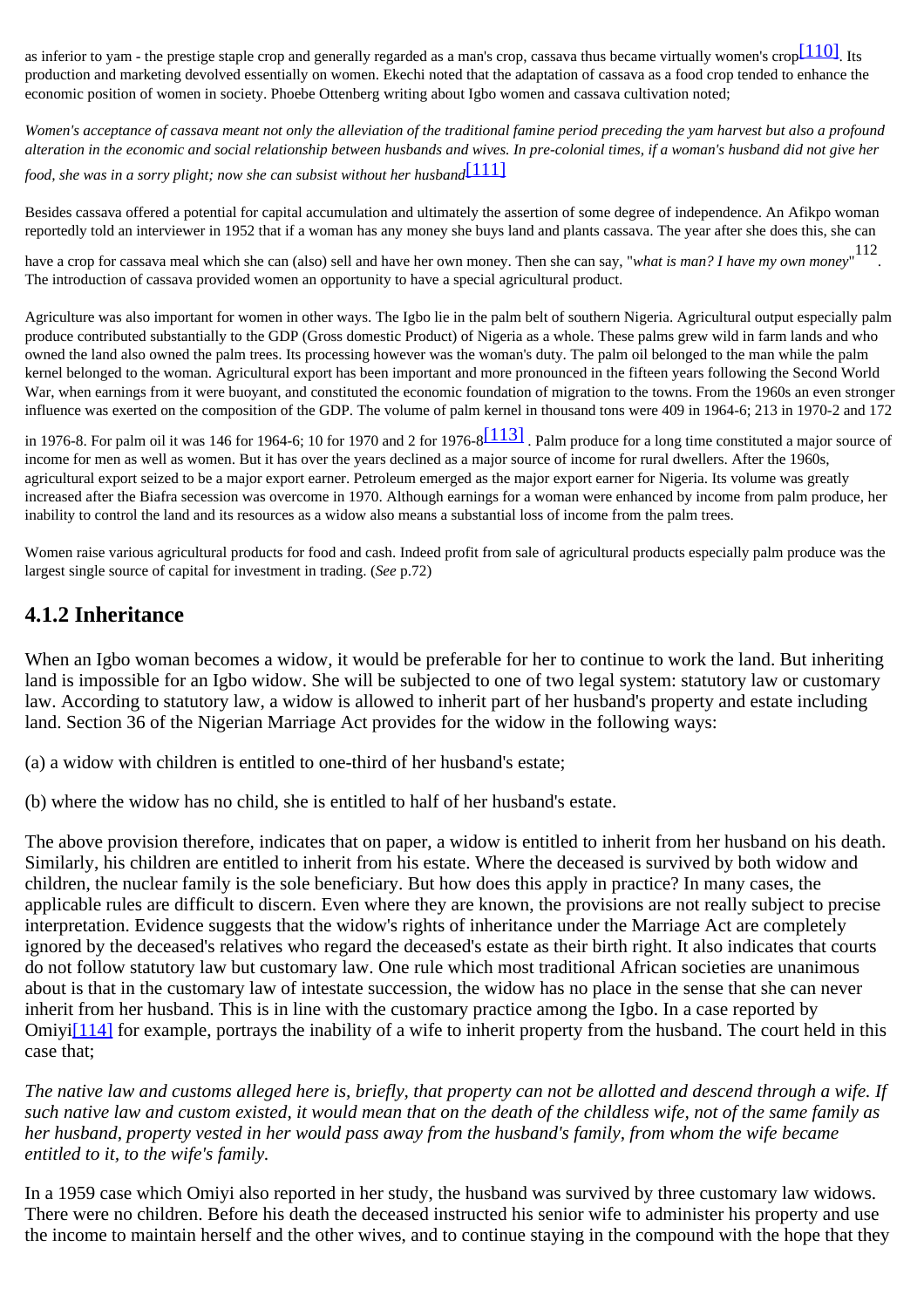might have children for him. The senior wife attempted to carry out the wishes of her husband but was challenged by his nephew, the plaintiff in this case. He claimed not only that he was the rightful administrator of his uncle's estate but also that the widow should be expelled from the late husband's compound. It was held that a widow can neither inherit her husband's estate nor administer it $[115]$ .

Another case which illustrates this customary rule that a widow cannot inherit property was demonstrated in a 1988 land dispute. In this case, a widow from the research area, had sold a piece of land. Her son challenged her mother's right to sell any part of his father's land. In his judgement the traditional ruler of the town noted;

*The Eze who is the custodian of the customs and traditions of this town in no equivocal manner condemn the practice of purported purchase of landed property from women or housewives. Such purchase is disallowed by the customary laws of the town particularly in a case such as this where the woman, a widow for that matter, has a grown up son who is the automatic heir to the estate of the deceased father*[\[116\]](http://www.ub.uib.no/elpub/1996/h/506001/korieh/chima_fn.html#fn83).

In an appeal in the above case at the Customary Court in Ahiazu Mbaise in 1989, the court held that;

*It is unheard of that a woman with a grown up son can sell her husband's land in the absence of the son...It would be uncustomary if this court were to find for a defendant claiming that he bought a piece of land of a man with a son from his wife*[\[117\]](http://www.ub.uib.no/elpub/1996/h/506001/korieh/chima_fn.html#fn84)

I attended the proceedings of a case during field work in 1995. In this case, a widow who had no surviving son had given all the land belonging to her late husband to a family member whom I would call 'A'. 'A' had taken care of the widow before she died. The extended family brought a case against 'A' in the village council. They claimed as follows;

1. That the widow had no right to give her husband's land over to one member of the family.

2. That although 'A' looked after the widow, he had no customary right to inherit the land alone.

3. That the land should be joint property. They based their claim further on the fact that the extended family had the customary right over the land since their brother had no son.

The village council decided that;

'A' could not inherit from the late widow as she had no right under customary law to transfer land to him

That 'A' be compensated with the plot of land given to the woman when she was married into the family.

That the other family members should pay back to 'A' some part of the money spent on maintaining the widow.

'A' refused the judgement and has taken the case to the customary court. This case is not yet finished, but it is reasonable to believe that the customary court will uphold the judgement of the village council. In these cases, the provisions of section 36 of the Nigerian Marriage Act are grossly neglected both by the courts and village council.

A similar case reported by Omiyi from a Ghana Law Report shows how wide-spread this practice was across many African societies. In this case a customary law widow sued her deceased husband's family claiming one-third of her husband's intestate estate basing her claim on two grounds. Firstly, she asserted that she helped the husband to acquire the property in question. Secondly she claimed that she was a lawful customary law widow and therefore was entitled under customary law to a share of her husband's estate. The court dismissed her claims although it was found out that she actually helped in the acquisition of the property. It was held that under customary law a widow does not become a co-owner of property she helped her husband to acquir[e\[118\]](http://www.ub.uib.no/elpub/1996/h/506001/korieh/chima_fn.html#fn85) . All over Igboland and indeed many parts of Africa, the customary law that a widow cannot inherit her deceased husband's property was notorious by frequent proof in the courts that it became judicially noticeable. In this context, the wife was deprived of inheritance rights in her deceased husband's estate because under the prevailing native laws and customs, the devolution of property follows the blood.

The facts given here raise one major problem, namely that of the economic survival for a widow in a rural Igbo society. The widow's position,

her right to inherit property, use and alienate land is constrained by customary and cultural practices. Although comprehensive data are difficult to obtain, it is evident that informal mechanisms have evolved to give widows some access to productive resources.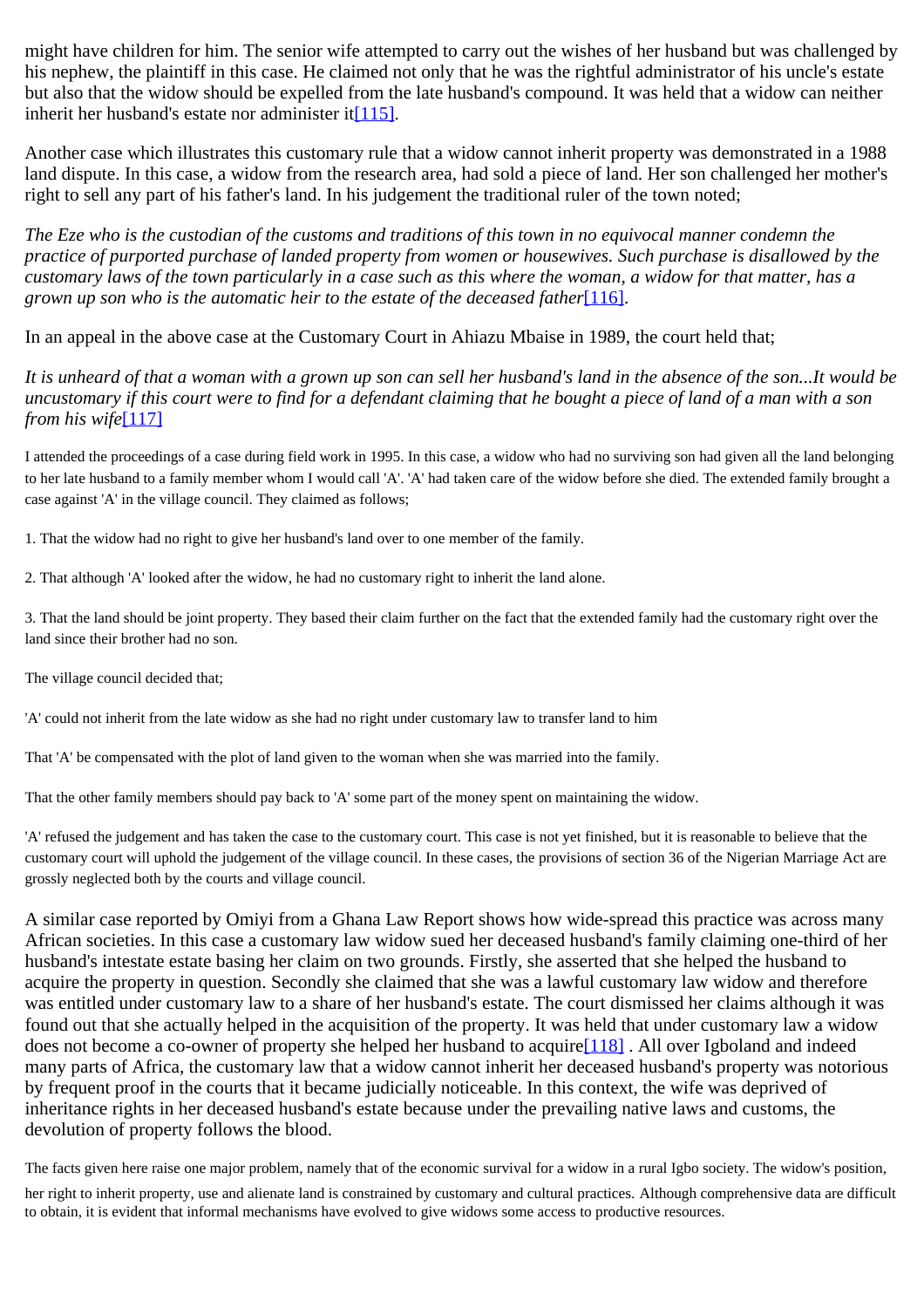Although a widow cannot inherit land, most widows gain some kind of access to their husband's land. They have this access as long as they have sons and continue to live in their husband's family. The farm land was to enable the widow to provide some support for herself. Generally such allocation was regarded as temporary since the land belonged to the children as a right. The widow looses control of such land when her sons get married and share their father's land. Mother-son relationship can go sour as a result of who should control land.

Except under special circumstances, widows and in fact most women have access to productive resources especially land only through husband-wife relationship. Although husband's were important sources of farms for widows, some were also fairly independent in the means by which they acquire farms. Widows are not prevented by customs from buying land. This they did through a male proxy or their adult sons. These practices have remained largely unchanged in Igbo society.

### <span id="page-35-0"></span>**4.1.3. Customary Right to Land**

A widow lacks the flexibility to manage land and its resources since it theoretically belongs to her children or the kin group. This imposed limitations to what the widow can do with the land. But to understand the widow's peculiar position, we must also examine the peoples' spiritual and ritual attachment to land. We must also examine their understanding of land as the only means of maintaining a cosmological balance between themselves, their ancestors and the generation yet unborn. For the people land is an affair for men. Three explanations may be offered here: (i) women lack customary right over land, (ii) women cannot own land and (iii) the spiritual value of land. To understand why women lack customary rights to land, it is important to know under which circumstances access to land may be gained. Meek, (1937:30) has classified land into the following categories; (i) land which are sacred or taboo, (ii) virgin land, (iii) farmland held in common by the members of a village, kin group, or extended family and iv) individual holdings.

The first class of lands include sacred groves surrounding the shrines of public cults (such as *ala*, the earth-deity and *ekwensu,* the spirit evil) It also includes the taboo lands or evil forest known as *ajo ohia.* These lands do not belong to the individual but are regarded as belonging to the deities or spirit and no one could normally attempt or be allowed to use any fraction of such land for farming purposes. Although some of these sacred groves have been tampered with as a result of the advent of Western religion, they are still in existence in many communities today.

The virgin forests are land which have remained unused for farming purposes because nobody has required it or because the village has forbidden farming there, lest it should lose its use as a means of defence or shade or a source of supplies of wood. If a piece of uncleared forest is of no obvious use to the village, any one is at liberty to clear it for farming purposes, and the land so cleared becomes his private farmland. He cannot be deprived of it, and he can pledge it or transmit it to his children. But if there is any uncertainty as to whether the village may require the uncleared land, the would be farmer must first obtain the permission of the local elders. Such opportunities of having access to land must have been the practice a long time ago. Even when this was the case, women and particularly widows would have no right to clear or lay claim to any of such plots. Customs and traditions as well as the rituals attached to land will prevent them from having such access to land.

The next class of land is farmland held in common by an entire village, kin group, or extended family. This is one of our major area of concern here. This land is formally apportioned out afresh each time it is to be farmed. It is held in reserve for the benefit of the whole group (in addition to individual holdings) and cannot therefore be pledged without the consent of the group as a whole. This land is regarded as *ala ozuzu* (land held in common). Land in some instances are held in common on behalf of the kin group or the extended family. This type of land is usually allocated to married males in a particular family for farming.

Individual holding is a very important practice today. These lands are usually handed on from father to son, or acquired by clearing virgin forest or in return for a loan or sales. Among the Igbo, population pressure has made land very scarce. Land so held belongs to a man and his immediate family and can be pledged without reference to anyone. In this way, those who can afford to, acquire additional land in perpetuity for themselves and their family. In some instances, it may be leased and the land could be redeemed when the cost of lease has been refunded. In all classes of land, a woman does not fit any of the categories through which land may be acquired.

In terms of this customary right to land, let us view this right from the perspective of a married and an unmarried woman. An unmarried daughter has like her brothers, the right to live in her father's house subject to all the normal incidents of local tenure. But since a woman does not actually undertake to cultivate land as of her own right, she is not usually given any farmlan[d\[119\]](http://www.ub.uib.no/elpub/1996/h/506001/korieh/chima_fn.html#fn86)*.* An informant answered when asked why women could not inherit land;

*why should a woman be allocated land? She does not belong to this community. She marries away from this village and can only have access to land where she marries. Her access to land will be through her husband and her children.*[\[120\]](http://www.ub.uib.no/elpub/1996/h/506001/korieh/chima_fn.html#fn86)

This implies that rights over the use of land depends primarily on agnate descent, and secondarily on local residence. Women do not fit into this arrangement since marriage is basically exogamous. As a result, the head of the family never revolves on the woman. She never expects to become head of the family, nor to inherit land when the husband dies.

With regard to family property, also, the position of the head of the family is inherited by the most senior adult male child. Failing that, the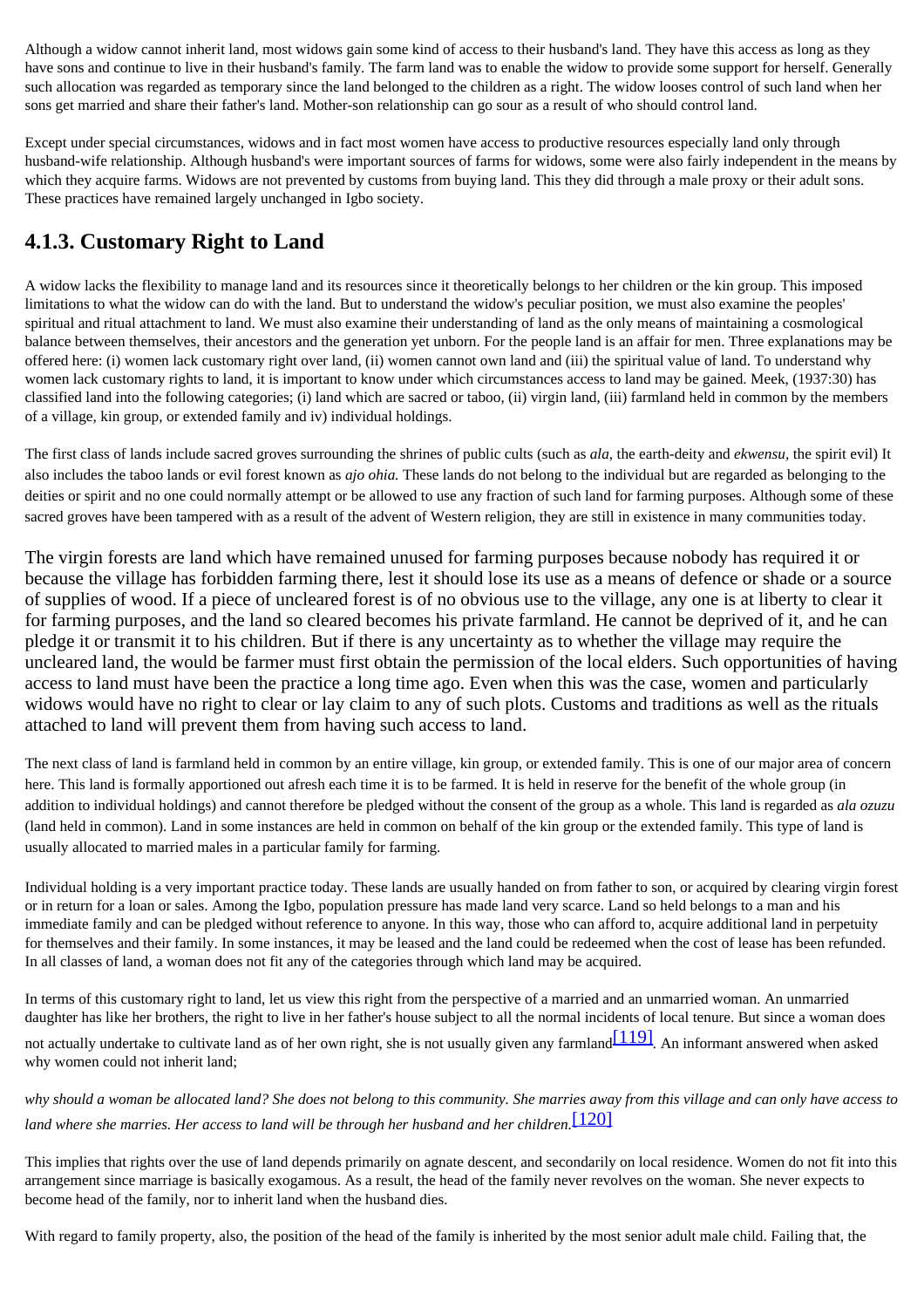eldest adult male member of the family would inherit the property but never the woman. Thus a woman of what ever status is not allowed to inherit landed property.

Eze and Nwebo cited court cases which further clarify the above notions. They gave instances of such cases which took place in 1963 and 1967, indicating that women were not allowed to inherit landed property from their father and consequently have no *locus standi* to bring an action in respect of family property. In the 1963 case in particular, the supreme court of Nigeria held that;

*By the customary law predominant in Igboland, a widow has no right to succeed to personal or real estate of her deceased husband. Of course, it would be absolute nonsense in the circumstances for a widow who is herself regarded as property to turn round to claim the property of her late husband. In such a case the only right available to her will be to be accommodated by the person who inherits the husband's estate until she remarries or becomes financially independent or dies* [\[121\]](http://www.ub.uib.no/elpub/1996/h/506001/korieh/chima_fn.html#fn87)*.*

Citing Obi's '*Manual of Customary Law*', Eze and Nwebo observed further that in some areas within the Igbo society, a widow without a son has no right to remain a member of her late husband's family. The husband's heir or relative might even expel her from the husband's compound and other lands. Moreover, her limited rights in the family are subject to 'good' behaviour. Furthermore, the testamentary powers of the women are also restricted under the Igbo custom. In some communities in Igboland, a married woman or a widow who is living in her husband's family cannot as of right dispose of her landed property or economic crops by will, except to her own children or to members of her husband's family.

### <span id="page-36-0"></span>**4.1.4 Land Ownership.**

The same mode of thinking about customary right over land also created the atmosphere in which it was felt that a woman could not own land. Land ownership among the Igbo confers certain rights which are the same whether under statutory or customary law. But ownership is subject to differing interpretations. According to Lord Cohen, the meaning of the word `owner' is not always clear. In his opinion,

*...the term `owner' is loosely used in West Africa. Sometimes, it denotes what is in effect absolute ownership; at other times is only to rights*[\[122\]](http://www.ub.uib.no/elpub/1996/h/506001/korieh/chima_fn.html#fn88)*.*

Chubb (1961:6) in his study of land tenure among the Igbo, pointed out also that:

*in the main, the term, ownership, hardly connotes the exact relationship between such an occupier and his land. He has full right to its produce and may build and plant permanent crops as he pleases, but he regards himself as holding it in trust for the next generation*.

Collaborating the above, an informant noted:

*Land was here before our fathers were born. They did not own the land but merely farmed on it. But as population grew, people became more* acquisitive. They had to acquire more farm land for their family...men acquired the land and women only helped to farm on it. [\[123\]](http://www.ub.uib.no/elpub/1996/h/506001/korieh/chima_fn.html#fn89)

Also, the Pivy Council noted in a case brought before it at the beginning of the century that;

*the notion of individual ownership is quite foreign to native ideas. Land belongs to the community, the village, or the family, never to the individual*[\[124\]](http://www.ub.uib.no/elpub/1996/h/506001/korieh/chima_fn.html#fn90)

Communal ownership was the system when population densities were small and no one man could own or lay exclusive claim to any piece of land. However, when a community, kin group or family migrated to a new region and cleared it for settlement, it could lay claims to it. This action according to Chubb conferred the strongest of all titles to the land  $\boxed{125]}$ . In such cases, the land holding passed on to descendants. I could not establish when individual holdings become very important in land ownership. But oral evidence suggests that this must have been  $long$  ago $[126]$ 

Even though Nwabueze argues otherwise (that is that family or communal land amongst the Igbo may have its origin in an individual founder who first acquired the land), he also recognises the possibility of a new settlement being founded by an entire community or family. They then

entrust titular ownership to a strong patriarchal head or leader $[127]$ . This however, developed from customary rights of occupancy, into real ownership after many generations of continuos occupation. Due to abundance of land in the past perhaps, there was little or no friction and dispute over pieces of land until population pressure turned individuals into petty capitalists.

As Wigwe contends, in Igbo customary law, ownership is in the sense outlined above. But whatever meaning is attached to ownership denotes who has right to control and benefit from it. The right, however, has been challenged. Some are of the opinion that the idea of an absolute property in land is incompatible with the limits which society places on the use of land. Such titles, leases, and mortgages merely express man's desire for orderliness. In the above circumstance, women have no customary right to own land as members of a village group since they are expected to marry. Furthermore, they do not have such rights as married women or widows since they are theoretically strangers in the community.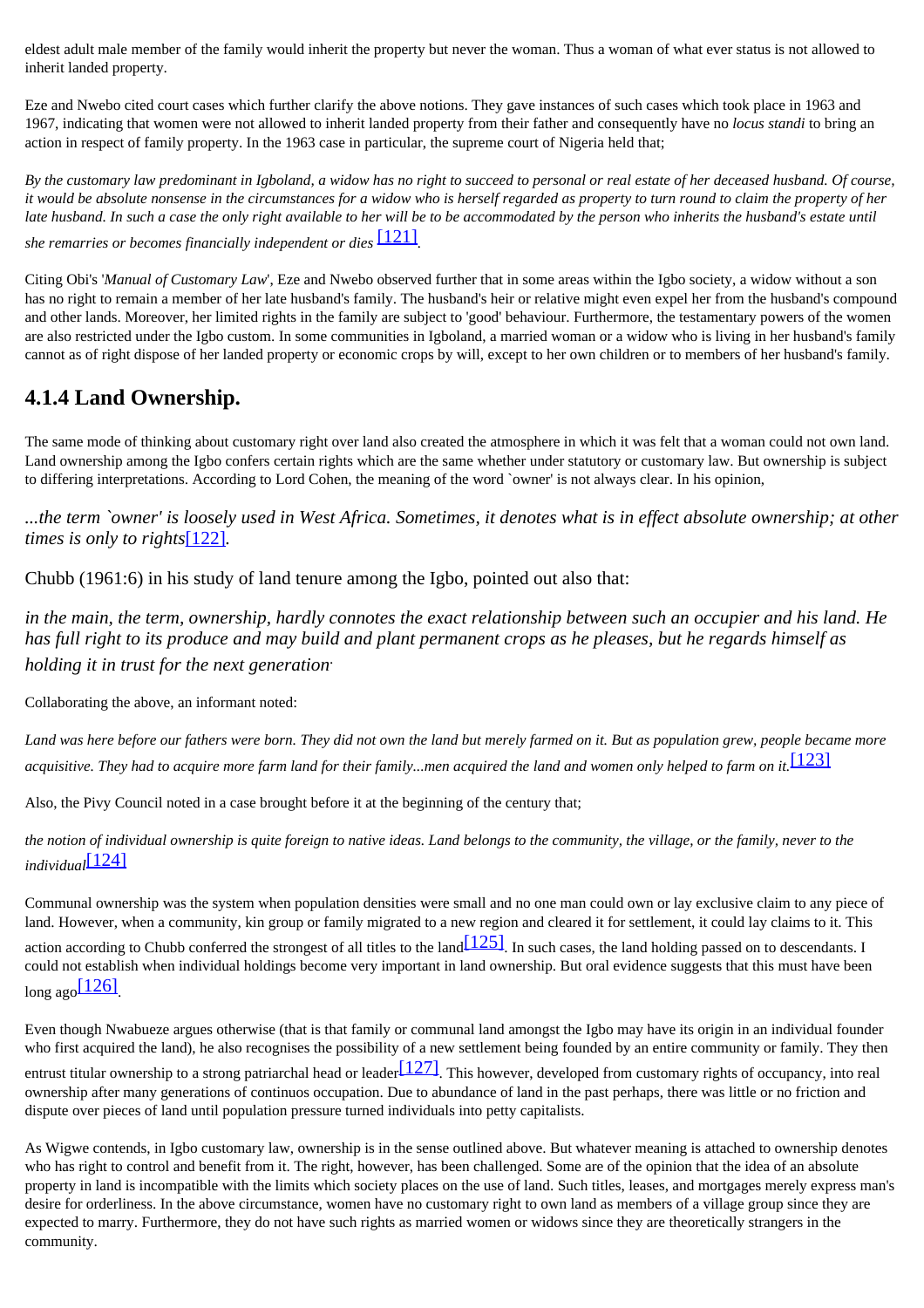### <span id="page-37-0"></span>**4.1.5 The Spiritual Value of Land.**

There is still a third explanation for widows problem in getting access to farm land. This can be sought in the spiritual value attached to land. In approaching the subject of land ownership in Igboland and its impact on the widow's economic existence and survival, it is important to emphasise that land is sacred. In the context of traditional religion, land is the basic matrix of existence  $[128]$ . Land is described adoringly as `mother earth' or earth goddess *ala* and is generally regarded as the arch-divinity of every locality in Igboland. Chubb described land as the *fons et erigo*[\[129\]](http://www.ub.uib.no/elpub/1996/h/506001/korieh/chima_fn.html#fn95) (fountain and origin) of human morality, productivity and fertility.

Actions which constitute desecration of the land or abomination include suicide, homicide, stealing of farm products especially yam and coco yam, giving birth to twins (in the past), incest, a widow getting pregnant during the period of mourning and a host of other actions. Ilogu (1974) has itemised about twenty-four `abominations' or ethical and social prohibitions and taboo of Igbo moral code associated with land. Any violation of these prohibitions is considered moral, spiritual and social pollution of the land. They therefore require appropriate ritual purification of the offender(s) and the community in order to appease the earth goddess. Echeruo (1978) has further emphasised the preeminence of *ala* among the other divinities and noted that;

*one divinity, however, was beyond the capriciousness of Igbo men: that divinity is neither `Igwe' nor even Chukwu, but Ala, the goddess of the earth. She was the one divinity which no man nor woman and no community could afford to offend, much less discard. If ever there was a supreme god among the Igbo, it was ala*[\[130\]](http://www.ub.uib.no/elpub/1996/h/506001/korieh/chima_fn.html#fn96)*.*

In cases of abomination against the land, it has to be sanctified, placated and purified of the sacrilege (*ikwa ala*) by special rituals through the office of the appropriate priest (*onye isi ala*) using appropriate cult objects (egg, fowl, kola nuts) as advised by the oracle. It is true to say that the cult of the ancestors or ancestor worship is closely linked with land. In traditional Igbo society, *ala* has a special shrine established by the competent priest including the *eze-ala* (priest of the land) and marked out with special shrubs or trees. It is perhaps because of conceptualisation

such as the above that land ownership is a special privilege and a matter of prestige in all cultures, and especially among the Igbo $[131]$ .

The myth, rituals, taboos, beliefs, sanctions and emotional commitment that this worship engender on the Igbo becomes an instrument of social, political and economic control. It also imposes some degree of conservatism and constraint on Igbo land utilisation and ownership. The priest of *ala* for example is subject to many taboos. Thus they are forbidden as a rule to eat in another house, to eat food cooked by a menstrous woman, or to sit or have sexual intercourse on the ground. In some communities, widows and tattooed persons are forbidden to enter the house of the priest of *ala*[\[132\]](http://www.ub.uib.no/elpub/1996/h/506001/korieh/chima_fn.html#fn98)*.*

From the reflection on *ala*, it must be mentioned that any research into the foundations and principles of Igbo land use, inheritance and taboos associated with it must understand the people's moral and religious attachment to it and not only its utilitarian value as a means of production. This of course, has implications for women and widows especially since control of land and its use fall outside the area of women's domain in Igbo society.

The religious traditions help to explain the existing customary law practices as they relate to widows. Even in the case of statutory married women, it is difficult to see how she could inherit her husband's real property, especially if it is part of family property. In the main, land was not easily accessible to widows. Men dominated land through their religious and spiritual control of it. The ownership and inheritance system, the religious meaning attached to land ownership and other customary practices place women in a different position. It was therefore impossible for the widow to survive entirely from farming. As a result of these constraints, we can understand why widows take to trade and other economic activities.

### <span id="page-37-1"></span>**4.1.6 Other Problems for Farming Widows**

Many of the widows presented the issue of land as the major problem which they face in farming. This state of affair is wide-spread for many widows. A woman who was widowed in 1960 had this to say about her husband's farmland.

*When my husband died, I was in real trouble if I touched his yam, palm trees or land. I have been a very miserable widow especially after his brothers took away my seven children. The girls were given away in marriage without my consent and the younger ones were given away to distant people where I could not see them. I had to go to my father's house to stay. On one occasion, I came to my husband's house to collect my goats which nobody was taking care of. They beat me up, took me to the police and bribed the magistrate to jail me. I was sentenced to three months and I served it because I could not pay the option of fine*[\[133\]](http://www.ub.uib.no/elpub/1996/h/506001/korieh/chima_fn.html#fn99).

In spite of these constrains, these rural widows engaged in one form of subsistent agriculture or the other. Two major additional factors come into consideration. These are the question of the number of plots that can be put under cultivation as well as the labour requirements for the production of certain crops. Land continues to be scarce due to the population pressure on available land. In the early 1970s for example the Food and Agricultural Organisation (FAO) estimated that the total area cropped in Nigeria (including bush fallow) was less than two-fifths of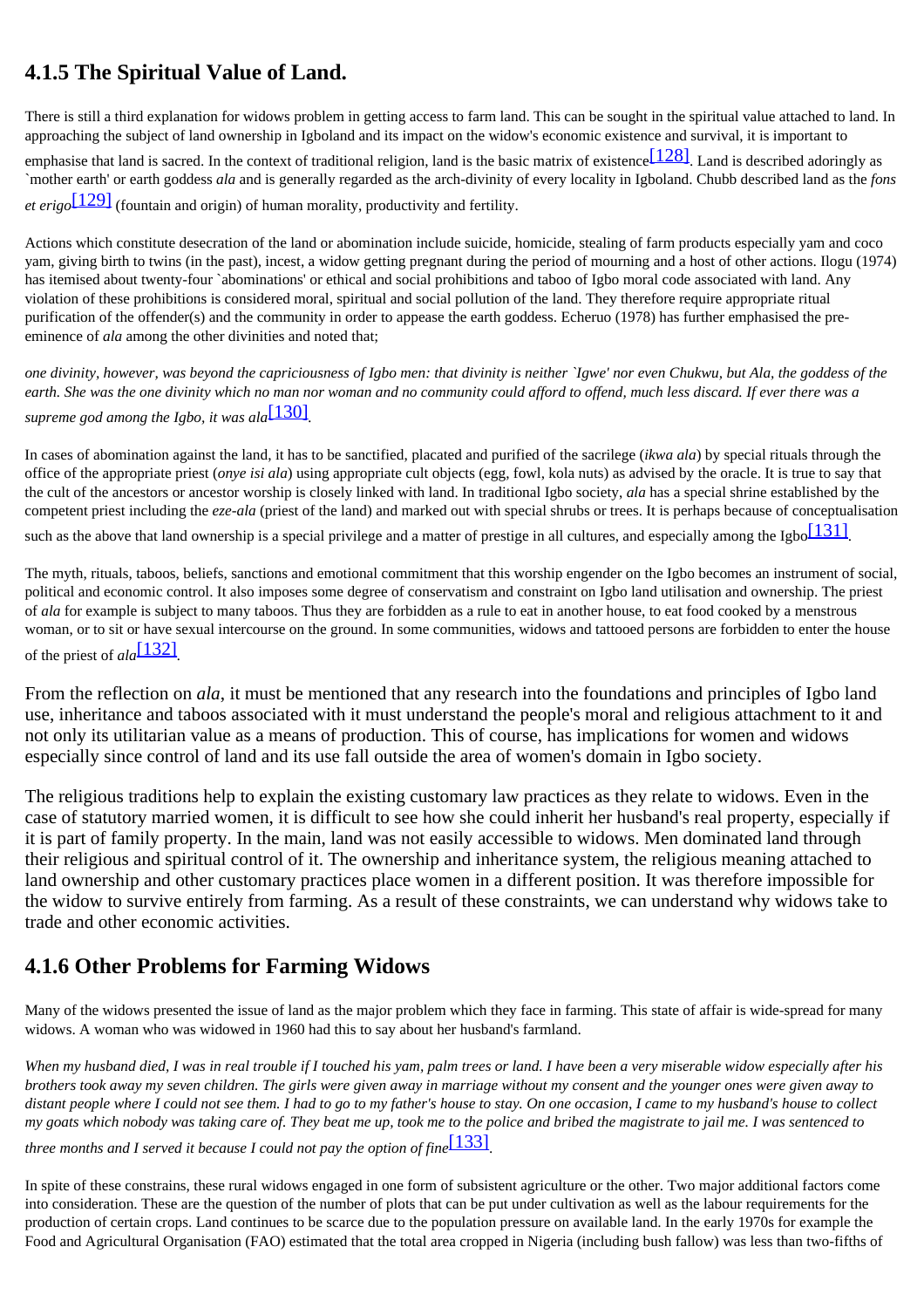the area suitable for agriculture. The low ration, along with the widespread practice of shifting cultivation, suggest a favourable relationship of land to population. The impression is somewhat misleading. For Green & Rimmer (1981:70) notes that in some parts of the southern forest

which includes Igboland, pressure of population has reduced fallow periods to interval too short to restore soil fertility. [\[134\]](http://www.ub.uib.no/elpub/1996/h/506001/korieh/chima_fn.html#fn100) If we go by Leith-Ross's estimate of the fallow period in the 1930, she recorded that a farm in the Igbo area could lie fallow for four or five years during which time the land regains possession of its fertility[\[135\].](http://www.ub.uib.no/elpub/1996/h/506001/korieh/chima_fn.html#fn101) This was because of the abundance of land. Today however, a land in the Mbaise area cannot be left fallow for more than one year. Population pressure in this area has always been higher than most parts of Igboland.

As a result of this pressure on land, every effort is made by anyone who had the means to keep all available land in his or her possession. No wonder customary rules have persisted among the Igbo since they give men advantage in the control of land. This is critical for the widow considering that agriculture was the main occupation of over 60% of the rural population including the Igbo $\sqrt{136}$ .

In terms of the labour requirements, there are certain crops which the widow cannot cultivate. There is also a significant reduction in the number of plots a widow can put to use after the death of the husband. The widow may not pull together the labour needed to farm large plots of land. 62 of the informants have access to between 4-6 plots of their former husband's total agricultural land. In the past, a family's total cultivated land could be as many as 10-12 plots. Some of the widows still have access to all their former husband's lands because they have not been shared between their unmarried children. With their status as a widow, they will not be able to put the land to effective use alone. The labour requirement and the traditional division of labour along gender lines also dictate what crops the widow can plant. Yam cultivation, for instance, is labour intensive and requires a lot of attention from planting to harvest. Basden (1966:147 ff.) called yam-the Igbo staff of life and noted as follows;

*The cultivation of yams absorbs such a great proportion of time and energy that it deserves appropriate attention when writing about the occupation* of the Ibos...the planting of yam is a serious and important business to the native, and under the old system of government any *infringement of the farming etiquette led to grave consequences.*

This of course limited the woman's ability to engage in yam cultivation. An informant widowed in 1995 answered when asked what crops she cultivates;

*After my husbands death, I was instructed by his relatives to sell his yam tubers and take a little which I can manage alone. I plant cassava, and coco yam*[\[137\]](http://www.ub.uib.no/elpub/1996/h/506001/korieh/chima_fn.html#fn103) *.*

Another informant noted;

I had to sell my husband's yam tubers because people believed that since the owner is dead, the yam will continue to diminish yearly through *poor harvest. The yam was sold in a far away market where buyers will not know that the owner was dead. My children took the yam to the market. They had to put on cloths that are not their normal mourning dresses. We sold the bulk of the yam because I could mot manage it without help. Today, I plant coco yam, maize, groundnut and vegetables"*[\[138\]](http://www.ub.uib.no/elpub/1996/h/506001/korieh/chima_fn.html#fn104)

Only 3 of the widows cultivated yam on an average scale. They could afford to buy the labour, had assistance from their male sons and in some cases were helped by relatives.

To continue farming the land she worked as a wife, certainly is no easy solution for an Igbo widow. No wonder many combine farming with trade and some even entirely replace farming by trade.

## <span id="page-38-0"></span>**4.2 Trade**

By trade, we mean everything that is connected directly with buying and selling, and more especially the functions of marketing. Trading fills up the lives of many Igbos. Trade was of two kinds; local as well as regional (or long distance) trade. Trading activities provided an alternative occupation for many widows who could not make a living through farming alone. Local trade in particular has been important for women in many ways. It provided avenue for the sale of excess farm produce such as coco-yam, palm produce, vegetables, groundnut, maize, pepper etc. Basden (1966:194) describing traditional Igbo society stated that it might be affirmed that the whole of the native trade was on the hands of women and by them largely the markets were controlled. Trading became more important for women especially during the early twentieth century. Women especially have responded to increasing level of trade during the later part of the century by turning to marketing goods and services to help sustain themselves and their family. Basden confirmed that in former times, the women had direct transaction with the trading posts. These were the produce buyers who bought palm oil and kernel from women, but there sprang up a class of middlemen who worked on commission, a source of women's agitation in later years.

Ordinarily, no Igboman took part in the actual buying and selling in the local market. He may occasionally assist in preparing the goods for the market and may, occasionally assist in carrying to and fro, but there his activities usually ceased. Seen against this background Ekechi noted that it was not surprising that women strongly resented any attempt to challenge their dominance in the cassava trade. Thus in 1938 women

complained vehemently "against unfair male competition in the sphere of women's crops, especially cassava"<sup>[139]</sup>. What seems clear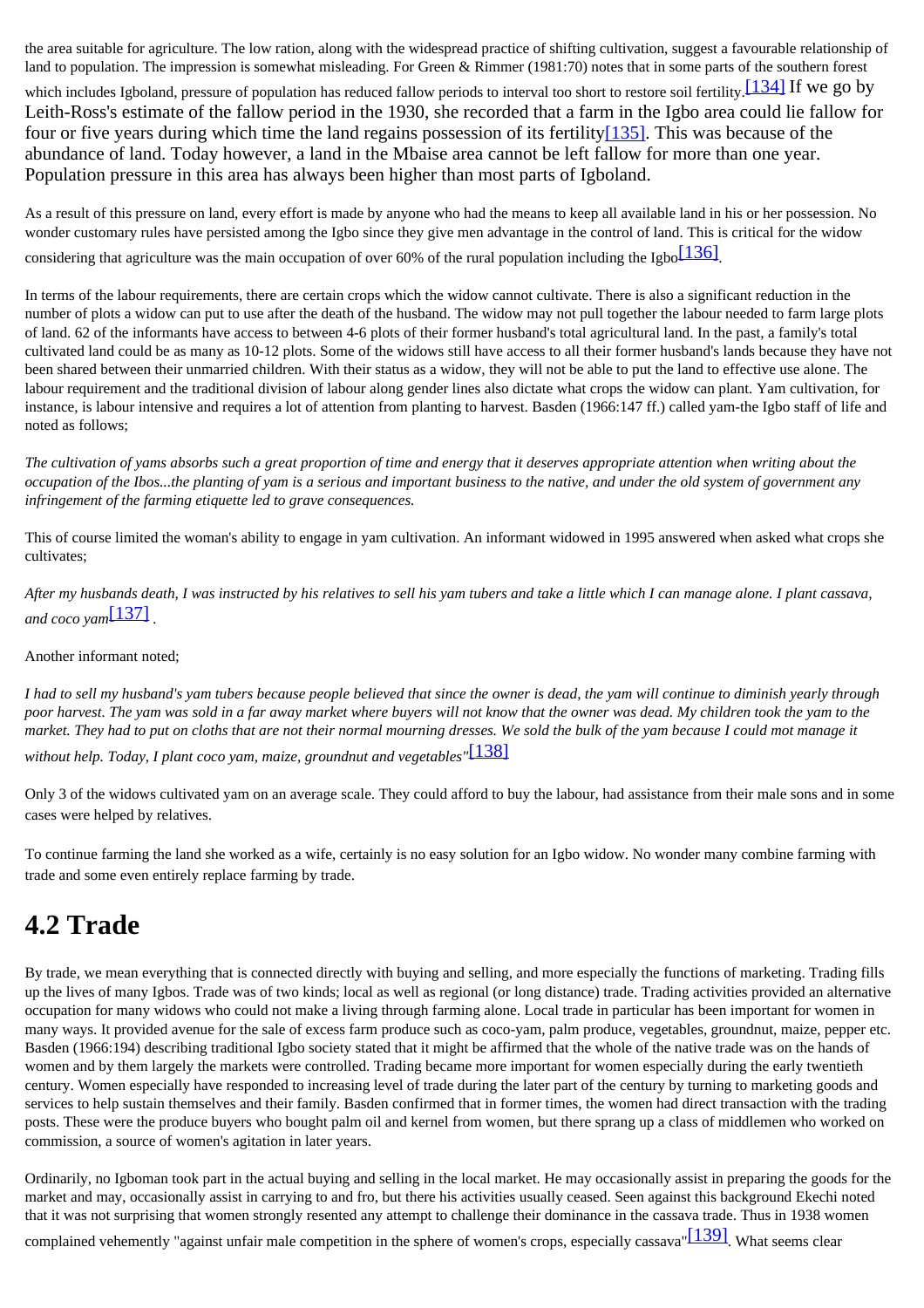according to Ekechi is that not only did men intrude into spheres of women's economic activity, but also they ultimately dominated it, especially its long-distance trade sector. Several factors seem to have made this possible. The infrastructure developments (roads and rail ways) as well as the introduction of bicycles and motor lorries had facilitated the expansion of trade. Thus while women still dominated the cassava trade at the local markets, men had very likely ventured into long-distance trading using bicycles and motor lorries as mode of hauling cassava. And since these new modes of transport afforded increased opportunities for bulk trading as compared to the traditional head loading, they increasingly helped to promote higher profit. It is therefore reasonable to assume that prospects of a lucrative trade must have provided the impulse for men to engage in the cassava trade.

Equally important are cultural factors which also may have given men a decisive communal advantage over women. For example by the 1930s and 1940s few women, if any, ventured into long-distance trading (Ekechi 1989: 185). Besides, long distance trading entailed being away from home. In fact social and cultural (sexual) constraints tended to prohibit women from engaging in long-distance trade in the traditional economy. Women who habitually returned home late from even the local markets invariably incurred the displeasure of the elders as well as reprimands from their husbands. Furthermore, until recently, there were few women indeed who could afford to transport cassava by bicycles or motor lorries. Thus from the 1940s noted Ekechi, the marketing of fermented cassava in far-away markets seems to have devolved largely on men. In fact, by the 1950s and early 1960s, some informants noted that men dominated the long-distance trade in cassava to various parts of the Igbo hinterland. The cassava was sold in bulk to women who then retailed it in the local markets.

The commercialisation from the 1920s of the market which implied greater emphasis on a money economy, colonial exaction (such as taxation) and the drive towards self-improvement may have all combined to induce men to intrude into the sphere of women's business. It can be stated that colonialism and its impact on the larger society altered the economic and political position of women in Igboland. Mba (1982:69) summed it up as follows:

*The position of women in Southern Nigerian Society was both diminished and enhanced under colonialism. In government and administration, there was almost total loss of their traditional areas of responsibility and participation because they were excluded from all levels of administration. In the economic realm, while colonialism provided increased opportunities for some women in trade, it also led to a take over by men of many areas formally reserved for women and to a gross under-utilisation of women in their traditional roles in agriculture.*

From all indications, it appears that this was the state of affairs till the period of the Nigerian - Biafra Civil War between 1967 and 1970<sup>[140]</sup>. The civil war had the Eastern region as the theatre of war. The Igbo economic and commercial activities were paralysed. Agriculture during the period was disrupted as people planted in fear or never planted at all. However, agrarian economy especially food production faired well in some rural areas of Igboland such as Udi, Ohaozara, Abakiliki, Afikpo. Beyond some of the Igbo boundaries, areas such as Etche and other parts of the present Rivers State became sources for procuring food. To a large extent the war changed the economic position of women in Igbo society once again.

Research in the Mbaise area indicate that regional trade outside the town and state boundaries increased during the war in addition to local

trade. An informant noted that most women during and after the Nigeria-Biafra civil war were active traders  $[141]$ . The civil war like colonialism led to a sexual reversal in inter-regional trade once more. Men could not freely engage in this trade during the war and the war created opportunity for most women to once more take control of the cassava trade.

#### **Ahia Attack: Women on the Economic War Front**

On the Igbo side teenage boys and men of up to 50 years and more were recruited or conscripted into the army. The war, according to one informant created a large widow population and poverty among the Igbo but liberated women in many ways. Women fought on the economic front. Asked why she took to trading during the war, this widow replied;

*Before the war, I was dependent on my husband's income. When he died in the first year of the war, I had to start trading to save my children from hunger. We went to various places which would have been impossible if my husband was alive. In our group of ten, six were widows. The war changed things and it is difficult to reverse it now*[\[142\]](http://www.ub.uib.no/elpub/1996/h/506001/korieh/chima_fn.html#fn107)*.*

Changes during the war modified the position of women in general and widows in particular. Women became more involved in regional trade during the period of the civil war. This remained attractive for many women even after the war. I gathered from oral sources that a large percentage of women who are engaged in long distance trade today remain predominantly widows. Certain factors were responsible for this change. In the main, the social constraints within the society which prevented them from undertaking long-distance trade beyond the local areas as married women, became less important for the widow. Moreover, the widow had to survive. Survival for others during the war was also more important that the social constraints which prevented women from taking part in the trade in the past. Thus over many of women involved in such trade today are widows. The remaining are usually older women who have reached menopause.

At the end of the civil war in 1970, one would have expected that men would take over the long distance trade from the women once more. This did not appear to have been the case since women still dominate the trade. This can be explained by the following reasons: First, easy means of transportation by lorries which reduced time required for the trade made it possible for groups of women to engage in long distance trade. Women therefore do not have to be away from home for long periods of time. The labour requirement in the form of driving, loading and off loading of the goods were still being done by men. In addition, cassava trade has been traditionally looked upon as a female area of activity and men were ready to give it up for migration to the urban centres after the civil war. For the widow in particular, she had to fend for herself and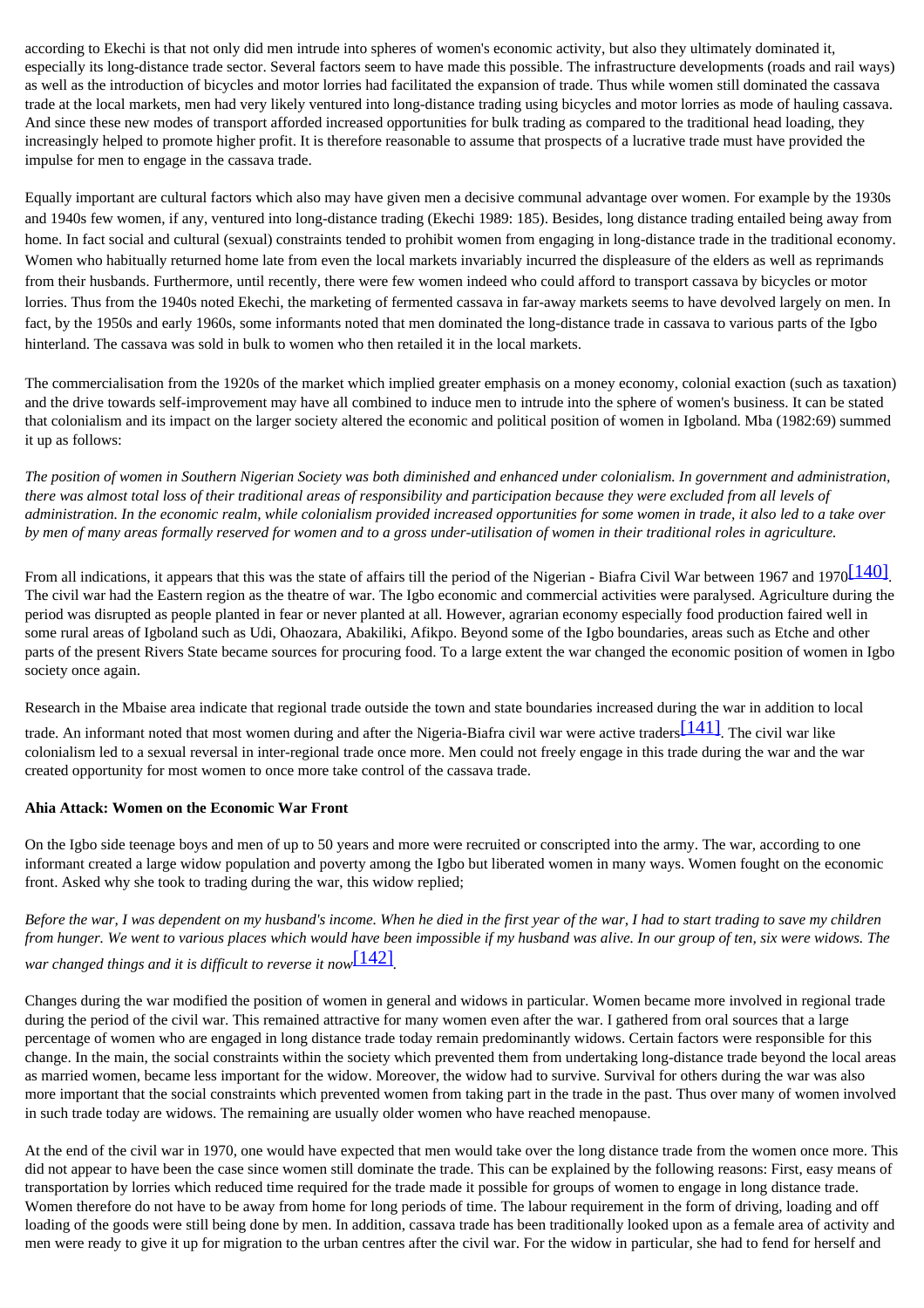was not obligated to be at home at any particular time.

It must be noted however that Igbo women in most cases combined farming and local trade. It was typical to hear many widow's say that they are both traders and farmers (*see* Appendix A). Farming for many is a way of life and not just an occupation. A lot of women would therefore farm some piece of land available to them in addition to trading. The fact that the society does not look kindly on a woman who buys all that she needs from the market makes it imperative that every one sees herself as a farmer also.

## <span id="page-40-0"></span>**4.3 Kin Group and Communal Assistance**

But farming and trading were not the only means of survival for widows. In purely traditional society and by the custom of widow inheritance, the heir succeeds to the wives of the deceased as regards the duty to maintain his widow. But the degree to which the heir or those who have inherited the widows provide maintenance and support for them depends on what the widow did. If she leaves her deceased husband's family and remarry there is no support. The rules governing inheritance are consistent with the general character of the social organisation. At the same time, they are so elastic and based on such equitable principles that they can be easily modified to meet changing conditions, such as the progressive tendency towards individualisation.

The Igbo custom of widow inheritance, whereby the heir or successor steps into the shoes of the deceased kin as regards the deceased's rights and obligation to his wives, was perhaps one of the most effective ways of providing for her in an intact traditional society. This was well and good for the bygone days. But today traditional obligations are easily evaded. They have become very burdensome and most people are no longer interested in widow inheritance. These arrangements have become unattractive to men for several reasons. In the past, a woman and her children increased a man's pool of labour for farming. As agriculture looses its importance as the means of sustenance, labour requirements also become less important.

Related to the above is the shortage of land for agriculture which implicitly reduces the number of plots that could be put under cultivation. Monogamy which increased with adaptation of western religion and culture has contributed to this decline. For the widow, there is increased tendency towards individualism. The widow, therefore, has to look else where for support and sustenance. A widow commented when asked what assistance she gets from the kin group.

*I sustain myself by farming. I sell some of my products for cash. The extended family does not assist me in any way*[\[143\]](http://www.ub.uib.no/elpub/1996/h/506001/korieh/chima_fn.html#fn107)

For one widow, the case was different. She said;

Since my husband died, his property has been in my care though I placed some in the care of my in-laws. I have not had any problems. My in*laws are unique. They take good care of me and my children*[\[144\]](http://www.ub.uib.no/elpub/1996/h/506001/korieh/chima_fn.html#fn108)*.*

According to some informants, widow's children in some cases are shared among relatives and at times co-wives. At times, kinsmen involve widows in life sustenance such as share cropping.

The statistics indicate that the kin group play less role in assisting the widow. 69 of the informants indicated that they had no form of assistance from the kin group. 4 had some assistance from the kin group. 2 widows got assistance in the form of training their children from the extended family (*see* Appendix A). However, in most African societies where rules of seclusion, as among the Hausa of Northern Nigeria or limited access to resources as among the Swahili prevent widows from being self-reliant, widows depend partly on natal kin or either a new marriage<sup>[145]</sup>.

Older widows among most rural communities also rely on the support provided by their children, especially by their sons. Daughters in-laws, co-wives, sons and occasionally daughters provide substantial assistance to the widow. In-laws in many instances provided assistance for the widow especially if her daughters married wisely and successfully. They provide for the widow in cash and in kind as well and protect her from undue maltreatment within and outside her home. Widows may also be protected by their own parents and their matrilineal kin. Brothers and sisters in most parts of Igboland supported the widow in various ways. Some of the informants noted the assistance from their children;

*After my husbands death, my survival depended on what I could do for myself. But today, my children and in laws assist me. I thank God that I have these children to take care of me at old age*[\[146\]](http://www.ub.uib.no/elpub/1996/h/506001/korieh/chima_fn.html#fn109)*.*

*There is much difference now and when my sons were not yet married. Initially, they cared for me, but now, their attention is divided between me and their own families I do not expect much any longer. I farm my husband's land since all my children live in the city. They are yet to share their father's land*[\[147\]](http://www.ub.uib.no/elpub/1996/h/506001/korieh/chima_fn.html#fn110)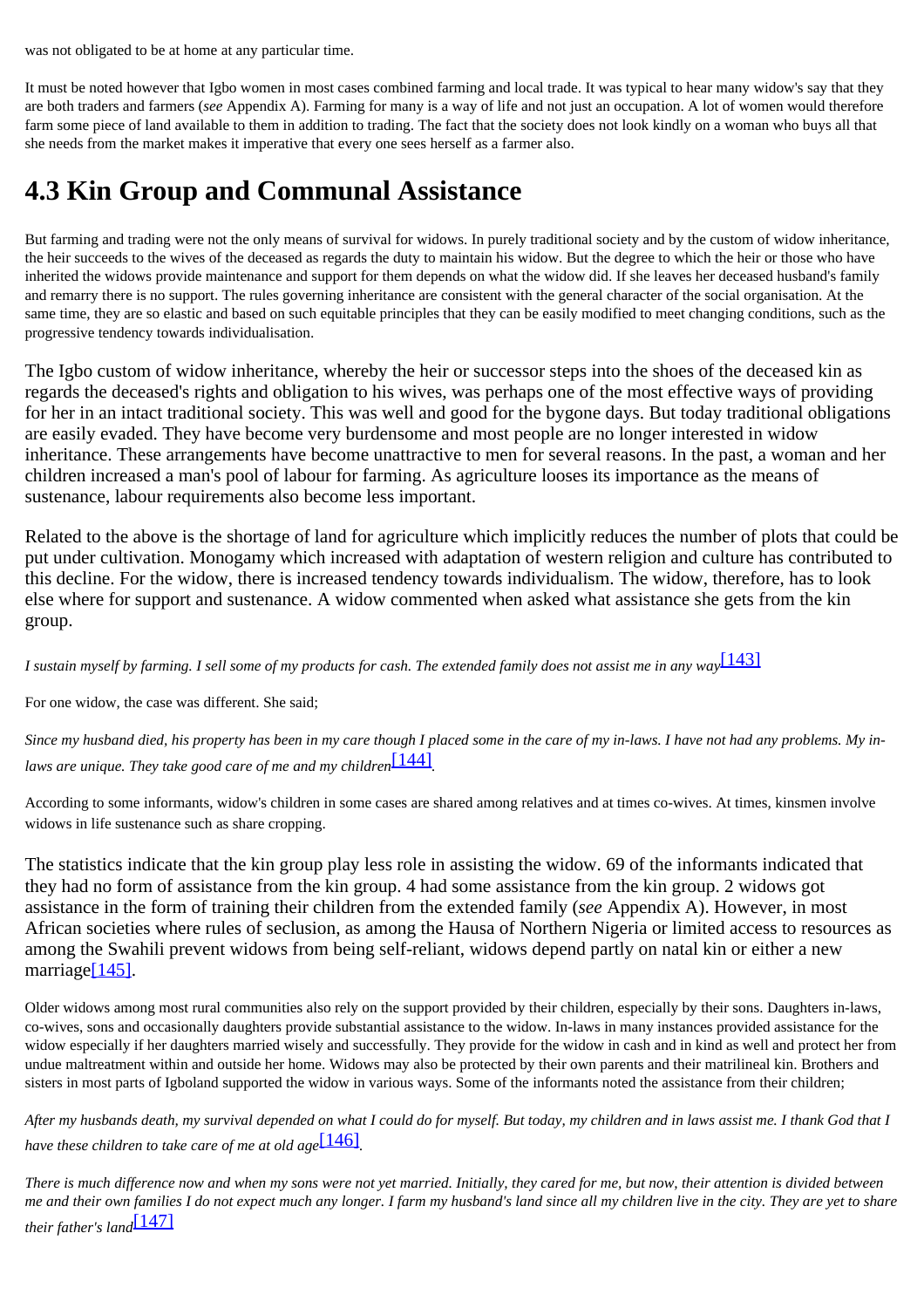One informant said she had assistance in cash from her lover and his wife. The lover also paid school fees for her children. In exchange, she rents part of her husband's land to her lover's family. This was the only example of assistance from a lover did not come to my notice. But I assume that other cases exist since many of the widows were not willing to answer such questions.

A final source of assistance could be found in the rural banking system and friendly societies. Widows who had guarantors were given small loans from the rural banking systems known as *isusu* and *otu* (triff and loans groups). Some of the informants indicated that they took loans from friendly societies for trading. The virtues of friendly societies were thrift and self-help, inculcation of the spirit of cautious husbanding of funds, a determination to save some amount however meagre, for the rainy day.

## <span id="page-41-0"></span>**4.4 New Possibilities**

Wage earners have never formed part of the Igbo social system in the traditional or rural societies. But with the introduction of colonial rule and education for women, salaried work has become an important part of Igbo economic life especially in the urban areas. It is increasingly becoming a possibility for rural women. Among the 80 widows interviewed, 7 used these possibilities to survive economically (*see* Appendix A). Western institutions and a variety of openings are available in this area. Teaching for women stands first; then comes, nursing in hospitals dotted about the rural areas. Those informants who have acquired western education find themselves in these professions while others are self employed in the service sector. This is an emerging trend and the possibilities open to widows in this sector will continue to increase.

Although I identified a case of prostitution among the informants, I could not establish how many women who get involved in the practice. I think however that there may be more cases than meet the eye. At least, this is an option for young widows in many other societies.

We may conclude that the social system determines what widows can do in the economy. The support system which formed the basis of widow sustenance in the past has given way to a more individualised survival system. But the customary rules which determined the system of inheritance of assets and property have not changed. Customary rules of inheritance as well as right to use property places the widow in a difficult position. Rules and regulations relating to the use of land for agriculture have remained unchanged over time. This is more pronounced if the widow has no male children who can inherit their father's land. The result is that the majority of widows in Igbo society have no secure land rights and are unable to ensure sustenance for themselves and their family through agriculture alone. Consequently, trading became an important supplementary source of income, in some cases even an alternative to farming. These two economic activities are also in many cases combined with assistance from nearest kin.

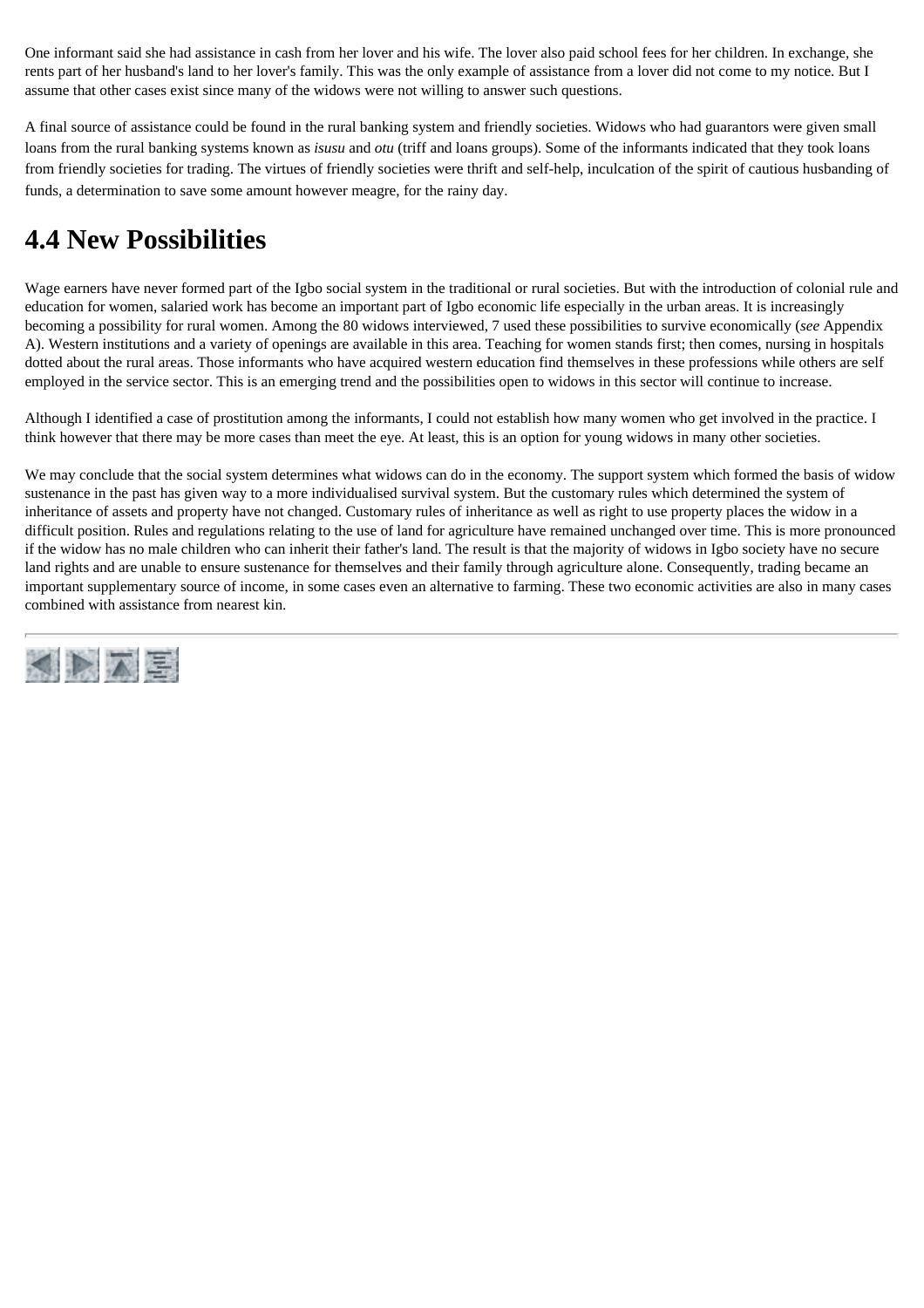<span id="page-42-0"></span>

# **Chapter V Disadvantaged or Privileged? A Conclusion.**

This study sought to examine the widowhood rituals and practices in a rural Igbo society. Certain of the conclusions in this paper can be presented with some confidence, whereas others represent more tentative forays into problems that for the moment are difficult to conceptualise.

I started this study by looking at the problems associated with the study of women's history in Africa. It is imperative that I also make some concluding remarks in this area. It was noted that the studies of African women have been plagued by more than the methodological and ideological question of male perspective. In the main, it has been observed that this reflected the changing attitudes in European society towards women's issues. In effect, African women have sometimes become a field upon which the Western world has played out some of its concerns about women in general (Hafkin & Bay 1976:2). Colonialism in their view for example would foster the emancipation of non-western women by raising living and educational standards. At the same time, women would be freed from the drudgery of farm labour and oppression of social customs-evils that were said to include early betrothal, lack of choice in marriage partners and few or no divorce rights. Writers dealt with the problems of women's education and supported reforms designed to abolish bride-wealth and polygamy and to improve women's inheritance right[s\[148\]](http://www.ub.uib.no/elpub/1996/h/506001/korieh/chima_fn.html#fn111). Such analysis reflects the conception of African women as subjugated and oppressed members of a largely patriarchal society.

This study has highlighted the extent to which these conceptions are not so easily converted to the Igbo. Evidence has shown that women were sometimes active in the economic and social process. Uchendu's assessment of the Igbo woman needs to be restated here:

*The African Woman regarded as a chattel of her husband, who has made a bride wealth payment on her account is not an Igbo woman, who enjoys a high socio- economic and legal status. She can leave her husband at will, abandon him if he becomes a thief, and summon him to a tribunal, where she will get fair hearing. She marries in her own right and manages her trading capital and her profit as she sees fit. Though women are not the normal instrument through which land rights are passed, and though their virilocal residence after marriage makes it impossible for them to play some important social and ritual roles in their natal villages, yet they can lease hold, take titles and practice medicine* (1965:87).

In spite of the fact that women generally have received little or no attention in historical writings in Africa, Igbo women, were among the first to receive attention in anthropological research and literature as a group distinct from Igbo me[n\[149\]](http://www.ub.uib.no/elpub/1996/h/506001/korieh/chima_fn.html#fn112). This study of Igbo women as widows revealed far reaching differences between their relationship with men as opposed to the general notion that women are a subjugated group in all societies. Studies of any aspect of women's lives should therefore be approached with a broader frame of mind than the popular conception of the victimisation and subjugation of women found in most literature's about women in most African societies.

To a large extent, the presentation attempted to analyse women not as objects but as actors in the social and economic process. In looking at women and their activities in this study, we have gone beyond description of roles and status. Igbo widows like other women have been found to interact with their society. They are also visible and are an integral part of the social system. At the same time this study has recognised that women cannot be wholly in control of all the social and economic forces which affect their lives. In this regard, women's and men's existence and activities are closely interrelated to the extent that changes in the sphere of one must necessarily affect the other even in societies where labour, social and political realities are strictly divided along sex lines.

In her discussion of Igbo women's roles, Judith Van Allen has noted that women's organisations were very influential in policy making and community affairs via such organisations as *mitiri*, (meeting) which is the association of wives of a village<sup>[150]</sup>. While we recognise from this study that it is a wrong concept to generalise all African women as oppressed and subordinate in society, we equally have recognised that there are social structures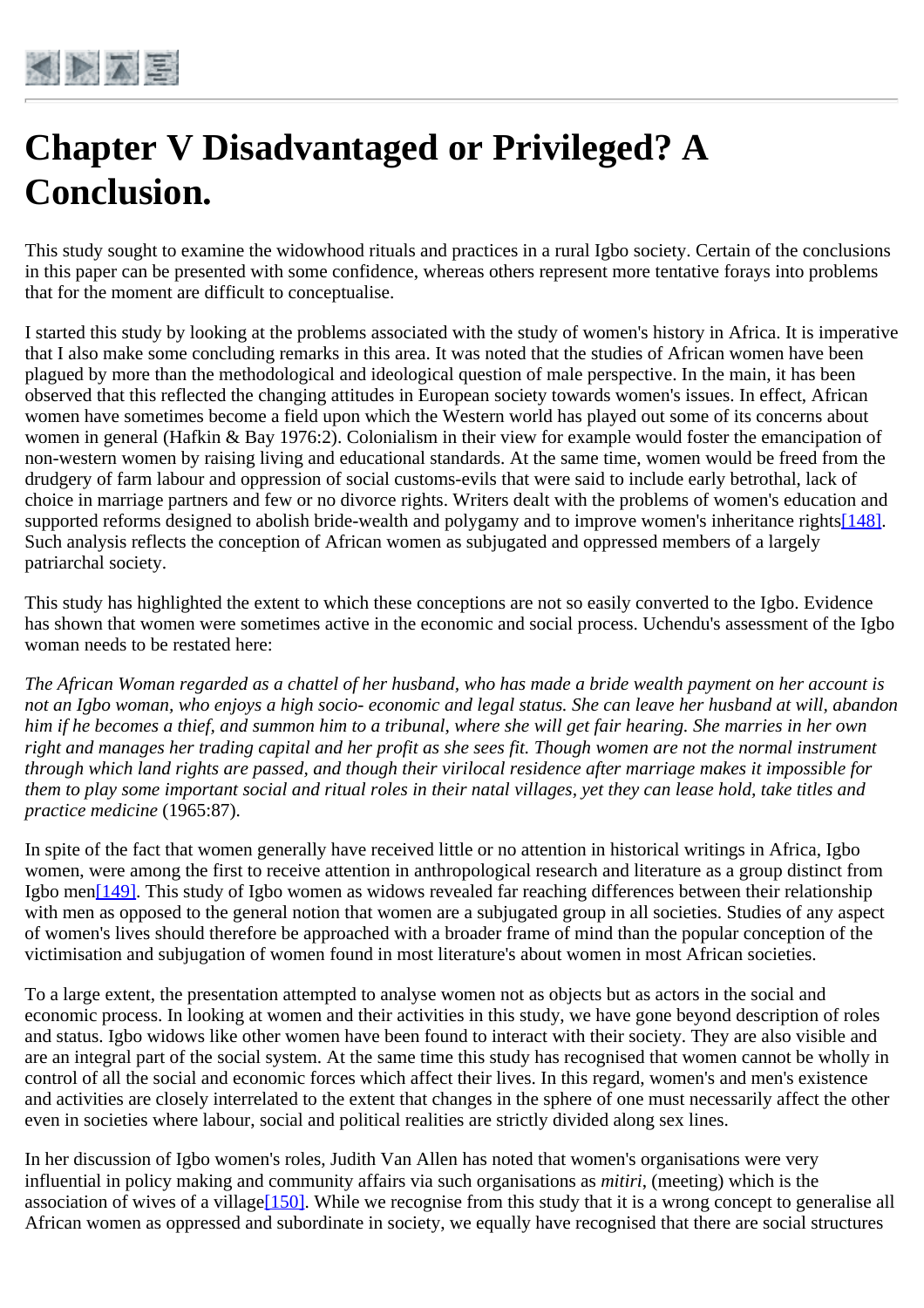#### and mechanisms that prevent women from enjoying full equality with men.

In general terms, the variations in the presentation of African women discussed in this work have all been shown to produce inadequate representations in terms of viewing women as actors in the historical process. The need for a development of a final trend in presenting women in history is therefore clear. In this study we have brought out both the specific social and economic and ideological constraints within which women have lived and ways in which women have interacted in relation to them. This presentation has emphasised also the need to understand some of these constraints so to say from the perspective of the cultural setting in which they obtained. This should be the ideal trend.

Looking at widows in particular, it was found that widows constituted a large proportion of the adult population among the Igbo. This is confirmed in previous studies. In addition, it has indicated how little widow's lives as a group and as individuals have been studied. From this study, we may state that when examined from the perspective of the widow, many social processes look different. These include the extent and nature of corporate kin group responsibility, the significance and durability of marital alliance and the differential importance attached to conjugal and filial bonds. Others are the pattern of affinal relationships, process of household and community development and dissolution, and the nature and continuity or discontinuity of women's different ties to the community.

However, as actors, widows make choices from the possibilities available to them in Igbo society. Although behaviour cannot be explained by such abstract principles as descent, affinity, or sibling solidarity, and conformity to norms is not automatic, it is clear nonetheless, that some norms have strong institutional support and others do not. Rules concerning marriage and child custody, rights of residence, access to productive resources, the sexual division of labour and the labour requirements of productive technologies, are aspects of the structure that influence, but do not determine what widows do. Others are moral values, religious beliefs and supernatural sanctions, the basis by which prestige is accorded, and available channels for meeting sexual and emotional needs. In the main many of these processes while limiting the options open to the widows in some ways, frees her from perpetual control by the husband's kin in other ways. Hence the widow in Igbo society while better off in terms of independence to control her social and economic life is constrained in terms of access to productive resources in the husband's family.

In Chapter two, we examined the rituals undergone by the widow in Igbo society. We also examined the rationale behind these practices. Widowhood practices among the Igbo are closely tied to traditional beliefs about death, inheritance and feminine roles, family structure and family relationships. Of significance is the ritual aspects of the practice. These rituals consists of agreed practices derived from the belief that death brings corruption and the dead still have contact with the living, especially their closest partners in life. These rituals also arose from the strong sense of community between the living and the dead which formed a basic ingredient of the cosmology of the Igbo people. This situation has to be remedied before the widow is free to return to a new life. The people rationalise these practices arguing that they perform important functions: They give the widow protection from her deceased husband whom the people believe would still attempt to make contact with his wife. Practices and rituals were to sever this bond between the man and his wife. They also acted as a means of ensuring that the deceased was accepted into the congregation of his ancestor who had died before him.

For one thing, the strong survival of traditional burial forms account for the continued survival of traditional widowhood practices some of which may imply humiliation of the widow. At this stage of the development of Igbo society, one would have expected that these traditional burial forms and the rituals associated with them would have been discarded. However, some reasons for their continued existence may be advanced.

To a large extent, both Christianity and Western education, two major factors that have influenced the Igbo since the early nineteenth century, has been helpless in the face of the continued existence of these traditional burial forms. Trimmingham (1959:116) has shown that instead of abolishing the irrational and superstitious fears connected with witchcraft, ghost haunting, sorcery and the like, converts feel themselves more exposed than hitherto because they have given up the charms which traditional society consider adequate protection and without acquiring substitutes. It is this apparent impotence of Western religion in the face of superstitions that explains why traditional funeral rites and forms survive in Igbo society. This was apparent while I was doing field work. I witnessed a widow holding a crucifix instead of a broom stick or knife (which were the traditional instruments used to protect the widow from the spirits). Irrespective her Christian faith, this widow still clings to the old rule. In other words, we are faced with a problem which is purely cosmological. I think that many widows would not view the rituals as oppression and subjugation. For many of them, this is the only way to express ones love for a deceased husband, and to protect oneself.

I have also raised the practical issues involved. This has to do with the widow's association with the *Umuada* and her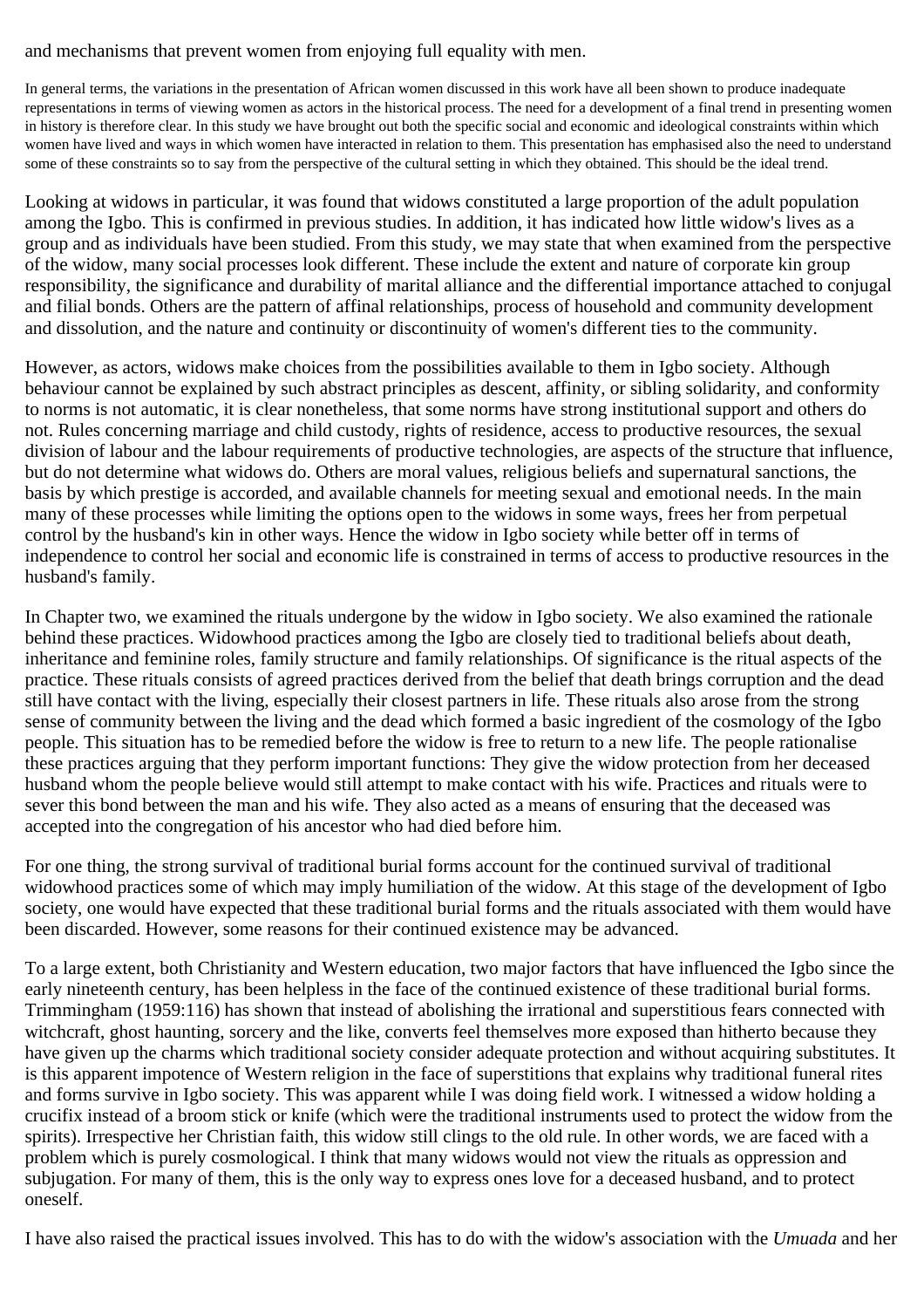husband's relatives which is dominated by their assessment of her personality and her performance as a married woman both towards her husband and his kin. We noted that the *Umuada* performed these widowhood rituals. We also raised the issue of how discriminatory or spiteful these practices could be. Some may view this as discrimination. But these *Umuada* are married somewhere else and one day will face the same ritual on the death of their husbands. If the regime gone through by a widow is so burdensome as some writers have noted, it would be irrational for the *Umuada* to encourage it since they will face similar treatment. We can therefore say that these rituals were performed by the *Umuada* because there was at every stage of the process a sense of community between the dead and the living. This involved a much wider group ranging from the family, the kin group and the community as a whole rather than the widow alone. It is assumed that it made everyone so mutually interdependent that what affected one adversely also affected the other in the same manner, the *Umuada* included. But this point notwithstanding, there is no doubt that the regime gone through by a widow is burdensome.

In chapter three, I have taken up the question of how domestic and affinal relationships affected the widow in Igbo society. With regard to this, I touched on the rationale for marriage among the Igbo and its importance to women. Marriage was identified as essential for completeness of the individual in Igbo society. In order to understand the mechanism by which this functions or the direction of its change, I discussed the various forms of marriage and its impact on the Igbo social system. I emphasised the importance of kinship relations among the Igbo in order to understand how it can affect the widows as well as how it is related to gender issues in society.

I attempted further to show how marriage in Igbo society was vital in creating social bonds and alliances between different groups of people since marriage was essentially exogamous. Its impact in the woman's relationship as widow were highlighted. This section also showed some of the common experiences of women in marriage, some aspects of gender relations and what defined choice of a marriage mate. Other features of Igbo domestic and affinal relationship such as the levirate and polygamy were examined.

From this study, there are indications that issues of polygamy, sexual conduct, allocation of economic resources, marriage, divorce and widowhood practices often transcend the immediate family and are affected by group social norms and values. From this study, we can state that domestic relations are at the heart of the Igbo society. In this area, in we have noticed that domestic relationships involved far more people than a nuclear family. To a large extent, the concept of family most often functionally (not conceptional) encompass a wide range of relatives including grandparents, parents, children, brothers and sisters, cousins, aunts and uncles etc. It is evident from this study that the Igbo sense of communal living makes it imperative that responsibility, obligation and authority is wide-ranging and encouraged. The importance of the individual, as a general value is still submerged to that of the collective will. In this situation, domestic relationships and decision making within a nuclear family are often influenced by a wide variety of individuals and situations.

In terms of marriage in particular, the Igbo people do not stress that biological and social paternity must coincide; hence the institution of levirate. In this circumstance, marital fidelity is not emphasised. Therefore, although marriage is an extremely important institution in defining adult status for women in Igbo society, the rights transferred to the husband and his kin at marriage do not bind a wife to continue the marriage after the death of her husband. This is related to the fact that although Igbo kinship relationships have a strong patrilineal bias, the woman is open to other ties such as remarriage. Let me quote Henderson's description of the Onitsha situation which I believe fits partly into our own analysis of the Mbaise people. He writes of the "four possibilities" of a widow under these circumstance: she may be sent to her natal home to be maintained by her people there; she may return to her natal home but continue to be maintained by her husband's successor; she may be allowed to remain for her husband, living in his house and continuing to bear children in his name; or she may be formally taken over in marriage by his successor or the latter's designated equivalent (1977:223).

In all cases, this study shows that these possibilities have consequences for ownership of the children she has produced or will produce, the upbringing of those children and the support she may get. Sending a wife home without support is viewed as an act of divorce by the Igbo people, and it frees the woman and her kin group from any future obligation to the husband's people. It is likely to occur only if the woman has no male children. All in all, levirate relationships are being reduced by economic and ideological changes. This also holds for polygamous marriages.

From our analysis, if we refer to any comparative scheme for classifying widows, the Igbo will be difficult to place in the scale that classifies "solutions" to widowhood according to how much change occurs in the widow's lifestyle upon the husband's death. While most of the liberating factors are present and open to widows, social constraints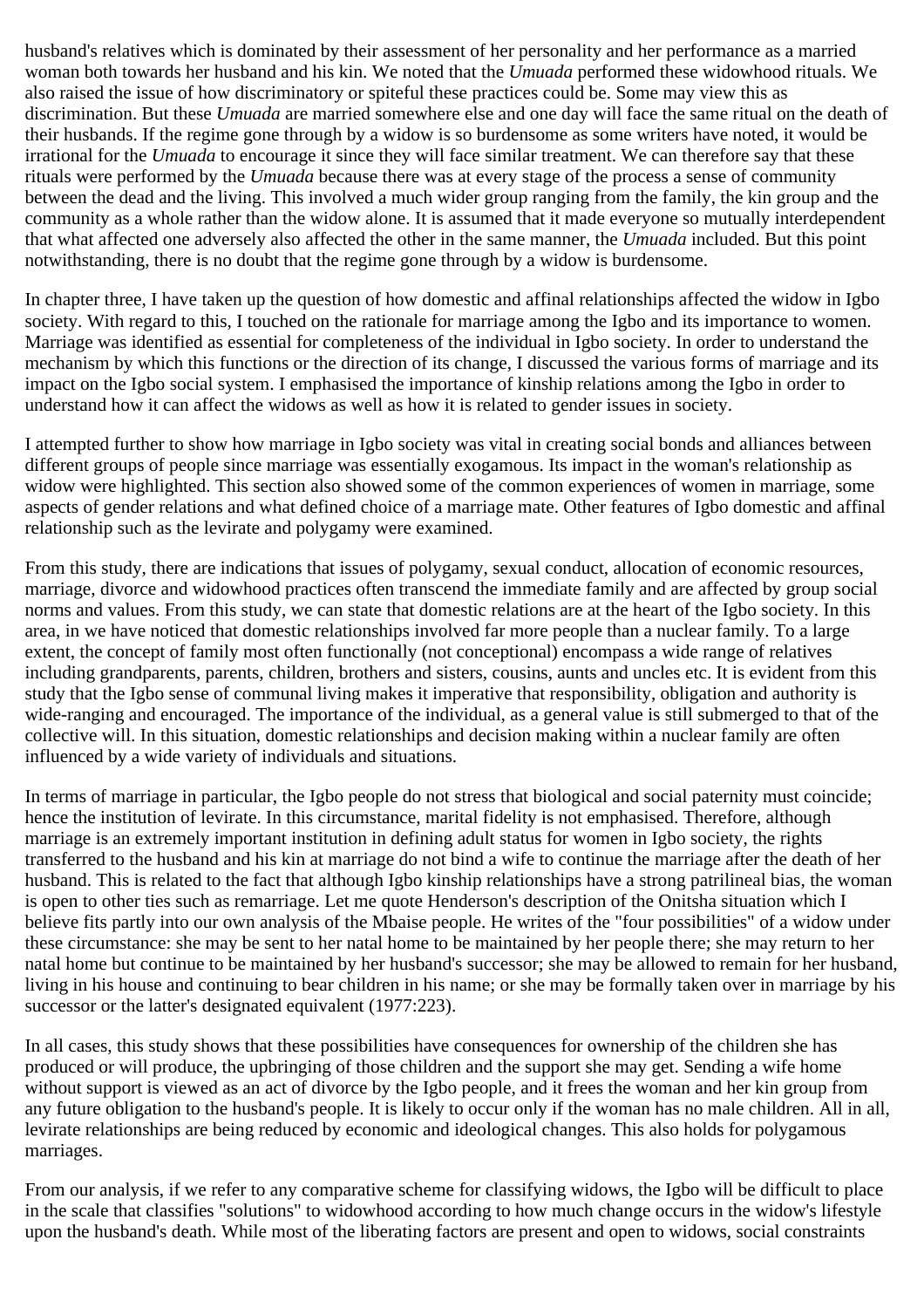appear to be an unending factor. We assume that remarriage can jeopardise a woman's right to use her husband's land and support from her children, but widowhood need not, particularly if the woman lives in her husband's family and has male children. We realise also that in a society that defines marriage as existing to produce children, the options open to women also depends on their continued childbearing capacity.

Divorce and remarriage are not common even in contemporary Igbo society. But given the possibility of remarriage, as well as the economic opportunity open to Igbo women, widowhood ought to be for most Igbo women a phase in their lives. It is a point at which many women have the largest number of options-more than during or before marriage. Age for example determine the number of options open to a widow in many societies [\[151\].](http://www.ub.uib.no/elpub/1996/h/506001/korieh/chima_fn.html#fn114) But in practice today, this does not seem to be the case for the Igbo widow. Social circumstances, the close knit ties created by the marriage system between mother and child as well as the husband's family puts a constraint on options open to the widow.

In chapter four, I have discussed the widow and the economy in Igbo society. To understand the nature of the widow's position, I have reviewed those activities which women undertook as well as the constraints which they face in terms of inheritance of land in particular. Attempt was made to show how important land as a resource is in Igbo society and why widows could not inherit it. I offered three explanations for this. Women had no customary right over land, they could not inherit it and the spiritual value attached to land made land a male prerogative. Traditional religious value have been a source of power for men. It has also been a source of subordination for women. Inspite of over one hundred years of Christianity, traditional religion has been little affected in terms of its aid to male control of land. In this regard, religious beliefs reflect and reinforce the subordination of women. I argued that men used these reasons to rationalise their continued control of land.

In terms of economic activity, I contended that in the main agriculture was the single most important activity for Igbo women. The division of labour on gender lines were implicated in the politics of resource control. To a large extent men controlled and manipulated the rituals involved in planting the most prestigious crops, such as yam. Men also had control of land for its production. Coco yam, was grown by women and required less specialised knowledge than did yam (Amadiume 1984:29).

It has been identified that women in Igbo society have some access to land within their husbands' household. But they could not inherit it. The importance of land in Igbo economy and its social and cosmological increases its value. It also increased interest in its inheritance as well as strengthening patrilineal descent. It would appear that as land became more individualised under the influence of colonial requirement for agricultural products, women's access to land for subsistence farming, especially for market farming, was circumscribed. Of course, the colonial legal system also barred women from owning land. The system recognised the patriarchal power in land ownership. In this regard, while the modern legal system offer the formal possibility for the inheritance of land by widows, actual legal judgements commonly defer to the traditional customs which routinely deny a woman's right to land. In order words, ignorance, poverty, tradition and outright male opposition are formidable barriers to women's ability actually to obtain the legal rights they have on paper. Not only do women receive land of declining size and quality, their use rights are becoming increasingly insecure. This not withstanding, women who have access to money could buy land.

Trading was one important activity for many widows. Although trading was not as important as agriculture during the pre-colonial times, this pattern changed during the nineteenth century. Women responded to increasing levels of trade during the nineteenth century by turning to marketing, in part because of their discriminatory role in the subsistence economy. In particular, petty trading offered women especially widows, independence that they might not ordinarily have contemplated.

All in all, this study shows that women, especially as widows play important part in local and regional or long distance trade. For the widow, her obligation to her family and to herself in terms of sustenance made the acquisition of marketing profits appealing, allowing them to provide more to their family than they might simply from farming. This was more pronounced for the widow whom we identified is now very active in long distance trade, a predominantly male area of activity in the past.

On the other hand, there is considerable decline in communal and kin group assistance to the widow. The lack of communal support may be attributed to a breakdown of kinship institutions resulting from tendency towards individualism and capital expansion. Certainly these developments have transformed most societies including the Igbo, modifying social structures, but change has not been unidirectional. There has been a varied impact on the organisation of the Igbo society, different types of adoption to a cash economy and labour migrations and different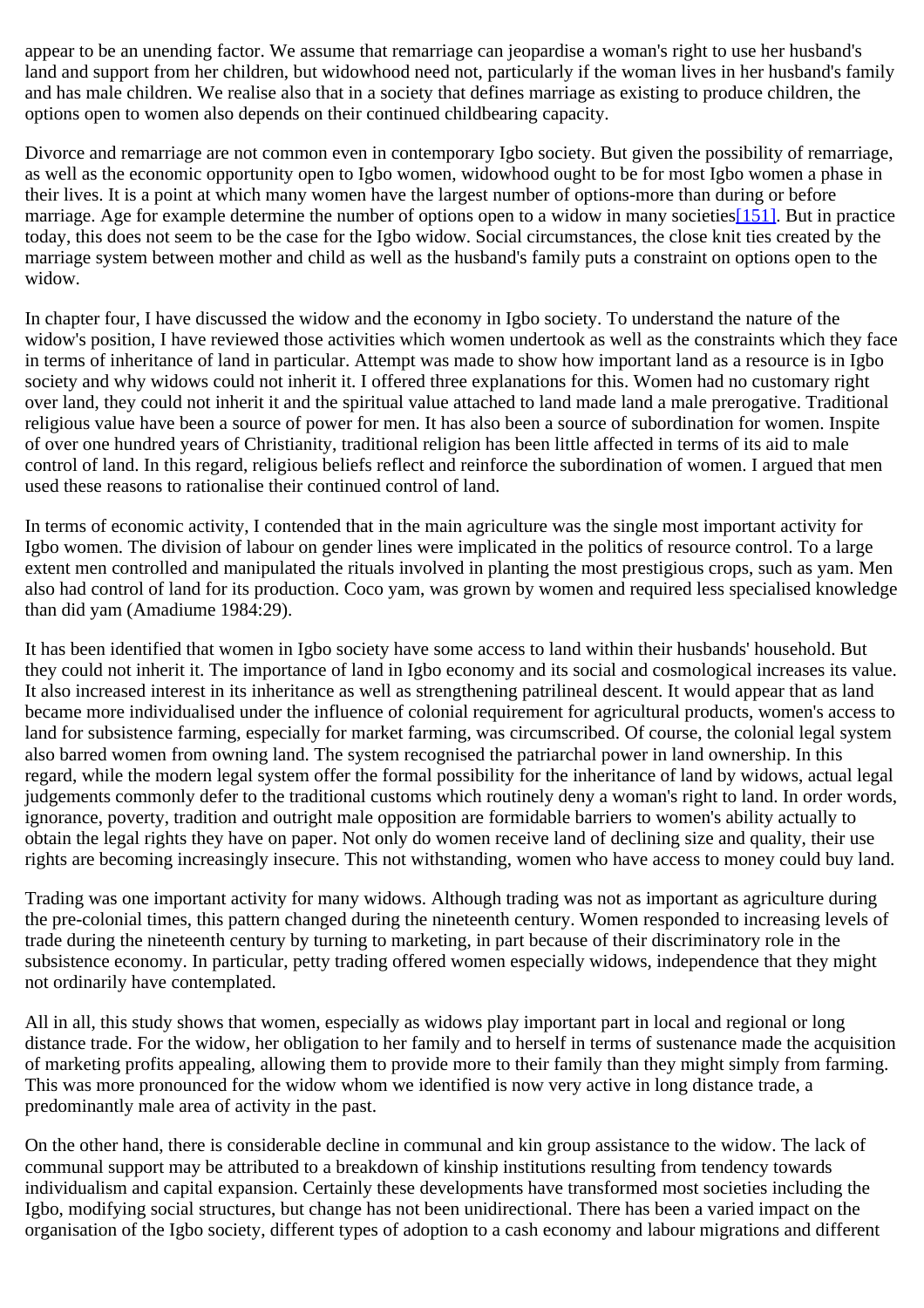implications of such adaptations for the case of the widows. This is indication of a general transition from communal to more individualistic systems. We have also identified a new and emerging trend with regard to the educated widow. The professional and educated widow will be the emerging trend in the future. In this regard, we assume that the civil and public sector will be a major contributor to widow income in the future.

Generally, we must note that economic issues are of great importance to Igbo women. Their significant emotional and social relations are ties to children, particularly their sons. Women work as hard as men to support themselves in a cash economy and to educate their children. They usually hope that by having sons, they will be in a position where one or more will succeed financially and be able to provide for them in old age. From the analysis of the Igbo family structure, motherhood brings important change in a woman's status, a change from a mistress who simply attracts and allures to a mother who shares the dignity of her husband and who increased the lineage membership. Uchendu (1965) has observed that the husband-wife relation does not last as long as the child-mother bond. This study shows that children are a great social insurance agency, a protection against dependence for women in old age. To have a male child is to strengthen both the social and the economic status, for it is a male child who inherits the father's property. It may be assumed that a woman or man who has no male child contemplates old age with particular horror.

As a woman becomes a widow, her relationship with her husband's kin and access to productive resources depends on this mother-child bond. This bond not only guarantees a woman right of residence, it also acts a social and economic insurance in old age. It also ensures that the widow is guaranteed continued right of residency in her husband's family. In present day Igbo society, labour migration is one factor which has affected child-mother relationship in terms of control and use of land. Migrant sons have less need for land, thus leaving the majority of widows access to productive resources that would otherwise have been out of their reach. Moreover, migrant children also send cash to their mothers. Well to do daughters also assist their mothers in cash and kind.

Gender relations in Igbo society are rooted in the family and kinship system, especially the inheritance system, and in the economic and cultural practices connected with this. Though the Igbo culture has been exposed to external influences, these features remain basically the same over a long historical period. Social features of widowhood rituals and kinship relations have changed little. despite the influence of colonialism and Western civilisation.

Now wealth is based on trade, farming and wage or salaried employment. In this situation widows can be obstacles to their "inheritors" full enjoyment of the property. A widow now more or less struggles to be economically independent. She wants to have more control of and defence of her rights to a portion of the husband's property. The transition from one situation to the other constitutes a battle over many different elements of the resources system, widow's included. This complex transformation of social relationships and the implications for widows can therefore be traced to cultural practices that have survived with the changing society as well as increasing impact of societal transformation.

It seems misleading, however, to see a static situation here. Though an Igbo widow's behaviour is constrained in some ways, it is quite unconstrained in others. An Igbo widow is free to remarry. She is free to leave her husband's family. She is also free to hold and manage her own property. The society gives her freedom to take part in any economic activity of her choice. I would suggest that it is precisely because of the constraints imposed upon a woman's right to inherit from her husband that she is able to enjoy the freedom cited above. The Igbo woman's freedom of choice and action has its basis in her largely independent status as a married woman. Although the inheritance rule do not confer a permanent estate on a wife, the constraints on Igbo widows in exercising certain options, and the usual autonomy they enjoy in other spheres, are best viewed as two sides of the same coin. Igbo women are hard working and self-reliant. Many do not need help, since widows are normally middle-aged rather than elderly. For the Igbo woman, the period of widowhood is not just a ritual phase but one that may be regarded as a permanent status of some independence.

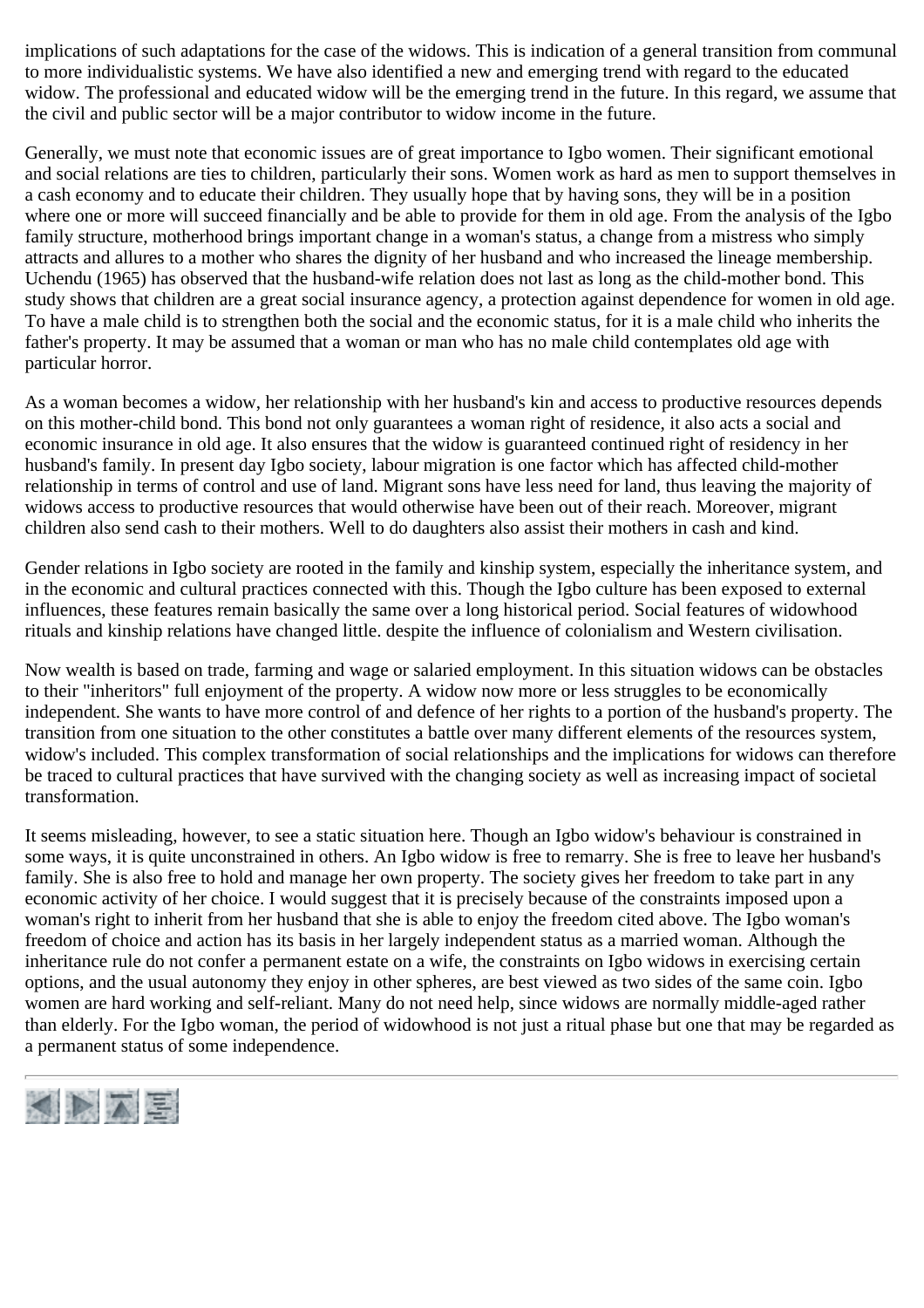<span id="page-47-0"></span>

# **Appendix A**

#### **List of Informants**

\_\_\_\_\_\_\_\_\_\_\_\_\_\_\_\_\_\_\_\_\_\_\_\_\_\_\_\_\_\_\_\_\_\_\_\_\_\_\_\_\_\_\_\_\_\_\_\_\_\_\_\_\_\_\_\_\_\_\_\_\_\_\_\_\_\_\_\_\_\_\_\_\_\_\_\_\_

\_\_\_\_\_\_\_\_\_\_\_\_\_\_\_\_\_\_\_\_\_\_\_\_\_\_\_\_\_\_\_\_\_\_\_\_\_\_\_\_\_\_\_\_\_\_\_\_\_\_\_\_\_\_\_\_\_\_\_\_\_\_\_\_\_\_\_\_\_\_\_\_\_\_\_\_\_

#### **A) Widows**

- 60 1960 7 -
- 33 1983 3 Trader
- 28 1987 3 Trader
- 35 1992 4 Trader/Farmer
- 75 1978 9 Trader
- 20 1994 1 Nurse
- 41 1991 5 Trader/Farmer
- 36 1990 4 Farmer/trader
- 30 1993 7 Farmer/Daily Labour
- 30 1989 8 Hair dresser
- 33 1995 7 Trader/Daily Labour
- 28 1994 6 Trader/farmer
- 29 1993 9 Trader
- 30 1988 5 Trader
- 33 1993 6 Teacher
- 27 1994 5 Hair dresser
- 30 1992 7 Trader/farmer
- 35 1990 4 Trader
- 27 1991 8 Trader
- 25 1989 3 Teacher
- 28 1990 5 Teacher
- 62 1989 6 Trader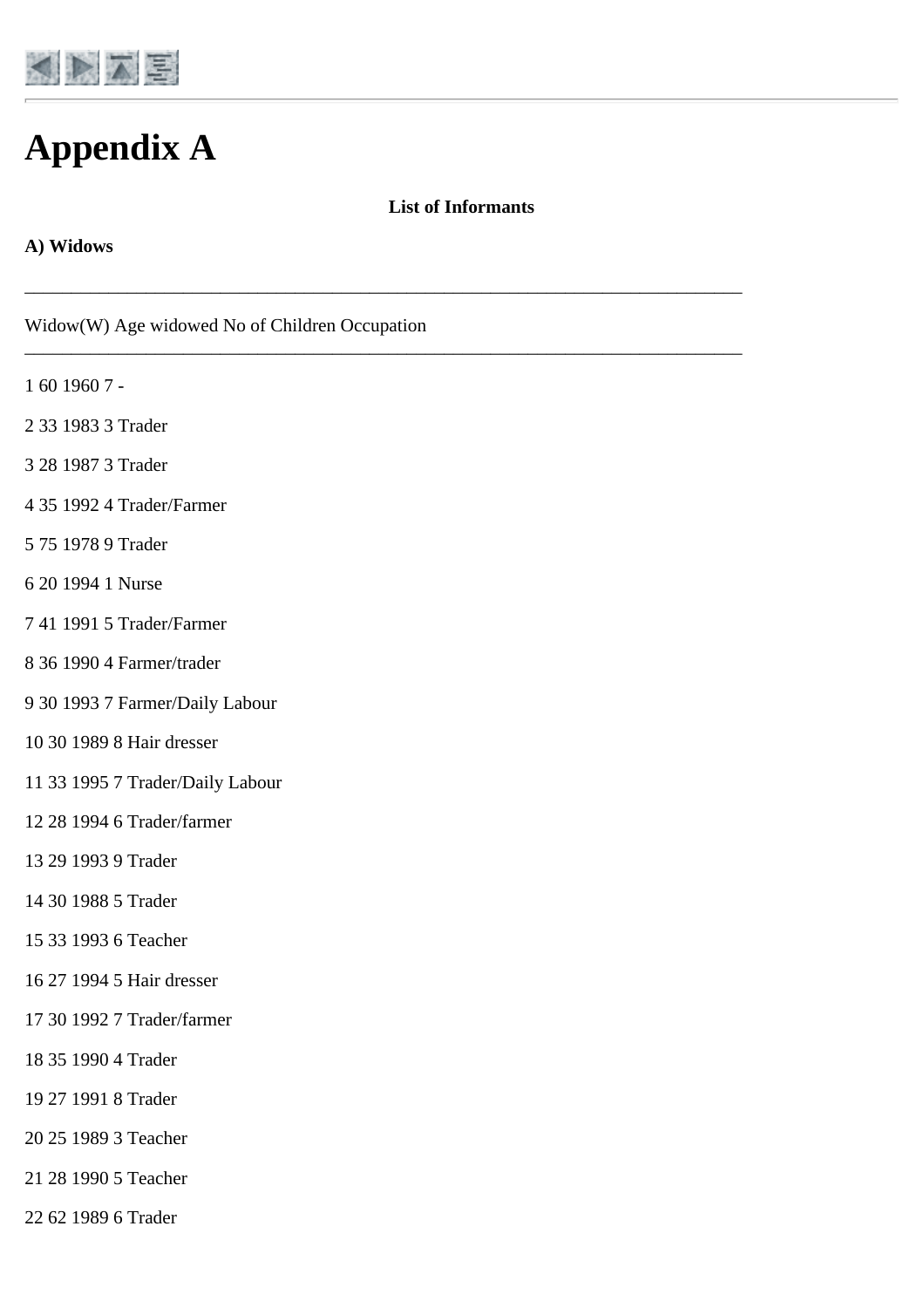67 1989 5 Trader

- 70 1969 3 -
- 58 1970 2 Trader
- 50 1968 2 Farmer
- 49 1967 3 Trader
- 52 1969 3 Farmer
- 48 1972 3 Trader/farmer
- 45 1970 5 Trader
- 47 1980 6 Trader
- 46 1968 2 Farmer
- 40 1980 5 Trader/Farmer
- 40 1971 3 Trader
- 40 1990 Student
- 42 1990 7 Trader/farmer
- 41 1994 6 Farmer
- 43 1969 3 Farmer/trader
- 44 1968 1 Trader
- 40 1968 5 Trader
- 40 1969 3 Trader
- 51 1970 2 Farmer
- 47 1970 2 Farmer/Trader
- 51 1979 5 Trader
- 44 1968 4 Trader
- 48 1967 6 Farming
- 80 1960 4 -
- 83 1958 3 -
- 71 1992 5 -
- 19 1994 1 Student
- 28 1990 2 Seamstress
- 62 1984 7 Farmer
- 69 1972 3 Farmer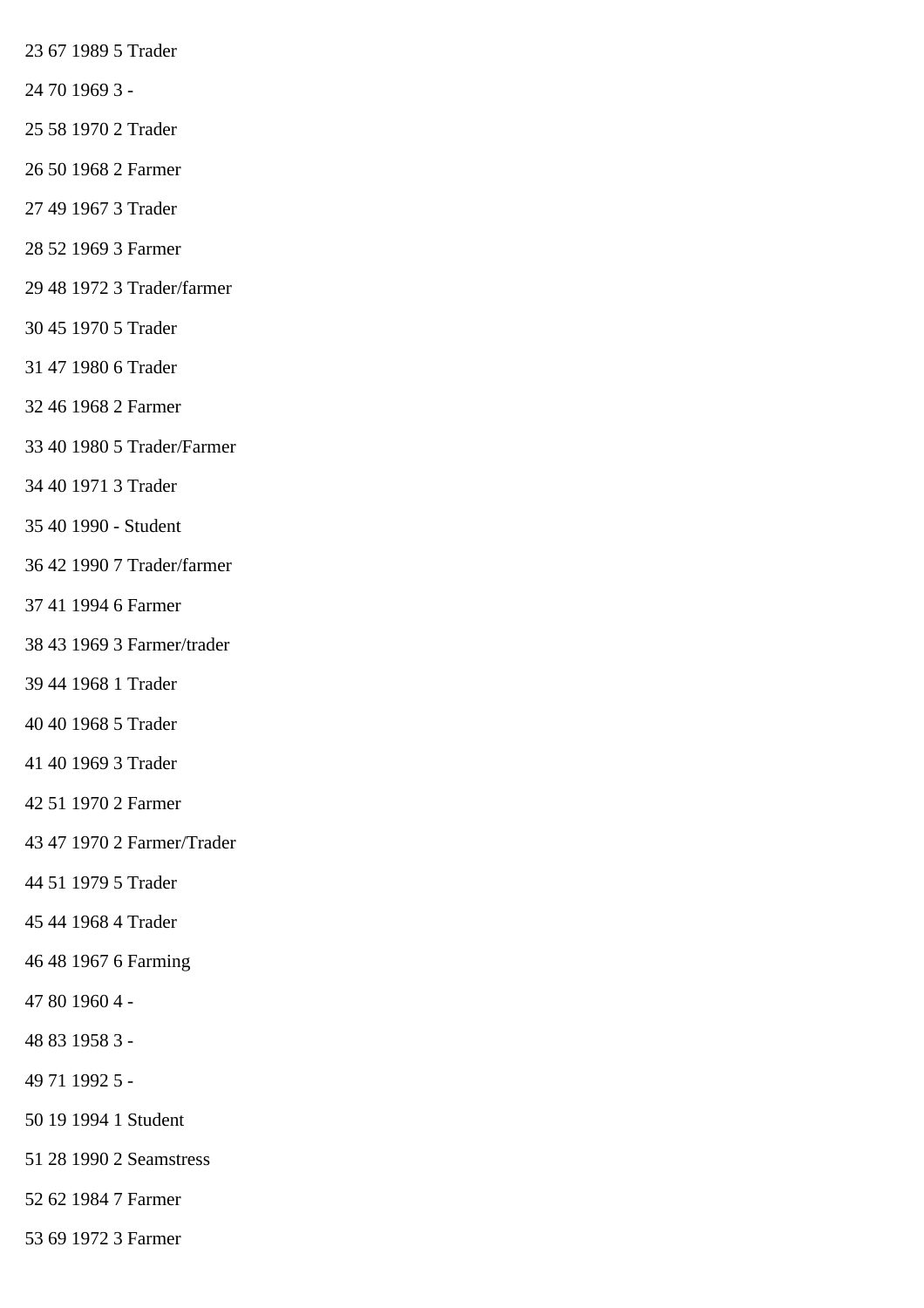- 35 1994 5 Hair dresser
- 42 1990 2 Trader/Farmer
- 48 1983 5 Trader/Farmer
- 57 1979 2 Trader
- 50 1989 10 Trader/farmer
- 53 1978 2 Farmer
- 59 1977 Farmer
- 59 1968 3 Farmer
- 60 1985 4 Trader
- 62 1978 3 Farmer
- 55 1980 1 Farmer
- 31 1990 4 Trader
- 48 1987 9 Trader
- 54 1990 8 Teacher
- 48 1989 6 Trader
- 40 1994 4 Civil service
- 59 1970 5 Trader/farmer
- 45 1989 7 Trader
- 46 1990 2 Nurse
- 49 1985 4 Farmer/Trader
- 38 1988 5 Farmer/Trader
- 68 1995 6 -
- 70 1969 4 Farmer
- 47 1978 2 Farmer
- 56 1987 7 Trader/farmer
- 40 1990 2 Trader
- 32 1994 4 Trader

### **ii) Male Informants.**

- 63 Trader/Chairman of Village council
- 80 Village Elder and Kindred head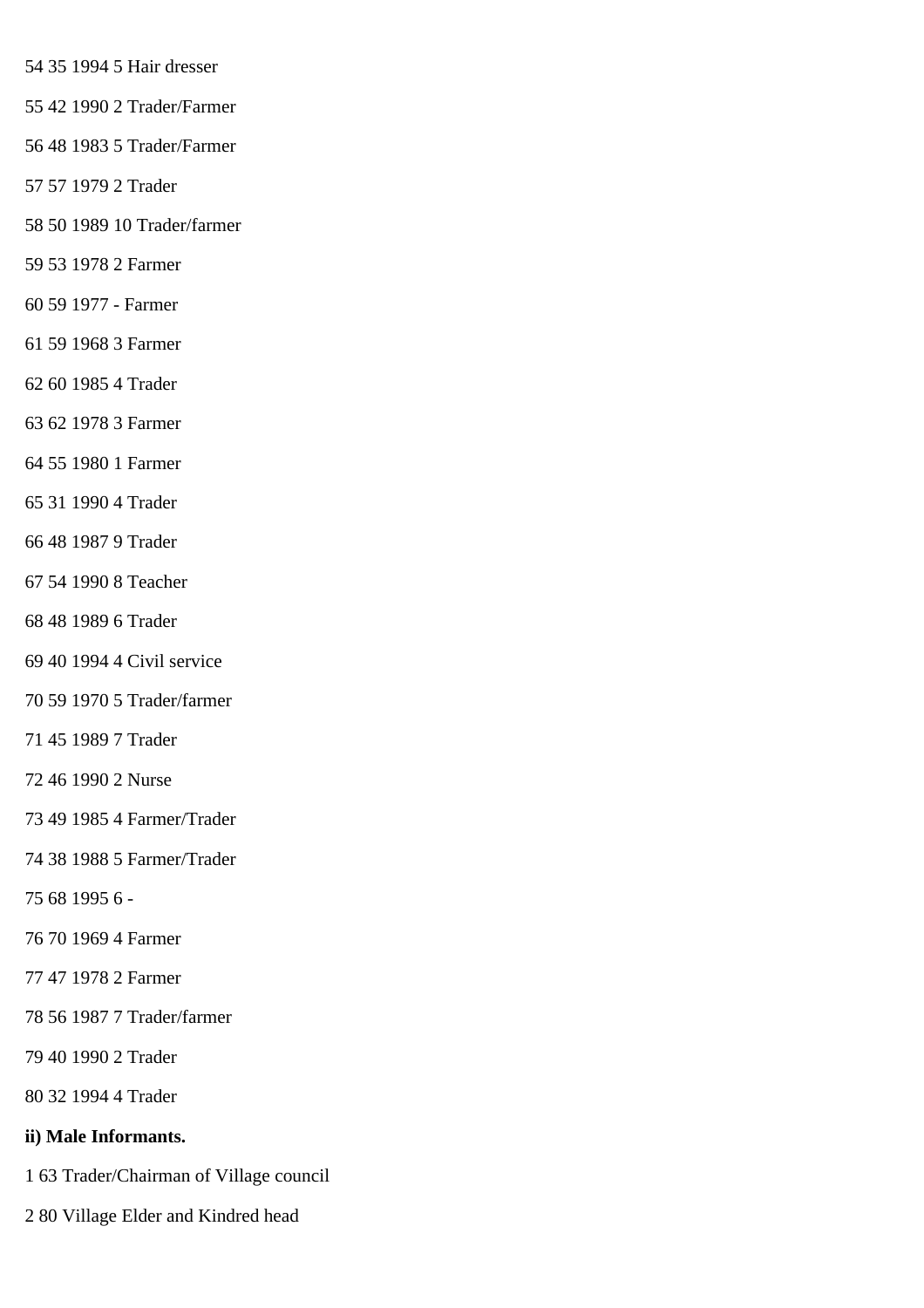- 3 66 Elder/Head of and extended family
- 4 75 Village elder/priest of an oracle
- 5 48 Teacher/Widower

This list is certain to have error in the following areas:

a) Age in some cases is an estimate especially for the older informants whose births were not registered. The margin of error I hope is minimal.

b) It was difficult to classify some widows in terms of occupation.

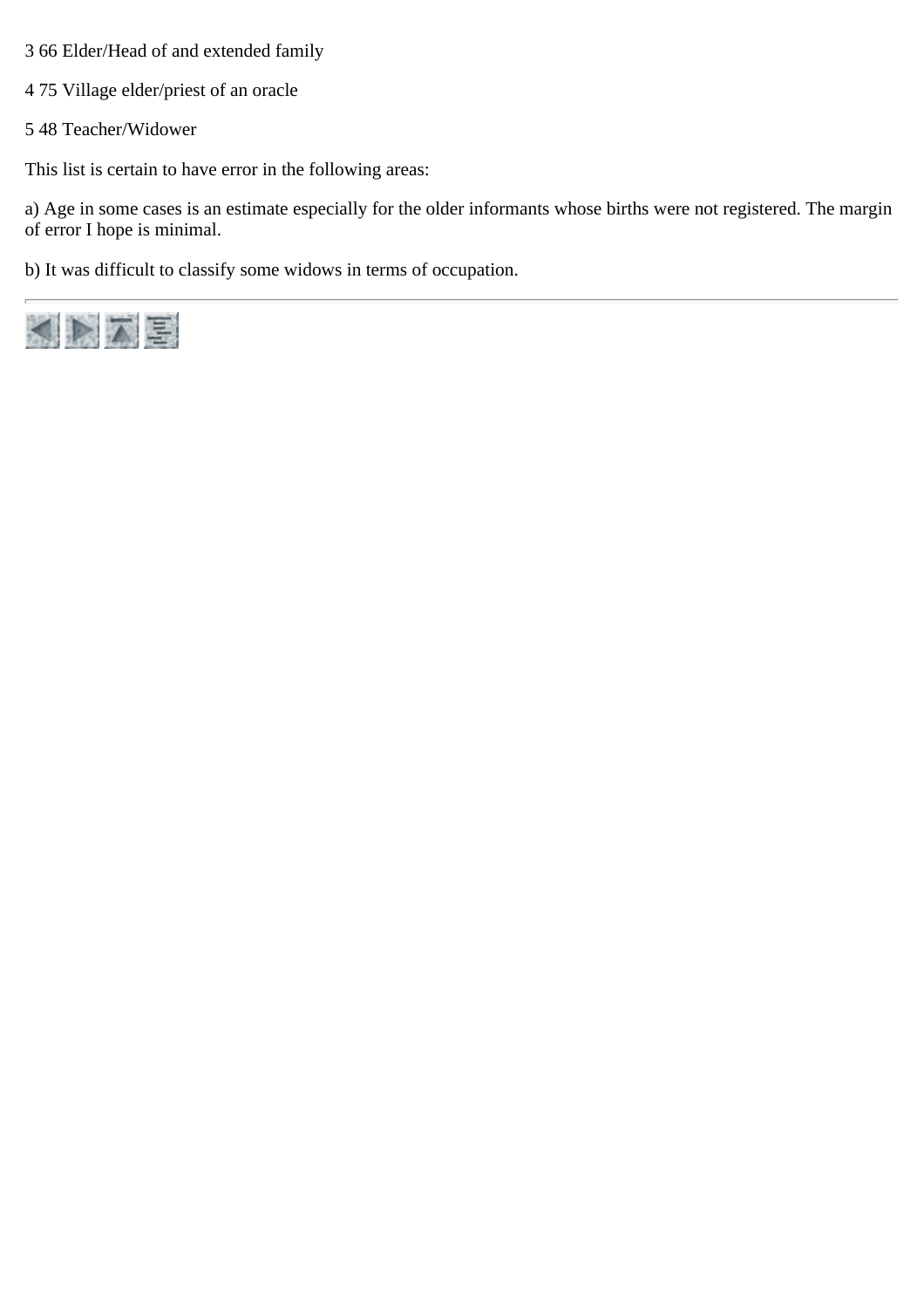<span id="page-51-0"></span>

# **Appendix B**

### **Questionnaire**

Widow No.

Age:

When were you widowed:

No of Children:

1. What widowhood rituals did you perform?

2. Was your mother or grand-mother a widow? If yes what were the differences between your widowhood rituals and theirs?

- 3. What were the most remarkable things about your widowhood?
- 4. Are you a customary law or statutory law widow?
- 5. Are you from a polygamous family.

6. Do you have a levir or lover? If yes what kind of assistance do you get from him? If no, Why did you not take a levir or lover?

- 7. Why did you not remarry?
- 8. Did you inherit property from your husband? Did your children inherit from your husband.
- 9. Did you inherit land? Did your children inherit land?

10. Are your children married? How has land been used since your children married?

11. What was your occupation before your husband died? What is your present occupation? Why did you choose this occupation?

- 12. Did you trade during the civil war period?
- 13. Why did you take to trading during this period?
- 14. What assistance do you get from other sources? from your children? From the extended family?

#### **For Male Informants**

- 15. Why rituals should a women undergo on the death of her husband?
- 16. Why should a woman undergo these rituals?
- 17. Why did men inherit widows in the past?
- 18. Why is widow inheritance not popular in contemporary society?
- 19. Why do women not inherit land in Igbo Society?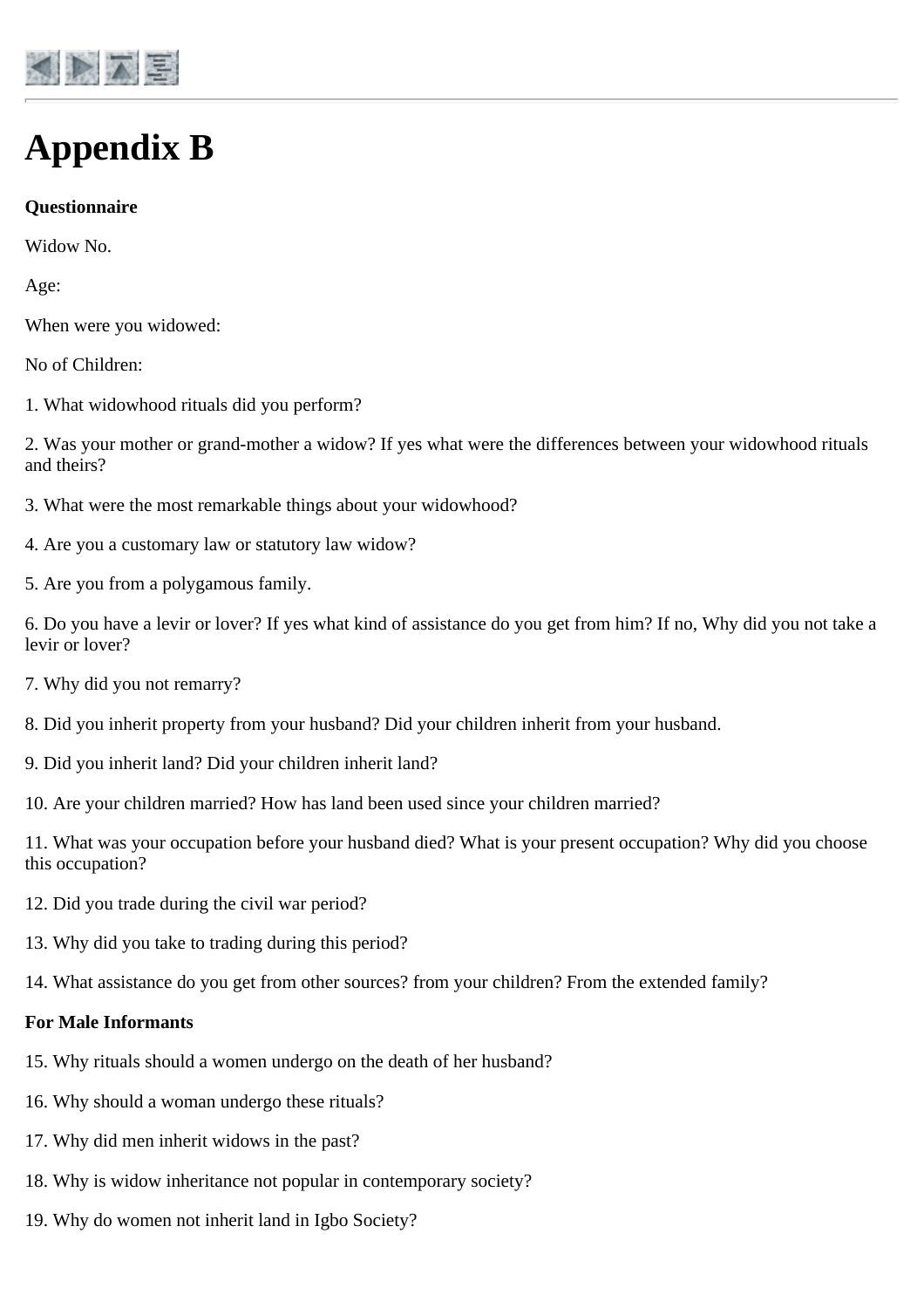20. What changes do you think are taking place in widowhood practices?

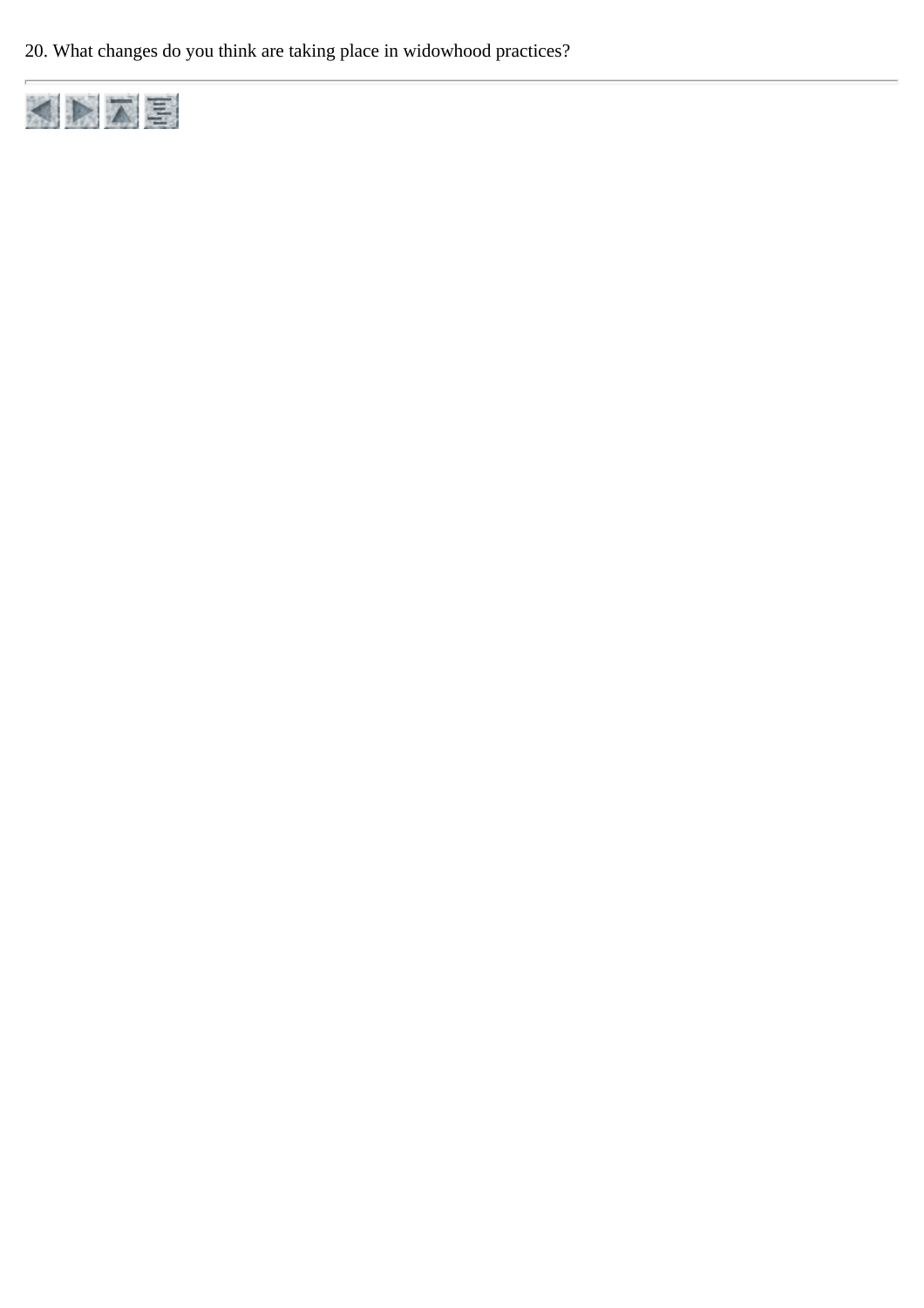<span id="page-53-0"></span>

# **Bibliography**

Afigbo, A. E. (1972) *The Warrant Chiefs: Indirect Rule in Southern-Eastern Nigeria 1891-1927*. London.

Afigbo, A. E. (1986) *An Outline of Igbo History*, Owerri, Nigeria. RAA Publishing Company.

Afigbo, A. E. (1989) 'Widowhood Practices in Africa; A preliminary Survey and Analysis' Paper presented at the Workshop "*Widowhood Practices in Imo State*". Owerri. June 6-7.

Amadiume, I. (1987) *Male Daughters, Female Husband's: Gender and Sex in an African Society,* London, Zed.

Andreski, I. (1970) *Old Wives Tales: The Life stories of African Women*. New York, Schoken.

Awe, B. (1991) 'Writing Women into History: The Nigerian Experience" in Offen Karen *et al* (ed.) *Writing Women's History*. London, Macmillan.

Awe; B. (1992) (ed.) *Nigerian Women in Historical Perspective*. Lagos, Sankore/Bookcraft.

Basden, G. T. (1966) (First ed. 1921) *Among the Ibos Of Nigeria*. London, Frank Cass and Co.

Basden, G. T. (1966) (First ed. 1938) *Niger Igbos,* London Frank Cass

Blom, I. (1992) `Widowhood: From the Poor Law society to the welfare Society: The case of Norway 1875-1964' *Journal of Women's History Vol. 4 No. 2 (Fall).*

Chubb L. T. (1961) *Ibo Land Tenure*, Ibadan University Press.

Echeruo M. J. C., (1979) A Matter of Identity, 1979 Ahiakoku Lecture, Culture Division, Owerri, Nigeria.

Eluwa G. *et al* (1988) *A History of Nigeria for Schools and College.,* Nigeria, Africana- FEP Publishers.

Emeagwali, G. T. (1980) 'Explanations in African History', *Journal of the Historical Society of Nigeria 10.3.*

Entwiste B. and Coles C. M. (1990) 'Demographic Survey and Nigerian Women' *Signs Journal of Women in Culture and Society Vol. 15, No. 2.*

Finley, M. I. (1968) *Aspects of Antiquity.* London.

Forde D & Jones G. I., (1950) *The Igbo and Ibibio Speaking Peoples of South-Eastern Nigeria*, London.

Green, M. M. (1947) *Igbo Village Affairs*. London.

Hafkin N. J., and Bay E. D., (1976) (eds.), *African Women in Changing Perspective.* London

Henderson, R. N. (1972) *The King in Every Man: Evolutionary Trends in Onitsha Igbo Society*. Yale University Press.

Ifemesia, C., (1981) *Traditional Humane Living Among the Igbo: An Historical Perspective.* London.

Imam A., (1988) "The Presentation of African Women in Historical Writings". In Kleinberg S. J. (ed.) *Retrieving Women's History.*

Ilogu, E. (1974) *Christianity and Igbo Culture,* NOK Publishers.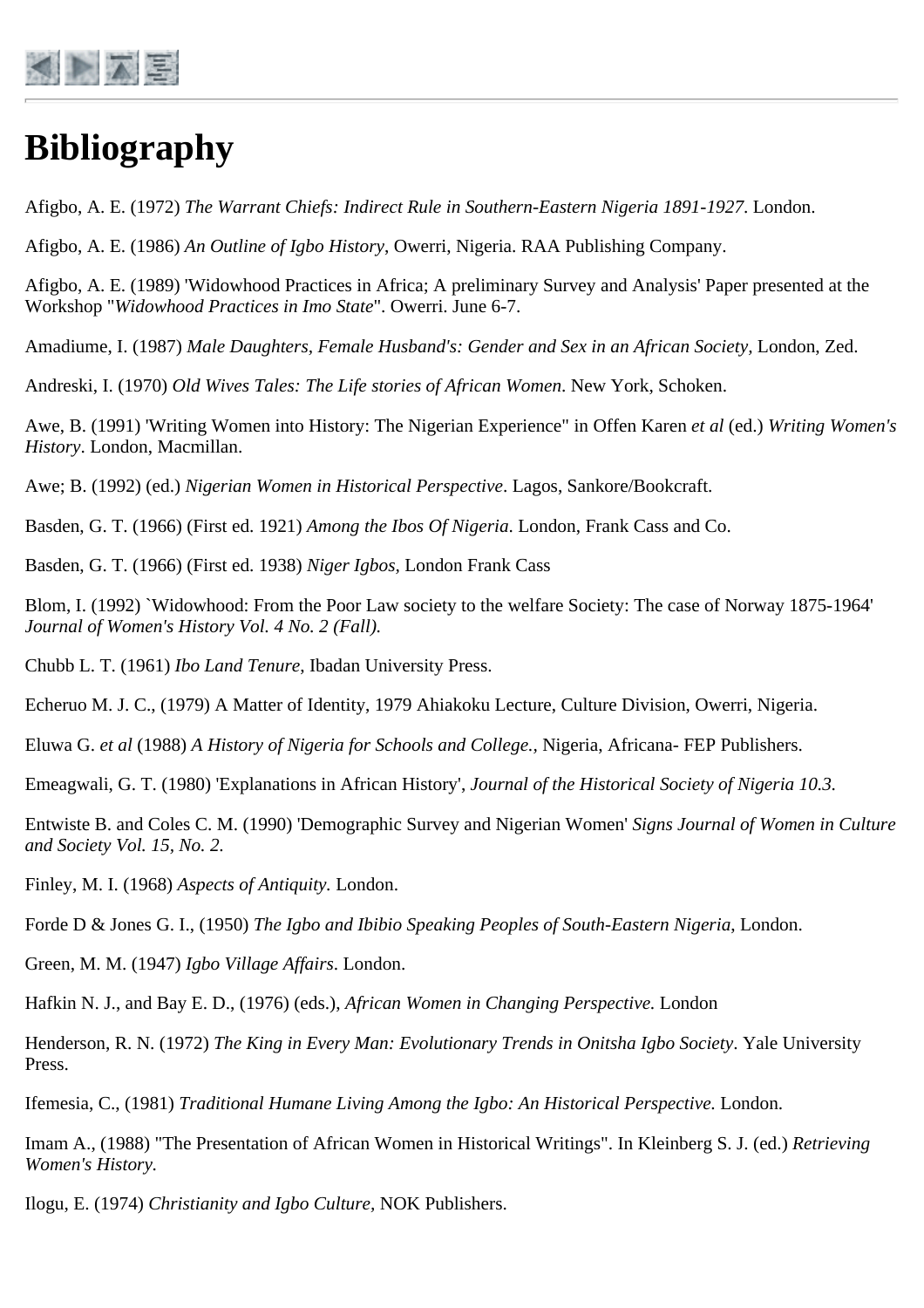Kirk\_Greene and Rimmer D. (1981) *Nigeria Since 1970: A Political and Economic Outline*. London . Hodder & Stoughton.

Kirwen, M. C. (1980) *African Widows*. London.

Leonard, A. G. (1906) *The Lower Niger and its Tribes*. London.

Leith-Ross, S. (1963) (First ed. 1939) *African Woman: A Study of the Igbo of Nigeria.* London. Routledge and Kegan Paul Ltd.

Lewis B. (1984) "The impact of Development on Women" in Hay . M. J., & Sticher S., (eds.) *African Women South of the Sahara,* Longman.

Lopata, H. Z. (1972), `Role Changes in Widowhood: A World Perspective in Cowgill, D. O. & Holmes L. D. (eds.) *Ageing and Modernisation,* New York, Appleton-Century Craft.

Meek, C. K. (1937) *Law and Authority in a Nigerian Tribe*, Oxford.

Nwabueze B. O., (1972) *Nigeria Land Law*, Nwamife Publishers Ltd.

Nwachukwu C. C., (1989) 'Labour and Employment in the Traditional Igbo Society in *Igbo Economics*, 1988 Ahiajoku Lecture Colloquium, Culture Division, Owerri, Nigeria.

Nwebo, O. E. & Eze O., (1989) "Widowhood Practices; Law and Customs"- Paper presented at the Workshop *Widowhood Practices in Imo State*. Owerri. June 6-7.

Nwoga, D. I., (1989) "Widowhood Practices in Imo State" -Paper presented at Workshop, *Widowhood Practices in Imo State*. Owerri. June 6-7.

Nzewi, E., (1989) "Widowhood Practices; A Female Perspective"-Paper presented at Workshop, *Widowhood Practices in Imo State*. Owerri. June 6-7.

Njaka E. E. (1975) *Igbo Political Institutions and Transition*. California, California University Press.

Obi, S. N. C., et al (1977) *The Customary Law Manual: A Manual of Customary Law Obtaining in the Anambra and Imo State of Nigeria*, Government Printer, Enugu.

Obbo, C. (1976) `Dominant Male Ideology and Female Options: Three East African Case Studies', *Africa* 46 4.

Obbo; C. (1980) *African Women,* London.

Okonjo, K. (1976) "The Dual Sex Political Operation: Igbo Women and Community Politics". In *Women in Africa: Studies in Social and Economic Change*, Stanford University Press.

Onwuejeogwu, M. A. (1987) *Evolutionary Trends in the History of the Development of Igbo Civilisation in the Culture Theatre of Igboland in Southern Nigeria.* Owerri, Ministry of Information and Culture.

Pittin, R. I. (1979) *Marriage and Alternative Strategies: Career Pattern of Hausa Women in Katsina City,* Ph.D. dissertation, University of London.

Potash, B. (ed.) (1986) *Widows in African Societies: Choices and Constraints,* California, Stanford University Press.

Read, M., (1970) (First ed. 1956). *The Ngoni Of Nyasaland* London. Frank Cass,

Strobel, M. (1983) "Wives and Cattle: Bride Wealth and Marriage in South Africa, a review", *International Journal of African Historical Studies, 16. 6.*

Talbot, P. A., (1926) *People of southern Nigeria*, Vol. III. Oxford University Press.

Talbot, P. A., *Tribes of the Niger Delta*. London. Frank Cass & Co Ltd.